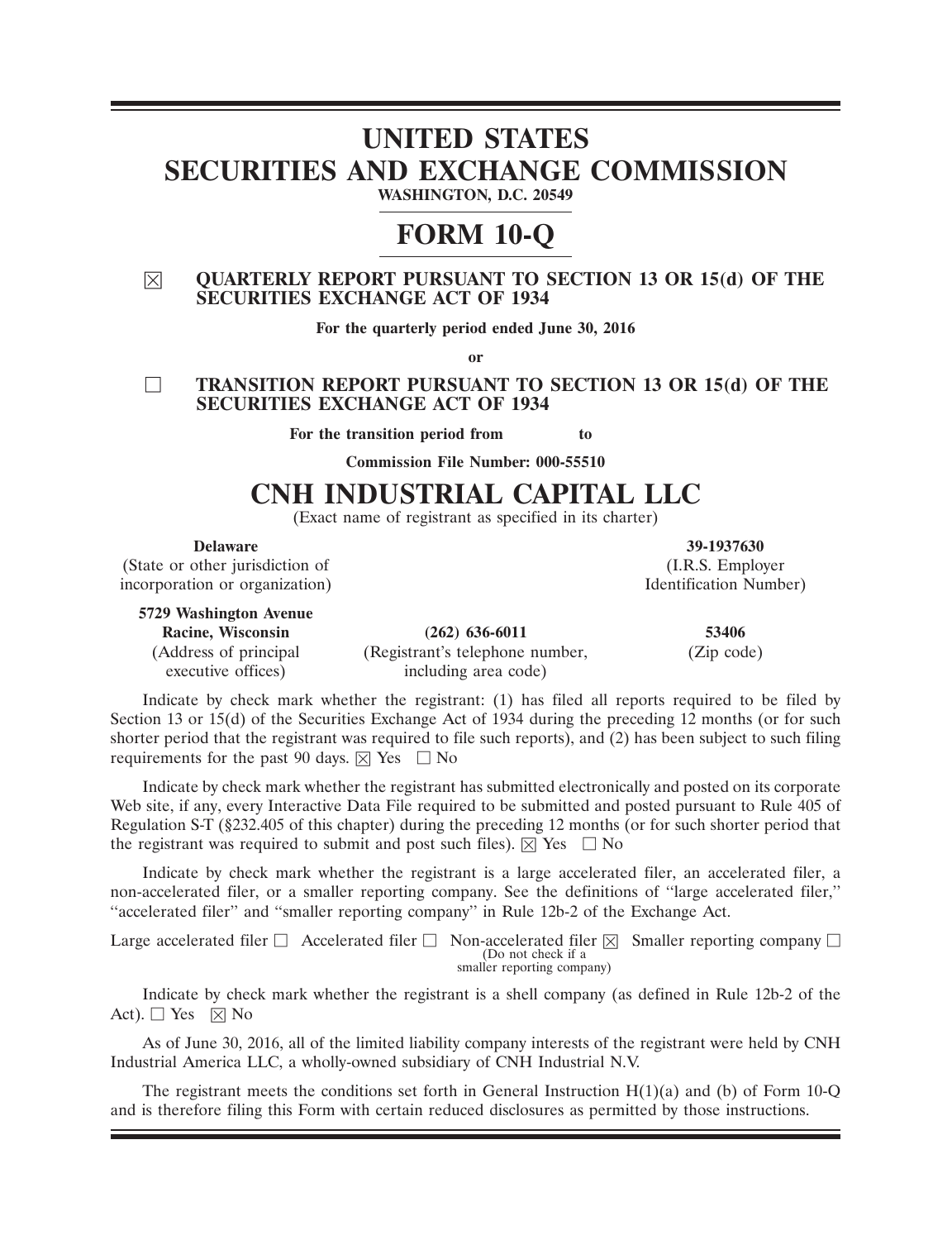### **TABLE OF CONTENTS**

#### PART I. FINANCIAL INFORMATION

| Item 1.  |                                                                                                                                                                                                        | 1              |
|----------|--------------------------------------------------------------------------------------------------------------------------------------------------------------------------------------------------------|----------------|
|          | Consolidated Statements of Income for the Three and Six Months Ended June 30,                                                                                                                          | $\mathbf{1}$   |
|          | Consolidated Statements of Comprehensive Income for the Three and Six Months                                                                                                                           | $\overline{2}$ |
|          | Consolidated Balance Sheets as of June 30, 2016 and December 31, 2015                                                                                                                                  | 3              |
|          | Consolidated Statements of Cash Flows for the Six Months Ended June 30, 2016<br>and 2015 (Unaudited) $\dots \dots \dots \dots \dots \dots \dots \dots \dots \dots \dots \dots \dots \dots \dots \dots$ | 5              |
|          | Consolidated Statements of Changes in Stockholder's Equity for the Six Months                                                                                                                          | 6              |
|          | Condensed Notes to Consolidated Financial Statements (Unaudited)                                                                                                                                       | $\overline{7}$ |
| Item 2.  | Management's Discussion and Analysis of Financial Condition and Results of                                                                                                                             | 41             |
| Item 3.  | Quantitative and Qualitative Disclosures About Market Risk                                                                                                                                             | $\ast$         |
| Item 4.  |                                                                                                                                                                                                        | 52             |
|          | PART II. OTHER INFORMATION                                                                                                                                                                             |                |
| Item 1.  |                                                                                                                                                                                                        | 53             |
| Item 1A. |                                                                                                                                                                                                        | 53             |
| Item 2.  | Unregistered Sales of Equity Securities and Use of Proceeds                                                                                                                                            | $\ast$         |
| Item 3.  |                                                                                                                                                                                                        | $\ast$         |
| Item 4.  |                                                                                                                                                                                                        | 53             |
| Item 5.  |                                                                                                                                                                                                        | 53             |
| Item 6.  |                                                                                                                                                                                                        | 53             |
|          | * This it are here been conjited account to the neduced displaceme former as est fauth in Canana                                                                                                       |                |

This item has been omitted pursuant to the reduced disclosure format as set forth in General Instruction (H)(2) of Form 10-Q

#### **PAGE**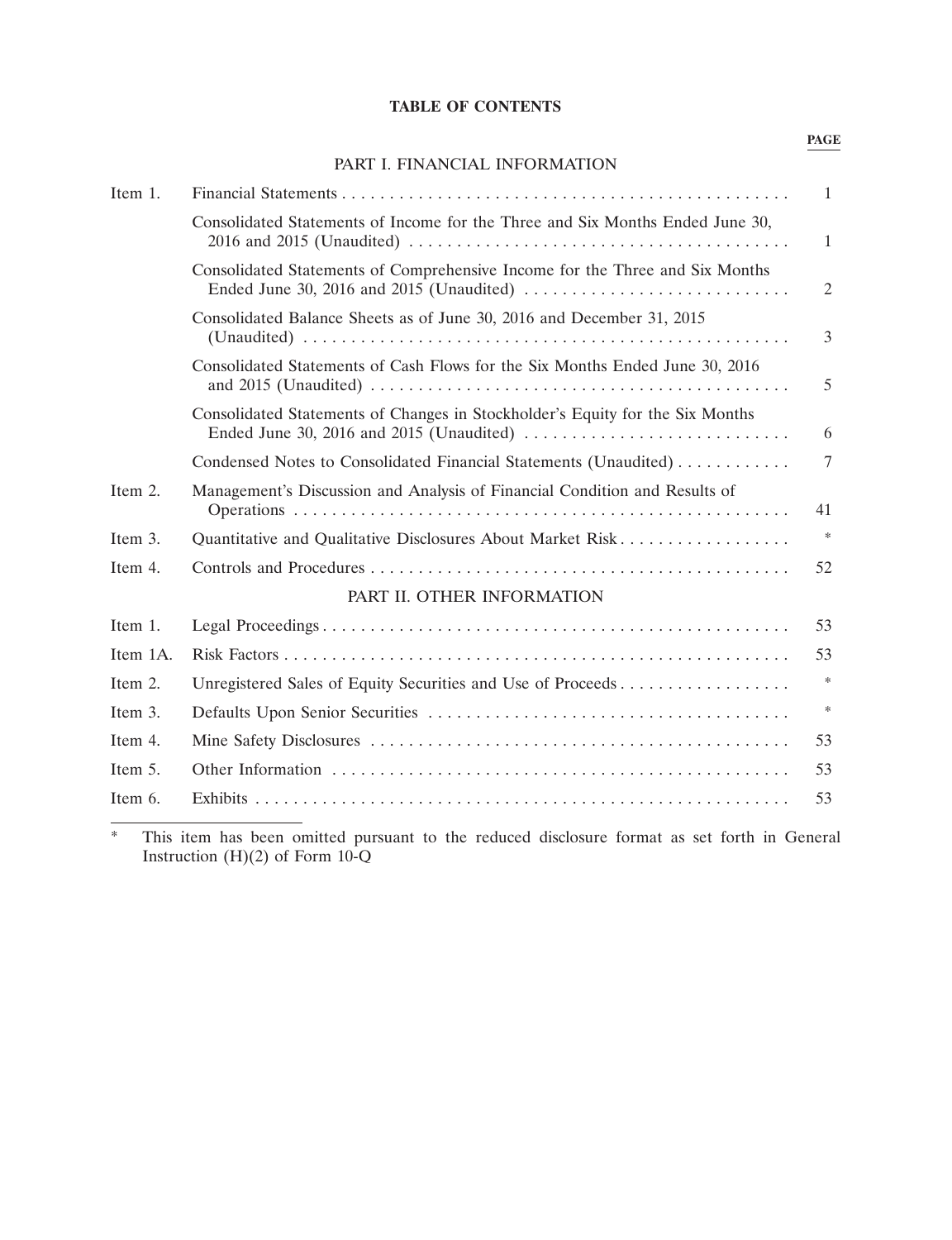### **PART I. FINANCIAL INFORMATION**

#### **Item 1. Financial Statements**

# **CNH INDUSTRIAL CAPITAL LLC AND SUBSIDIARIES CONSOLIDATED STATEMENTS OF INCOME FOR THE THREE AND SIX MONTHS ENDED JUNE 30, 2016 AND 2015**

#### **(Dollars in thousands)**

#### **(Unaudited)**

|                                                                          | <b>Three Months Ended</b><br><b>June 30,</b> |          |           | <b>Six Months Ended</b><br><b>June 30,</b> |  |
|--------------------------------------------------------------------------|----------------------------------------------|----------|-----------|--------------------------------------------|--|
|                                                                          | 2016                                         | 2015     | 2016      | 2015                                       |  |
| <b>REVENUES</b>                                                          |                                              |          |           |                                            |  |
| Interest income on retail notes and finance leases                       | \$52,729                                     | \$53,028 | \$106,732 | \$102,151                                  |  |
| Interest income on wholesale notes                                       | 18,468                                       | 20,453   | 33,484    | 39,385                                     |  |
| Interest and other income from affiliates                                | 102,677                                      | 101,494  | 202,703   | 205,648                                    |  |
| Rental income on operating leases                                        | 60,177                                       | 52,178   | 119,459   | 100,986                                    |  |
|                                                                          | 6,588                                        | 7,388    | 12,179    | 11,957                                     |  |
| Total revenues $\dots\dots\dots\dots\dots\dots\dots\dots\dots\dots\dots$ | 240,639                                      | 234,541  | 474,557   | 460,127                                    |  |
| <b>EXPENSES</b>                                                          |                                              |          |           |                                            |  |
| Interest expense:                                                        |                                              |          |           |                                            |  |
| Interest expense to third parties                                        | 76,578                                       | 65,056   | 147,662   | 128,893                                    |  |
|                                                                          | 2,481                                        | 6,456    | 3,368     | 17,313                                     |  |
| Total interest expense                                                   | 79,059                                       | 71,512   | 151,030   | 146,206                                    |  |
| Administrative and operating expenses:                                   |                                              |          |           |                                            |  |
|                                                                          | 11,119                                       | 12,006   | 22,836    | 24,879                                     |  |
| Provision for credit losses, net                                         | 7,260                                        | 7,176    | 13,657    | 11,137                                     |  |
| Depreciation of equipment on operating leases                            | 60,100                                       | 46,099   | 117,384   | 90,672                                     |  |
| Other expenses                                                           | 12,529                                       | 9,157    | 15,513    | 16,656                                     |  |
| Total administrative and operating expenses                              | 91,008                                       | 74,438   | 169,390   | 143,344                                    |  |
|                                                                          | 170,067                                      | 145,950  | 320,420   | 289,550                                    |  |
| INCOME BEFORE TAXES                                                      | 70,572                                       | 88,591   | 154,137   | 170,577                                    |  |
|                                                                          | 24,143                                       | 30,673   | 50,487    | 58,948                                     |  |
|                                                                          | 46,429                                       | 57,918   | 103,650   | 111,629                                    |  |
| Net income attributed to noncontrolling interest                         |                                              |          |           | (259)                                      |  |
| NET INCOME ATTRIBUTABLE TO CNH INDUSTRIAL                                |                                              |          |           |                                            |  |
|                                                                          | \$46,429                                     | \$57,918 | \$103,650 | \$111,370                                  |  |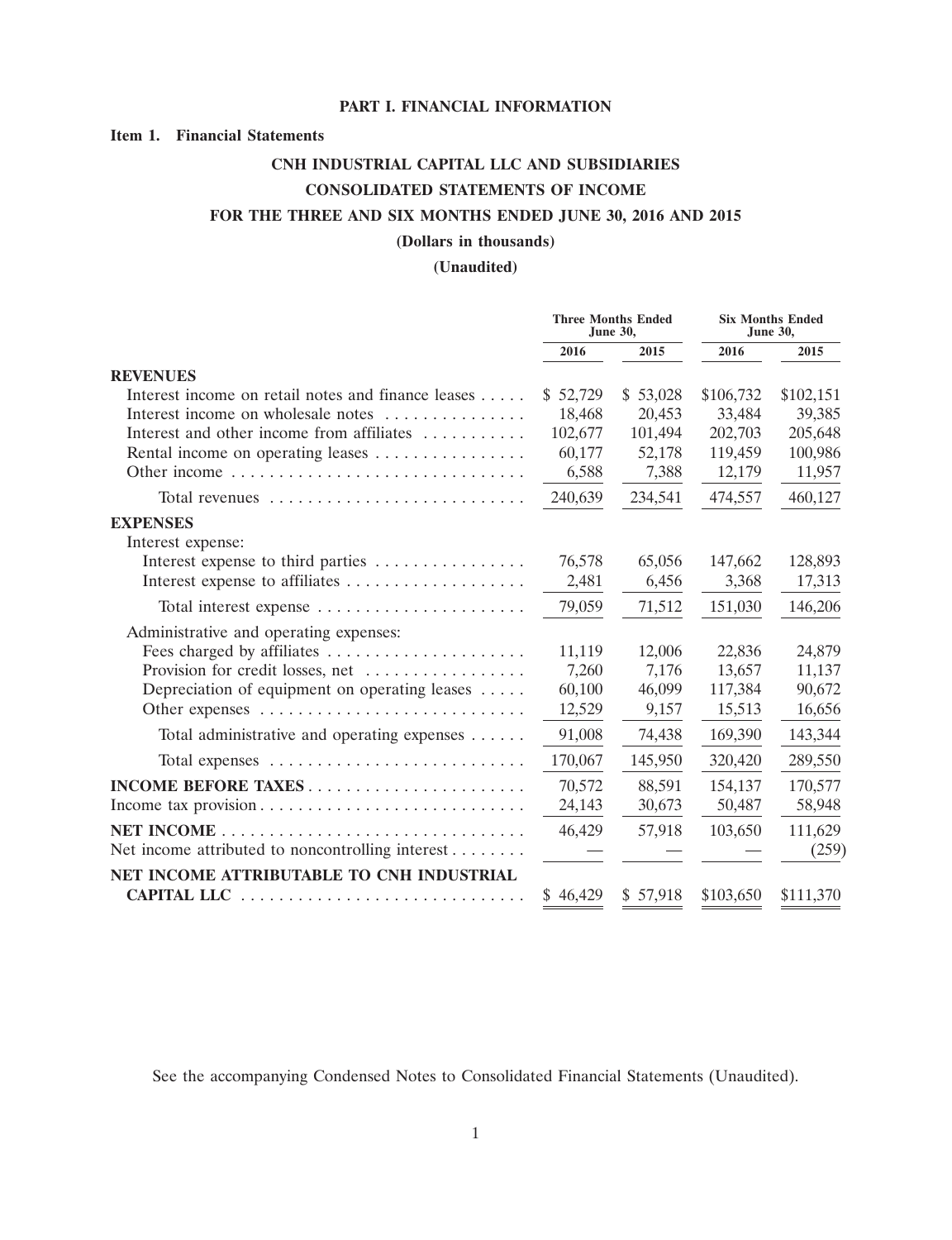# **CNH INDUSTRIAL CAPITAL LLC AND SUBSIDIARIES CONSOLIDATED STATEMENTS OF COMPREHENSIVE INCOME FOR THE THREE AND SIX MONTHS ENDED JUNE 30, 2016 AND 2015**

### **(Dollars in thousands)**

### **(Unaudited)**

|                                                           | <b>Three Months Ended</b><br>June 30, |          | <b>Six Months Ended</b><br><b>June 30,</b> |           |
|-----------------------------------------------------------|---------------------------------------|----------|--------------------------------------------|-----------|
|                                                           | 2016                                  | 2015     | 2016                                       | 2015      |
| <b>NET INCOME</b>                                         | \$46,429                              | \$57,918 | \$103,650                                  | \$111,629 |
| Other comprehensive income (loss):                        |                                       |          |                                            |           |
| Foreign currency translation adjustment                   | (626)                                 | 18,471   | 41,623                                     | (44, 597) |
|                                                           | 124                                   | 64       | 224                                        | 173       |
| Change in derivative financial instruments                | 855                                   | 514      | 888                                        | (566)     |
| Total other comprehensive income (loss)                   | 353                                   | 19,049   | 42,735                                     | (44,990)  |
| COMPREHENSIVE INCOME                                      | 46,782                                | 76,967   | 146,385                                    | 66,639    |
| Less: comprehensive income attributable to noncontrolling |                                       |          |                                            | (259)     |
| <b>COMPREHENSIVE INCOME ATTRIBUTABLE TO CNH</b>           |                                       |          |                                            |           |
| <b>INDUSTRIAL CAPITAL LLC</b>                             | \$46,782                              | \$76,967 | \$146,385                                  | \$66,380  |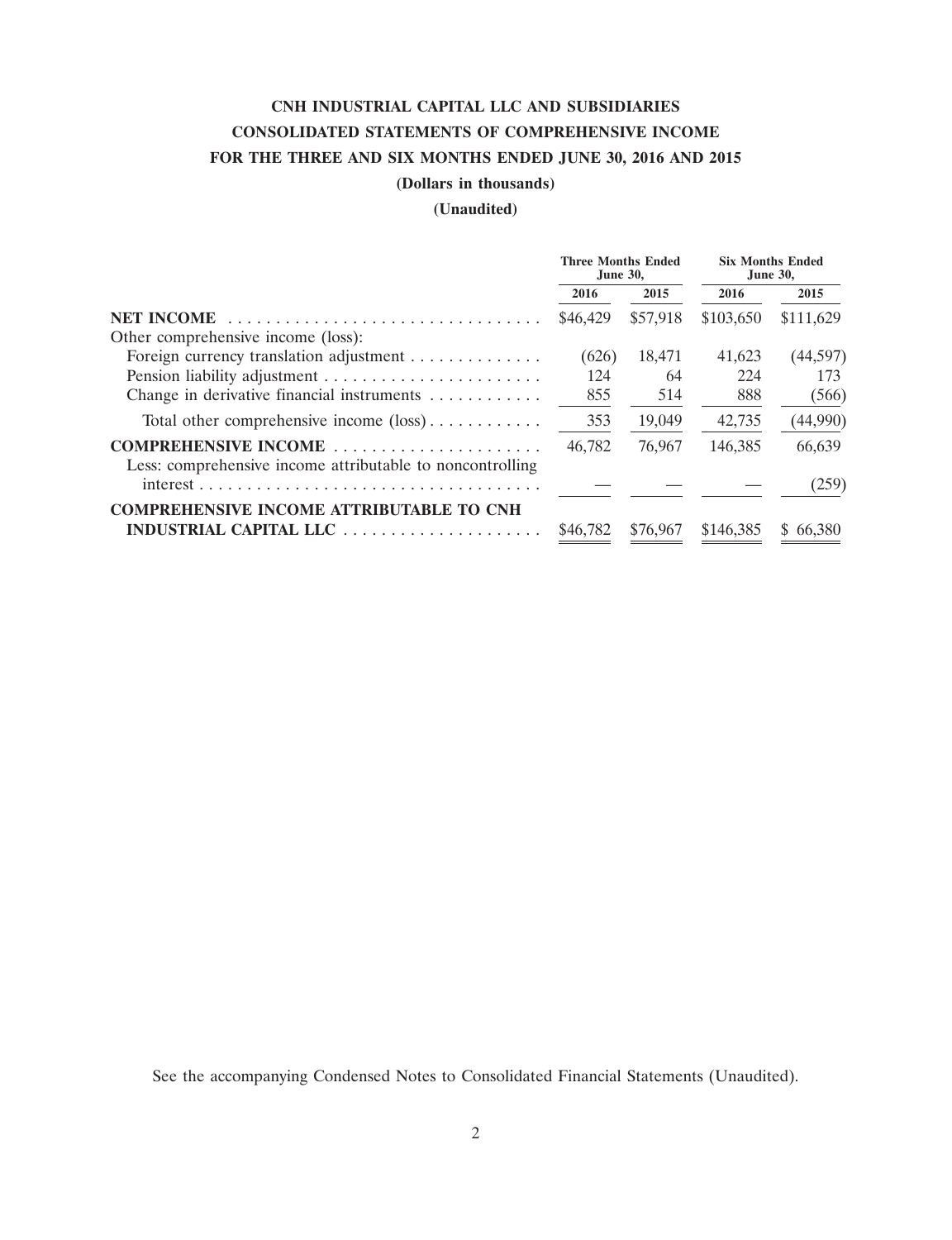# **CNH INDUSTRIAL CAPITAL LLC AND SUBSIDIARIES CONSOLIDATED BALANCE SHEETS AS OF JUNE 30, 2016 AND DECEMBER 31, 2015 (Dollars in thousands)**

### **(Unaudited)**

|                                                                          | <b>June 30,</b><br>2016  | December 31,<br>2015 |
|--------------------------------------------------------------------------|--------------------------|----------------------|
| <b>ASSETS</b>                                                            |                          |                      |
|                                                                          | <sup>\$</sup><br>168,916 | 302,148<br>\$        |
|                                                                          | 795,601                  | 795,721              |
| Receivables, less allowance for credit losses of \$87,636 and \$94,724,  | 11,432,740               | 11,637,025           |
|                                                                          | 90,280                   | 171,658              |
|                                                                          | 1,840,569                | 1,796,501            |
|                                                                          | 173,464                  | 161,340              |
|                                                                          | 109,708                  | 107,935              |
|                                                                          | 7,694                    | 8,476                |
|                                                                          | 28,555                   | 47,210               |
|                                                                          | \$14,647,527             | \$15,028,014         |
| <b>LIABILITIES AND STOCKHOLDER'S EQUITY</b>                              |                          |                      |
| Liabilities:                                                             |                          |                      |
| Short-term debt (including current maturities of long-term debt) $\dots$ | \$5,133,417              | \$5,031,218          |
| Accounts payable and other accrued liabilities                           | 783,439                  | 754,678              |
|                                                                          |                          | 22,642               |
|                                                                          | 7,282,556                | 7,768,044            |
|                                                                          | 13,199,412               | 13,576,582           |
| Commitments and contingent liabilities (Note 10)                         |                          |                      |
| Stockholder's equity:                                                    |                          |                      |
|                                                                          |                          |                      |
|                                                                          | 844,026                  | 843,728              |
| Accumulated other comprehensive income (loss)                            | (118, 803)               | (161, 538)           |
|                                                                          | 722,892                  | 769,242              |
| Total CNH Industrial Capital LLC stockholder's equity                    | 1,448,115                | 1,451,432            |
|                                                                          |                          |                      |
|                                                                          | 1,448,115                | 1,451,432            |
|                                                                          | \$14,647,527             | \$15,028,014         |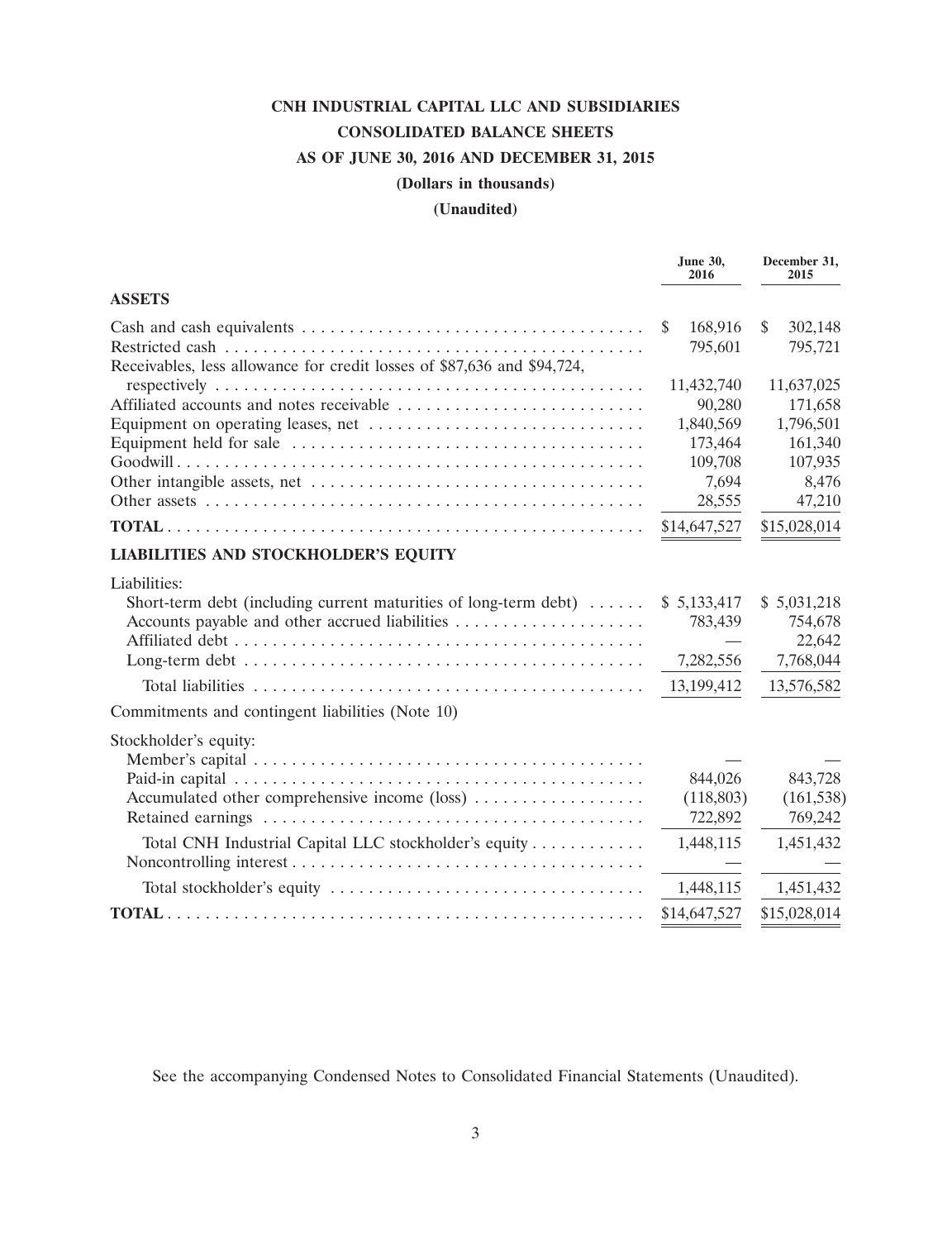# **CNH INDUSTRIAL CAPITAL LLC AND SUBSIDIARIES CONSOLIDATED BALANCE SHEETS AS OF JUNE 30, 2016 AND DECEMBER 31, 2015 (Dollars in thousands)**

#### **(Unaudited)**

The following table presents certain assets and liabilities of consolidated variable interest entities (''VIEs''), which are included in the consolidated balance sheets above. The assets in the table include only those assets that can be used to settle obligations of consolidated VIEs. The liabilities in the table include third-party liabilities of the consolidated VIEs, for which creditors do not have recourse to the general credit of CNH Industrial Capital LLC.

|                                                                                | June 30,<br>2016 | December 31.<br>2015  |
|--------------------------------------------------------------------------------|------------------|-----------------------|
|                                                                                |                  | $$795,501$ $$795,621$ |
| Receivables, less allowance for credit losses of \$70,000 and \$75,909,        |                  |                       |
|                                                                                | 8,394,275        | 9,064,834             |
|                                                                                | \$9,189,776      | \$9,860,455           |
| Short-term debt (including current maturities of long-term debt) $\dots \dots$ | \$4,102,936      | \$4,517,207           |
|                                                                                | 4,325,487        | 4,782,808             |
|                                                                                | \$8,428,423      | \$9,300,015           |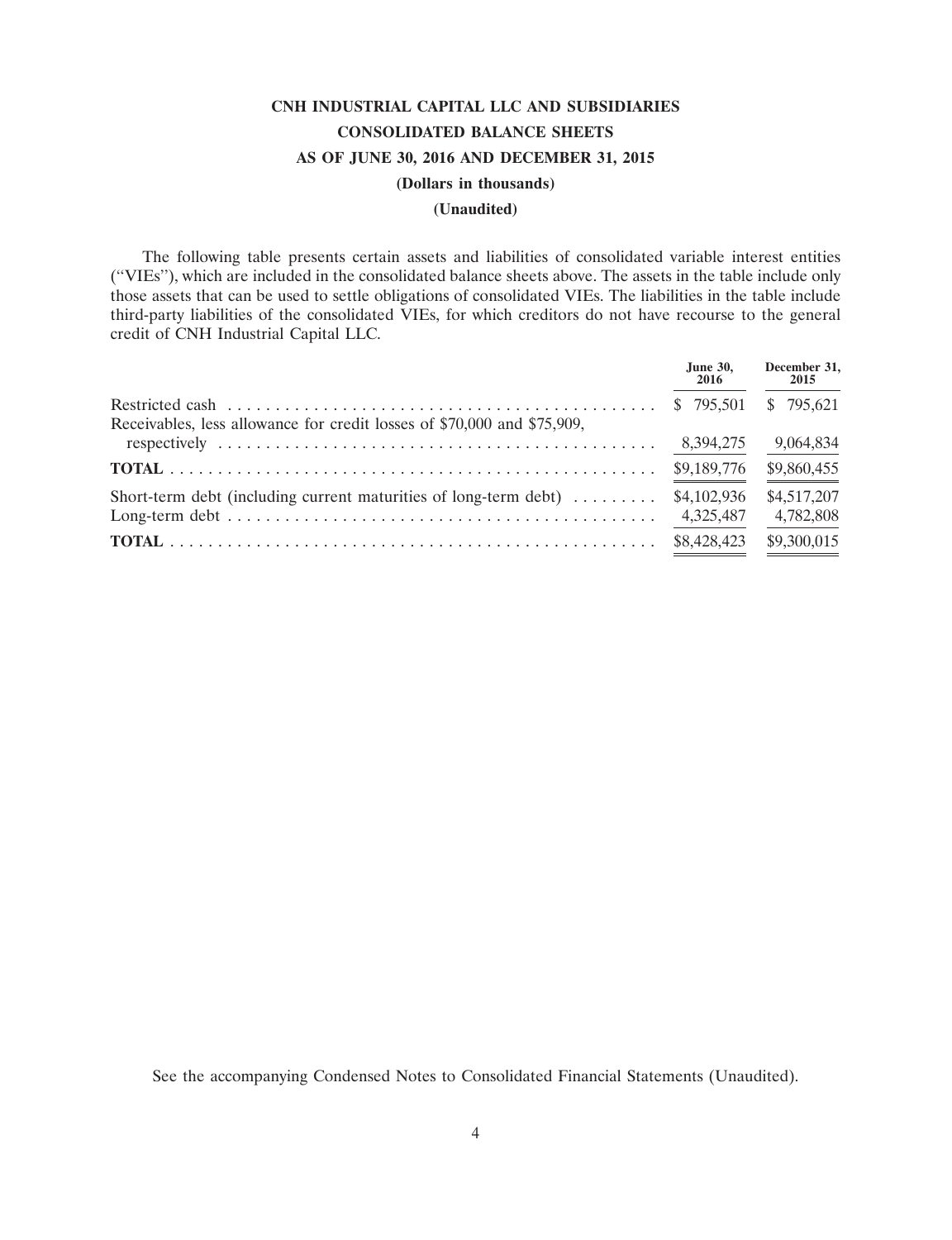# **CNH INDUSTRIAL CAPITAL LLC AND SUBSIDIARIES CONSOLIDATED STATEMENTS OF CASH FLOWS FOR THE SIX MONTHS ENDED JUNE 30, 2016 AND 2015 (Dollars in thousands)**

**(Unaudited)**

|                                                                                                                                                                       |    | 2016                                                                         | 2015               |                                                                                        |
|-----------------------------------------------------------------------------------------------------------------------------------------------------------------------|----|------------------------------------------------------------------------------|--------------------|----------------------------------------------------------------------------------------|
| CASH FLOWS FROM OPERATING ACTIVITIES                                                                                                                                  |    |                                                                              |                    |                                                                                        |
| Adjustments to reconcile net income to net cash from operating activities:<br>Depreciation on property and equipment and equipment on operating                       | S  | 103,650                                                                      | S                  | 111,629                                                                                |
|                                                                                                                                                                       |    | 117,402<br>962                                                               |                    | 90,690<br>603                                                                          |
| Changes in components of working capital:                                                                                                                             |    | 13,657<br>11,939<br>298                                                      |                    | 11,137<br>42,198<br>375                                                                |
| Change in affiliated accounts and notes receivables<br>Change in other assets and equipment held for sale<br>Change in accounts payable and other accrued liabilities |    | 82,466<br>18,687<br>2,326                                                    |                    | 8,303<br>73,791<br>26,204                                                              |
|                                                                                                                                                                       |    | 351,387                                                                      |                    | 364,930                                                                                |
| CASH FLOWS FROM INVESTING ACTIVITIES                                                                                                                                  |    | (4,904,288)<br>5,223,286                                                     |                    | (6, 732, 217)<br>7,097,962                                                             |
| Proceeds from disposal of equipment on operating leases<br>Change in property and equipment and software, net                                                         |    | 6,417<br>(322,704)<br>170,565<br>(182)                                       |                    | 236,291<br>(498, 693)<br>141,983<br>(49)                                               |
| Net cash from (used in) investing activities                                                                                                                          |    | 173,094                                                                      |                    | 245,277                                                                                |
| <b>CASH FLOWS FROM FINANCING ACTIVITIES</b>                                                                                                                           |    |                                                                              |                    |                                                                                        |
| Dividend paid to CNH Industrial America LLC<br>Preferred dividend paid to CNH Industrial Canada Ltd.<br>Redemption of preferred stock of subsidiary                   |    | 655,911<br>(678, 553)<br>2,609,372<br>(2,658,250)<br>(436, 193)<br>(150,000) |                    | 1,017,264<br>(1,879,709)<br>2,760,549<br>(2,367,558)<br>(15,000)<br>(551)<br>(60, 416) |
| Net cash from (used in) financing activities                                                                                                                          |    | (657,713)                                                                    |                    | (545, 421)                                                                             |
| INCREASE (DECREASE) IN CASH AND CASH EQUIVALENTS                                                                                                                      |    | (133, 232)                                                                   |                    | 64,786                                                                                 |
| <b>CASH AND CASH EQUIVALENTS</b><br>Beginning of period $\ldots \ldots \ldots \ldots \ldots \ldots \ldots \ldots \ldots \ldots \ldots$                                |    | 302,148                                                                      |                    | 347,987                                                                                |
|                                                                                                                                                                       | \$ | 168,916                                                                      | \$                 | 412,773                                                                                |
| CASH PAID DURING THE PERIOD FOR INTEREST                                                                                                                              | S. | 145,764                                                                      | \$                 | 147,125                                                                                |
| CASH PAID (RECEIVED) DURING THE PERIOD FOR TAXES                                                                                                                      | \$ | (45,830)                                                                     | $\mathbf{\hat{S}}$ | 11,527                                                                                 |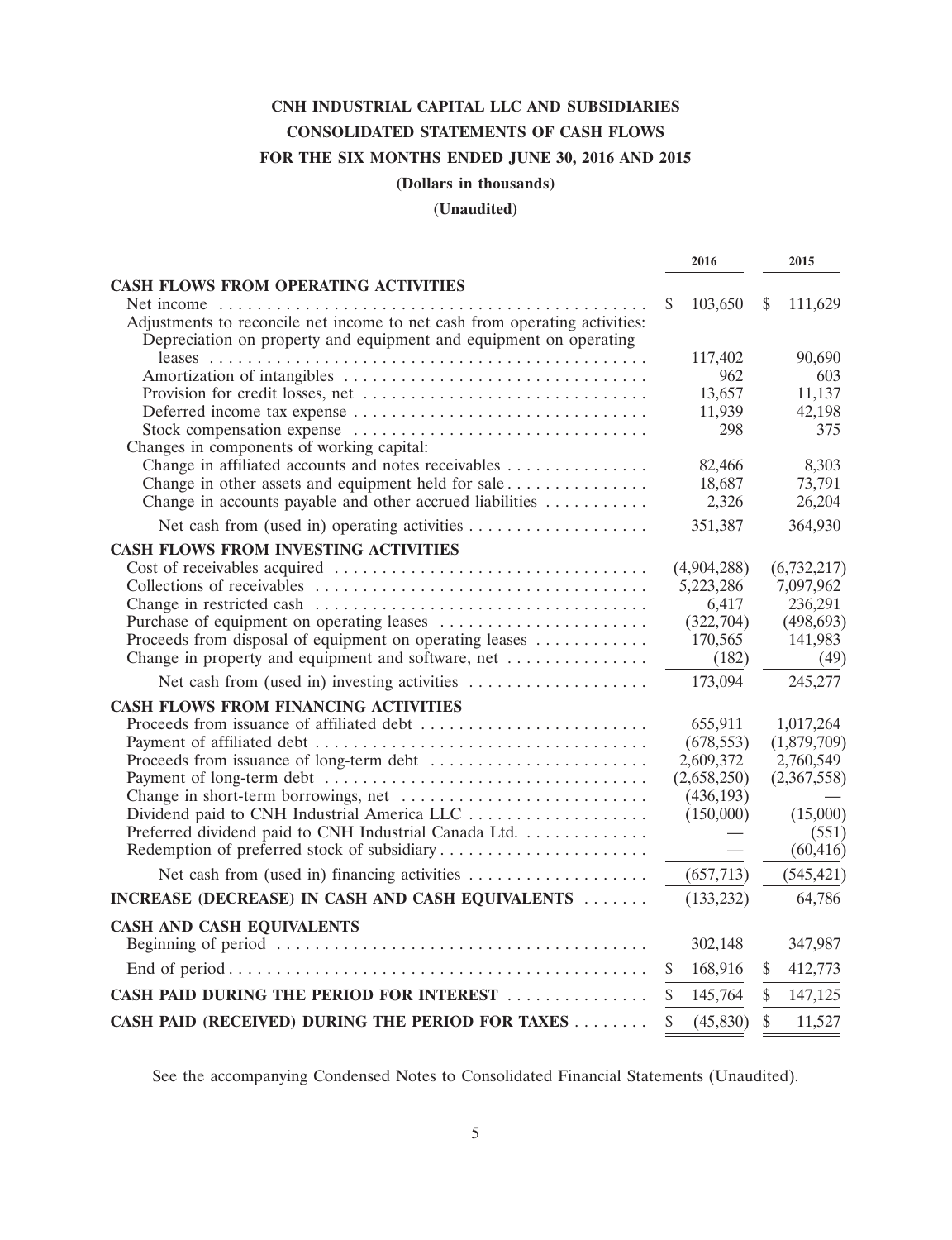## **CNH INDUSTRIAL CAPITAL LLC AND SUBSIDIARIES CONSOLIDATED STATEMENTS OF CHANGES IN STOCKHOLDER'S EQUITY FOR THE SIX MONTHS ENDED JUNE 30, 2016 AND 2015**

### **(Dollars in thousands)**

### **(Unaudited)**

|                                                        |                                  | <b>Company Stockholder</b> |                                                               |                                    |                                 |              |
|--------------------------------------------------------|----------------------------------|----------------------------|---------------------------------------------------------------|------------------------------------|---------------------------------|--------------|
|                                                        | Member's<br>Capital              | Paid-in<br>Capital         | <b>Accumulated</b><br>Other<br>Comprehensive<br>(Loss) Income | <b>Retained</b><br><b>Earnings</b> | Non-<br>Controlling<br>Interest | <b>Total</b> |
|                                                        | $s-$                             | \$843,250                  | (49,928)                                                      | \$746,758                          | \$35,852                        | \$1,575,932  |
|                                                        |                                  |                            |                                                               | 111,370                            | 259                             | 111,629      |
| Dividend paid to CNH Industrial America LLC            |                                  |                            |                                                               | (15,000)                           | $\hspace{0.05cm}$               | (15,000)     |
| Preferred dividend paid to CNH Industrial Canada Ltd   |                                  |                            |                                                               |                                    | (551)                           | (551)        |
| Redemption of preferred stock of subsidiary            |                                  |                            |                                                               | (24, 856)                          | (35,560)                        | (60, 416)    |
| Foreign currency translation adjustment                |                                  |                            | (44, 597)                                                     |                                    |                                 | (44, 597)    |
|                                                        |                                  | 375                        |                                                               |                                    |                                 | 375          |
|                                                        |                                  |                            | 173                                                           |                                    |                                 | 173          |
| Change in derivative financial instruments, net of tax |                                  |                            | (566)                                                         |                                    |                                 | (566)        |
|                                                        | $\frac{\mathsf{s}-}{\mathsf{e}}$ | \$843,625                  | $$$ (94,918)                                                  | \$818,272                          |                                 | \$1,566,979  |
| <b>BALANCE—January 1, 2016</b>                         | $s-$                             | \$843,728                  | \$(161,538)                                                   | \$769,242                          |                                 | \$1,451,432  |
|                                                        |                                  |                            |                                                               | 103,650                            |                                 | 103,650      |
| Dividend paid to CNH Industrial America LLC            |                                  |                            |                                                               | (150,000)                          |                                 | (150,000)    |
| Foreign currency translation adjustment                |                                  |                            | 41,623                                                        |                                    |                                 | 41,623       |
|                                                        |                                  | 298                        |                                                               |                                    |                                 | 298          |
|                                                        |                                  |                            | 224                                                           |                                    |                                 | 224          |
| Change in derivative financial instruments, net of tax |                                  |                            | 888                                                           |                                    |                                 | 888          |
|                                                        | $S-$                             | \$844,026                  | \$(118,803)                                                   | \$722,892                          |                                 | \$1,448,115  |

 $\circ$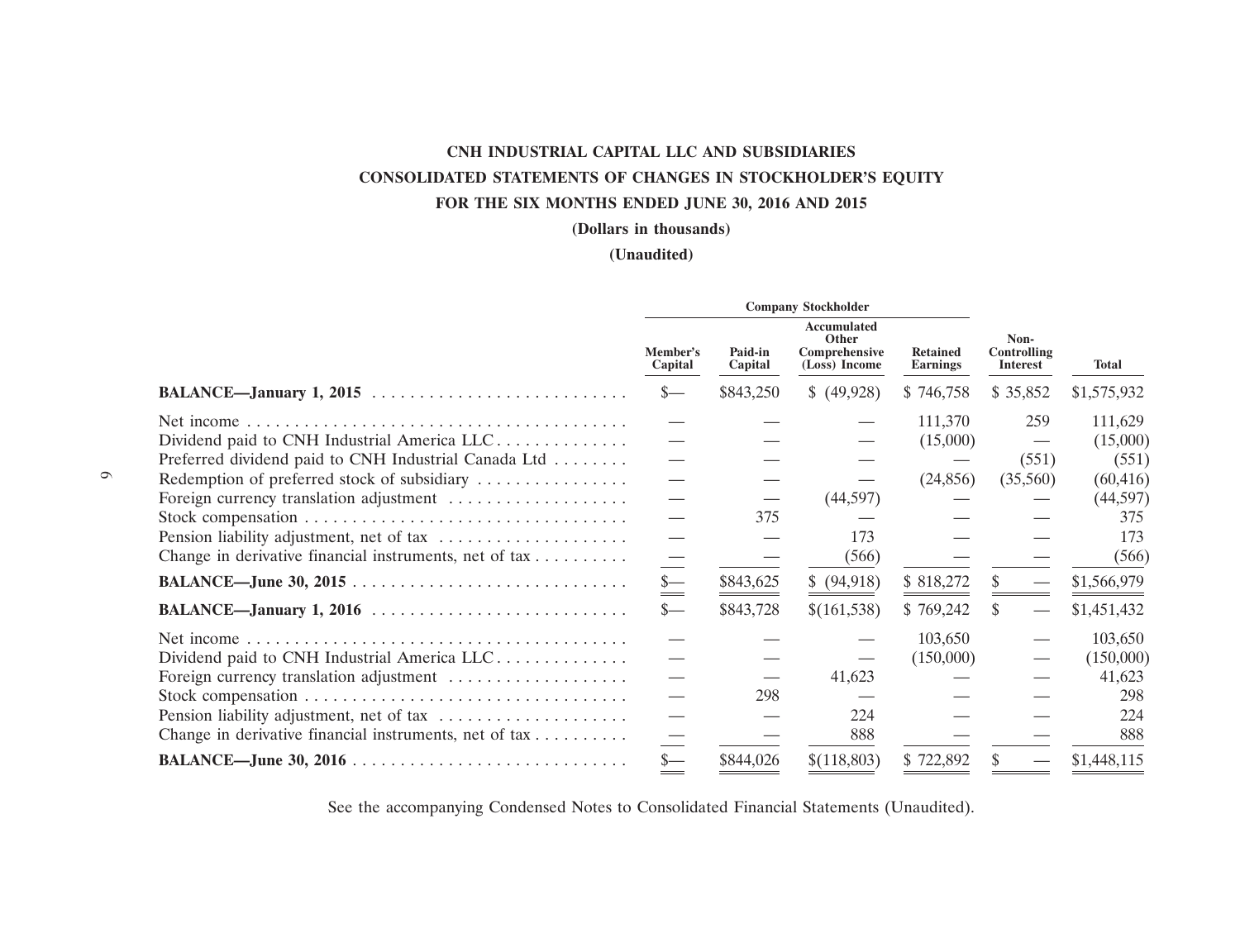# **CNH INDUSTRIAL CAPITAL LLC AND SUBSIDIARIES CONDENSED NOTES TO CONSOLIDATED FINANCIAL STATEMENTS**

**(Dollars in thousands)**

**(Unaudited)**

#### **NOTE 1: BASIS OF PRESENTATION**

CNH Industrial Capital LLC and its primary operating subsidiaries, including New Holland Credit Company, LLC (''New Holland Credit''), CNH Industrial Capital America LLC (''CNH Industrial Capital America"), and CNH Industrial Capital Canada Ltd. ("CNH Industrial Capital Canada") (collectively, "CNH Industrial Capital" or the "Company"), are each a subsidiary of CNH Industrial America LLC (''CNH Industrial America''), which is an indirect wholly-owned subsidiary of CNH Industrial N.V. (''CNHI'' and, together with its consolidated subsidiaries, ''CNH Industrial''). CNH Industrial America and CNH Industrial Canada Ltd. (collectively, ''CNH Industrial North America'') design, manufacture, and sell agricultural and construction equipment. CNH Industrial Capital provides financial services for CNH Industrial North America dealers and end-use customers primarily located in the United States and Canada.

CNHI is incorporated in and under the laws of The Netherlands. CNHI has its corporate seat in Amsterdam, The Netherlands, and its principal office in London, England. The common shares of CNHI are listed on the New York Stock Exchange under the symbol ''CNHI,'' as well as on the Mercato Telematico Azionario managed by Borsa Italiana S.p.A.

The Company has prepared the accompanying consolidated financial statements in accordance with accounting principles generally accepted in the United States (''U.S. GAAP'') for interim financial information, which should be read in conjunction with the audited financial statements in its Annual Report on Form 10-K for the year ended December 31, 2015. Certain financial information that is normally included in annual financial statements prepared in conformity with U.S. GAAP, which is not required for interim reporting purposes, has been condensed or omitted. In the opinion of management, all adjustments, consisting of normal recurring adjustments, necessary for a fair presentation of our interim unaudited financial statements have been reflected.

The consolidated financial statements include the Company and its consolidated subsidiaries. The consolidated financial statements are expressed in U.S. dollars. The consolidated financial statements include the accounts of the Company's subsidiaries in which the Company has a controlling financial interest and reflect the noncontrolling interests of the minority owners of the subsidiaries that are not fully owned for the periods presented, as applicable. A controlling financial interest may exist based on ownership of a majority of the voting interest of a subsidiary, or based on the Company's determination that it is the primary beneficiary of a variable interest entity (''VIE''). The primary beneficiary of a VIE is the party that has the power to direct the activities that most significantly impact the economic performance of the entity and the obligation to absorb losses or the right to receive benefits that could potentially be significant to the entity. The Company assesses whether it is the primary beneficiary on an ongoing basis, as prescribed by the accounting guidance on the consolidation of VIEs. The consolidated status of the VIEs with which the Company is involved may change as a result of such reassessments.

The preparation of consolidated financial statements in accordance with U.S. GAAP requires management to make estimates and assumptions that affect the reported amounts of assets and liabilities and disclosure of contingent assets and liabilities and reported amounts of revenues and expenses. Significant estimates in these consolidated financial statements include the allowance for credit losses and residual values of equipment on operating leases. Actual results could differ from those estimates.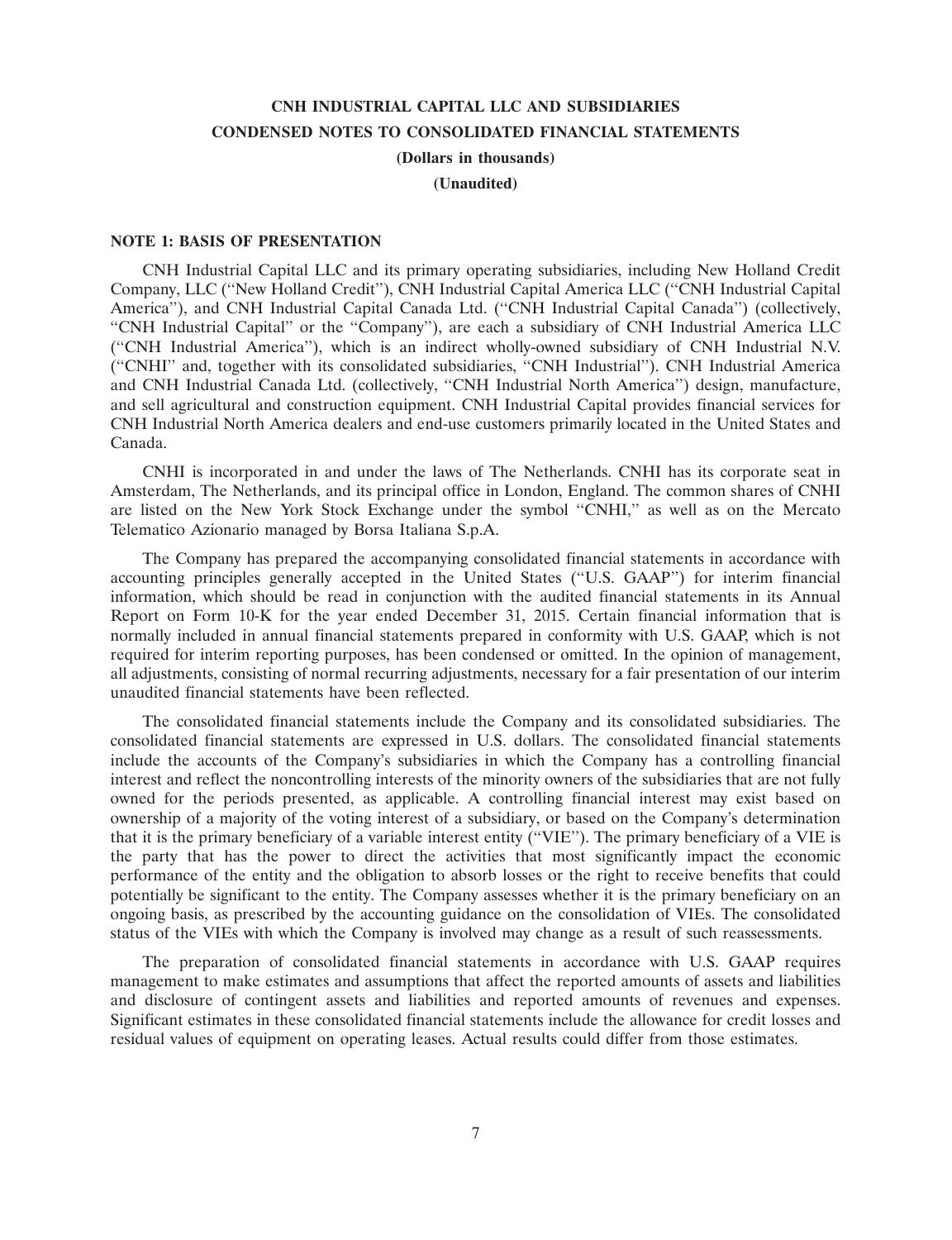**(Unaudited)**

#### **NOTE 2: NEW ACCOUNTING PRONOUNCEMENTS**

#### *New Accounting Pronouncements Adopted in 2016*

In February 2015, the Financial Accounting Standards Board (''FASB'') issued Accounting Standards Update (''ASU'') No. 2015-02, *Consolidation* (''ASU 2015-02''). ASU 2015-02 is intended to improve targeted areas of consolidation guidance for legal entities such as limited partnerships, limited liability companies and securitized structures. The new standard eliminates the previous deferral in Accounting Standards Codification 810, which allowed reporting entities with interests in certain investment funds to follow previously issued consolidations guidance, and makes changes to both the variable interest model and the voting model. ASU 2015-02 has been adopted and did not have a material effect on the Company's consolidated financial statements.

In April 2015, the FASB issued ASU No. 2015-03, *Interest—Imputation of Interest (Subtopic 835-30): Simplifying the Presentation of Debt Issuance Costs* (''ASU 2015-03''). ASU 2015-03 is intended to simplify the presentation of debt issuance costs. The new standard requires the debt issuance costs related to a recognized debt liability be presented in the balance sheet as a direct deduction from the carrying value of that debt liability, consistent with debt discounts. ASU 2015-03 was retrospectively adopted by the Company on January 1, 2016. As a result, \$37,155 of debt issuance costs at December 31, 2015 was reclassified from other assets to long-term debt.

In August 2015, the FASB issued ASU No. 2015-15, *Presentation and Subsequent Measurement of Debt Issuance Costs Associated with Line-of-Credit Arrangements* (''ASU 2015-15''), which amends ASC 835-30, Interest-Imputation of Interest. ASU 2015-15 clarifies the presentation and subsequent measurement of debt issuance costs associated with lines of credit. These costs may be presented as an asset and amortized ratably over the term of the line of credit arrangement, regardless of whether there are outstanding borrowings on the arrangement. ASU 2015-15 has been adopted and did not have a material effect on the Company's consolidated financial statements.

#### *New Accounting Pronouncements Not Yet Adopted*

In May 2014, the FASB issued ASU No. 2014-09, *Revenue from Contracts with Customers* (''ASU 2014-09''). ASU 2014-09 supersedes the revenue recognition requirements in Accounting Standards Codification 605—*Revenue Recognition* and most industry-specific guidance throughout the Codification. In August 2015, the FASB issued ASU 2015-14, which defers the effective date of ASU 2014-09 to fiscal years beginning after December 15, 2017, and for interim periods within those fiscal years. In March 2016, the FASB issued ASU 2016-08, *Revenue from Contracts with Customers (Topic 606): Principal versus Agent Considerations*, which clarifies the principal versus agent guidance in ASU 2014-09. In April 2016, the FASB issued ASU 2016-10, *Revenue from Contracts with Customers (Topic 606): Identifying Performance Obligations and Licensing*, which clarifies guidance related to identifying performance obligations and the licensing implementation guidance in ASU 2014-09. In May 2016, the FASB issued ASU No. 2016-12, *Narrow Scope Improvements and Practical Expedients*, which amends ASU 2014-09. This ASU clarifies the requirement to assess collectability of contract consideration, clarifies the treatment of noncash consideration and provides a policy election to exclude from revenue amounts collected from customers for sales and similar taxes. These related ASU's have the same effective date and the same implementation requirements as ASU 2014-09. The Company is currently assessing the method of adoption it will elect and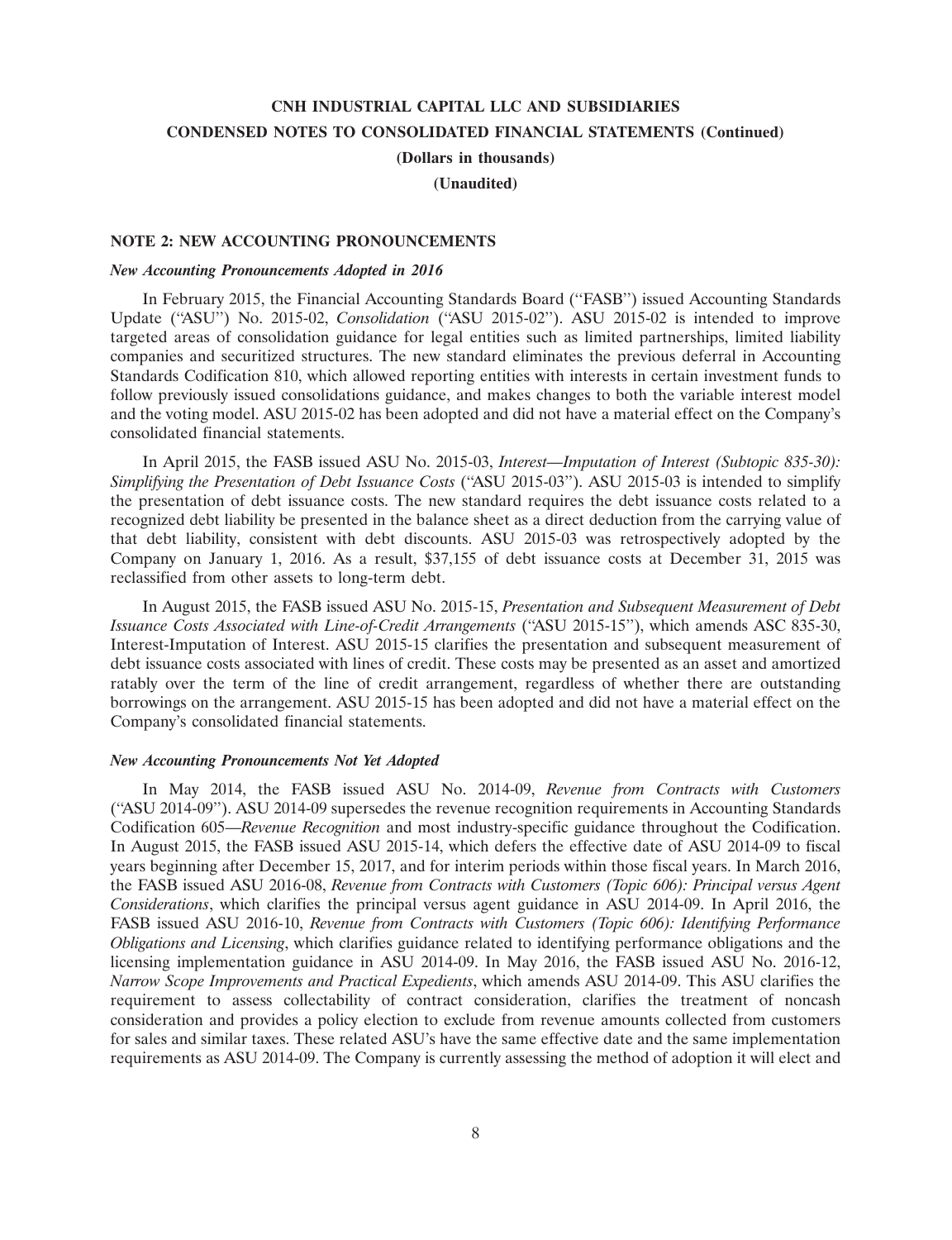#### **NOTE 2: NEW ACCOUNTING PRONOUNCEMENTS (Continued)**

the impact of the adoption of these revenue recognition updates on its financial position and results of operations.

In August 2014, the FASB issued ASU No. 2014-15, *Uncertainties About an Entity's Ability to Continue as a Going Concern* (''ASU 2014-15''). ASU 2014-15 provides guidance on determining when and how to disclose going-concern uncertainties in the financial statements. The new standard requires management to perform interim and annual assessments of an entity's ability to continue as a going concern within one year of the date of issuance of the entity's financial statements. An entity must also provide certain disclosures if there is "substantial doubt" about the entity's ability to continue as a going concern. ASU 2014-15 is effective for annual periods ending after December 15, 2016, and interim periods thereafter. Early adoption is permitted. The Company does not believe the adoption of this standard will have a material impact on its financial position or results of operations.

In January 2016, the FASB issued ASU No. 2016-01, *Financial Instruments-Overall (Subtopic 825-10): Recognition and Measurement of Financial Assets and Financial Liabilities* (''ASU 2016-01''). The purpose of this update is to enhance the reporting model for financial instruments to provide users with more decision-useful information. Accordingly, ASU 2016-01 updates and revises various requirements, including measurement of equity investments at fair value with changes recognized in net income (except equity method or consolidated investees), which supersedes the current guidance to classify equity securities with readily determinable fair values into different categories (e.g., trading or available for sale). It also requires separate presentation of financial assets and financial liabilities by measurement category and form of financial asset (e.g. securities or loans and receivables) on the balance sheet and in the accompanying notes. The update is effective for annual reporting periods beginning after December 15, 2017, including interim periods within those fiscal years, and early adoption is not permitted. The Company is currently assessing the impact of the adoption of ASU 2016-01 on its financial position and results of operations.

In February 2016, the FASB issued ASU No. 2016-02, *Leases* (''ASU 2016-02''), which relates to the accounting of leasing transactions. This standard requires lessees to recognize assets and liabilities on the balance sheet for the rights and obligations created by all leases with terms of more than 12 months. ASU 2016-02 also will require disclosures designed to give financial statement users information on the amount, timing, and uncertainty of cash flows arising from leases. It is effective for fiscal years beginning after December 15, 2018 including interim periods within those fiscal years, but early adoption is permitted. ASU 2016-02 requires a modified retrospective transition approach and provides certain optional transition relief. The Company is currently assessing the impact of the adoption of ASU 2016-02 on its financial position and results of operations.

In March 2016, the FASB issued ASU No. 2016-05, *Derivatives and Hedging (Topic 815): Effect of Derivative Contract Novations on Existing Hedge Accounting Relationships* (''ASU 2016-05'') and ASU No. 2016-06, *Derivatives and Hedging (Topic 815): Contingent Put and Call Options in Debt Instruments* (''ASU 2016-06''). ASU 2016-05 clarifies that a change in the counterparty to a derivative instrument that has been designated as a hedging instrument does not, in and of itself, require designation of that hedging relationship if all other hedge accounting criteria continue to be met. ASU 2016-06 clarifies the steps required to determine bifurcation of an embedded derivative. These standards will be effective for fiscal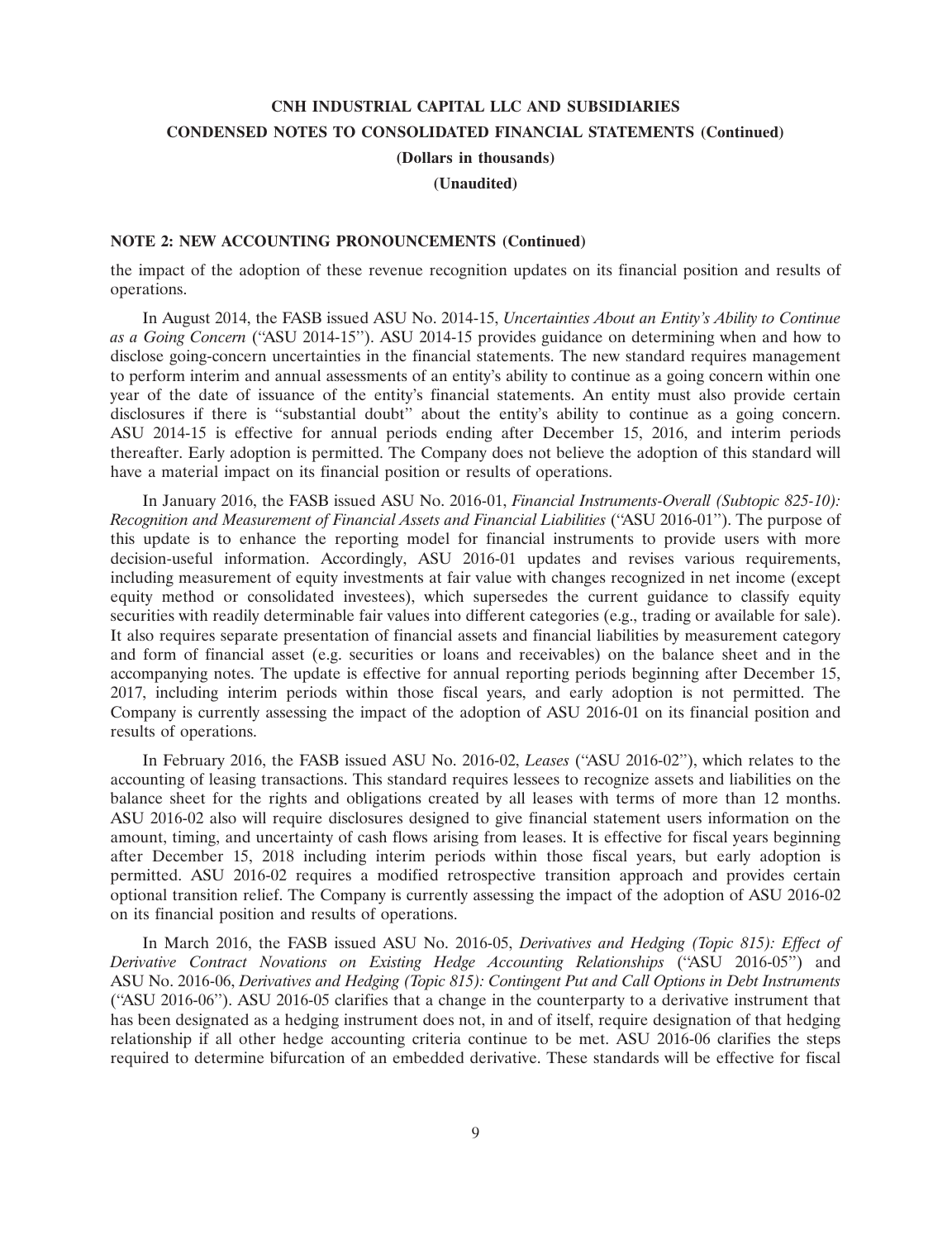**(Unaudited)**

### **NOTE 2: NEW ACCOUNTING PRONOUNCEMENTS (Continued)**

years beginning after December 15, 2016, and interim periods within those fiscal years. The Company is currently assessing the impact of adoption of ASU 2016-05 and ASU 2016-06 on its financial position and results of operations.

In June 2016, the FASB issued ASU No. 2016-13, *Financial Instruments—Credit Losses (Topic 326)* (''ASU 2016-13''). The purpose of this standard is to provide financial statement users with more decisionuseful information about the expected credit losses on financial instruments and other commitments to extend credit held by a reporting entity at each reporting date. Entities will be required to utilize a forward-looking model based on expected losses rather than incurred losses under current guidance. ASU 2016-13 is effective for fiscal years, and interim periods within those years, beginning after December 15, 2019 on a modified-retrospective basis, and may be early adopted as of December 15, 2018. The Company is currently assessing the impact of the adoption of ASU 2016-13 on its financial position and results of operations.

#### **NOTE 3: ACCUMULATED OTHER COMPREHENSIVE INCOME**

Accumulated other comprehensive income (''AOCI'') is comprised of net income and other adjustments, including foreign currency translation adjustments, pension plan adjustments, changes in fair value of the retained interests in the off-book retail transactions and changes in the fair value of certain derivative financial instruments qualifying as cash flow hedges. The Company does not provide income taxes on currency translation adjustments (''CTA''), as the historical earnings from the Company's foreign subsidiaries are considered to be permanently reinvested. If current year earnings are repatriated, the amount to be repatriated is determined in U.S. dollars and converted to the equivalent amount of foreign currency at the time of repatriation; therefore, the repatriation of current year earnings will not have an impact on the CTA component of the Company's AOCI balance.

The following table summarizes the change in the components of the Company's AOCI balance and related tax effects for the three months ended June 30, 2016:

|                                                                                     | <b>Currency</b><br><b>Translation</b><br>Adjustment | <b>Pension</b><br>Liability | <b>Unrealized</b><br><b>Losses</b> on<br><b>Derivatives</b> | <b>Total</b>         |
|-------------------------------------------------------------------------------------|-----------------------------------------------------|-----------------------------|-------------------------------------------------------------|----------------------|
| Tax asset (liability) $\dots \dots \dots \dots \dots \dots \dots \dots \dots \dots$ | \$(113,092)                                         | \$(5,917)<br>2,159          | \$(3,139)<br>833                                            | \$(122,148)<br>2,992 |
| Other comprehensive income (loss) before                                            | (113,092)                                           | (3,758)                     | (2,306)                                                     | (119, 156)           |
| reclassifications<br>Amounts reclassified from accumulated other                    | (626)                                               | (56)                        | 1,000                                                       | 318                  |
|                                                                                     |                                                     | 254                         | 163                                                         | 417                  |
|                                                                                     |                                                     | (74)                        | (308)                                                       | (382)                |
| Net current-period other comprehensive income $(\text{loss}) \dots$                 | (626)                                               | 124                         | 855                                                         | 353                  |
| Ending balance                                                                      | \$(113,718)                                         | \$(3,634)                   | \$(1,451)                                                   | \$(118,803)          |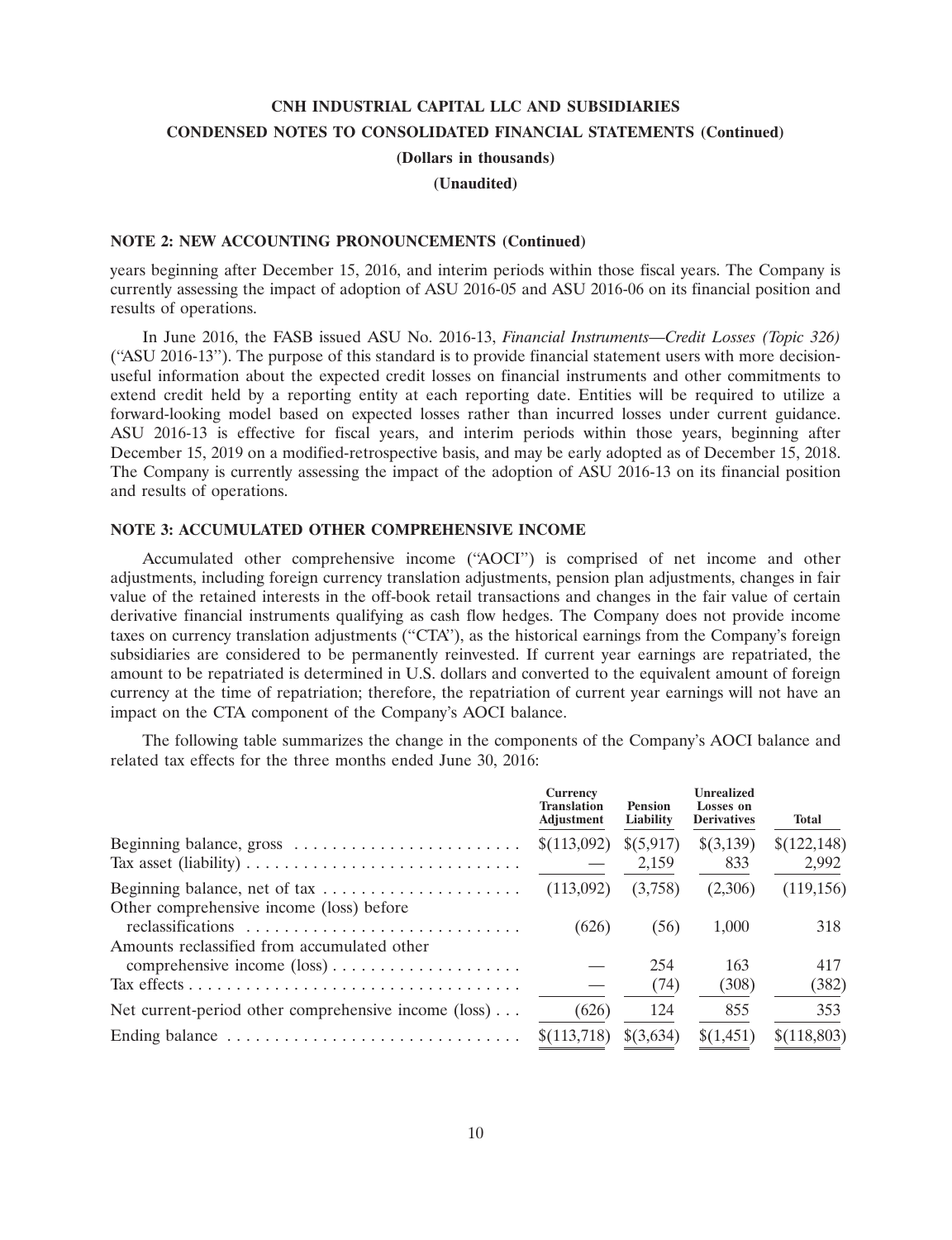### **(Unaudited)**

#### **NOTE 3: ACCUMULATED OTHER COMPREHENSIVE INCOME (Continued)**

The following table summarizes the change in the components of the Company's AOCI balance and related tax effects for the six months ended June 30, 2016:

|                                                                                                                 | <b>Currency</b><br><b>Translation</b><br>Adjustment | <b>Pension</b><br>Liability | <b>Unrealized</b><br><b>Losses</b> on<br><b>Derivatives</b> | <b>Total</b>         |
|-----------------------------------------------------------------------------------------------------------------|-----------------------------------------------------|-----------------------------|-------------------------------------------------------------|----------------------|
| Tax asset (liability) $\dots \dots \dots \dots \dots \dots \dots \dots \dots \dots$                             | \$(155,341)                                         | \$(6,084)<br>2,226          | \$(3,184)<br>845                                            | \$(164,609)<br>3,071 |
| Beginning balance, net of tax $\dots \dots \dots \dots \dots \dots$<br>Other comprehensive income (loss) before | (155,341)                                           | (3,858)                     | (2,339)                                                     | (161, 538)           |
| reclassifications<br>Amounts reclassified from accumulated other                                                | 41.623                                              | (141)                       | 881                                                         | 42,363               |
|                                                                                                                 |                                                     | 506                         | 327                                                         | 833                  |
|                                                                                                                 |                                                     | (141)                       | (320)                                                       | (461)                |
| Net current-period other comprehensive income (loss)                                                            | 41,623                                              | 224                         | 888                                                         | 42,735               |
|                                                                                                                 | \$(113,718)                                         | \$(3,634)                   | \$(1,451)                                                   | \$(118,803)          |

The following table summarizes the change in the components of the Company's AOCI balance and related tax effects for the three months ended June 30, 2015:

|                                                                           | <b>Currency</b><br><b>Translation</b><br>Adjustment | <b>Pension</b><br>Liability | <b>Unrealized</b><br><b>Losses</b> on<br><b>Derivatives</b> | <b>Total</b>         |
|---------------------------------------------------------------------------|-----------------------------------------------------|-----------------------------|-------------------------------------------------------------|----------------------|
| Beginning balance, gross                                                  | \$(106, 128)                                        | \$(6,261)<br>2,286          | \$(5,438)<br>1,574                                          | \$(117,827)<br>3,860 |
| Beginning balance, net of tax<br>Other comprehensive income (loss) before | (106, 128)                                          | (3,975)                     | (3,864)                                                     | (113,967)            |
| reclassifications<br>Amounts reclassified from accumulated other          | 18,471                                              | (81)                        | 276                                                         | 18,666               |
|                                                                           |                                                     | 183                         | 469                                                         | 652                  |
|                                                                           |                                                     | (38)                        | (231)                                                       | (269)                |
| Net current-period other comprehensive income (loss)                      | 18,471                                              | 64                          | 514                                                         | 19,049               |
| Ending balance                                                            | \$ (87,657)                                         | \$(3,911)                   | \$(3,350)                                                   | (94, 918)            |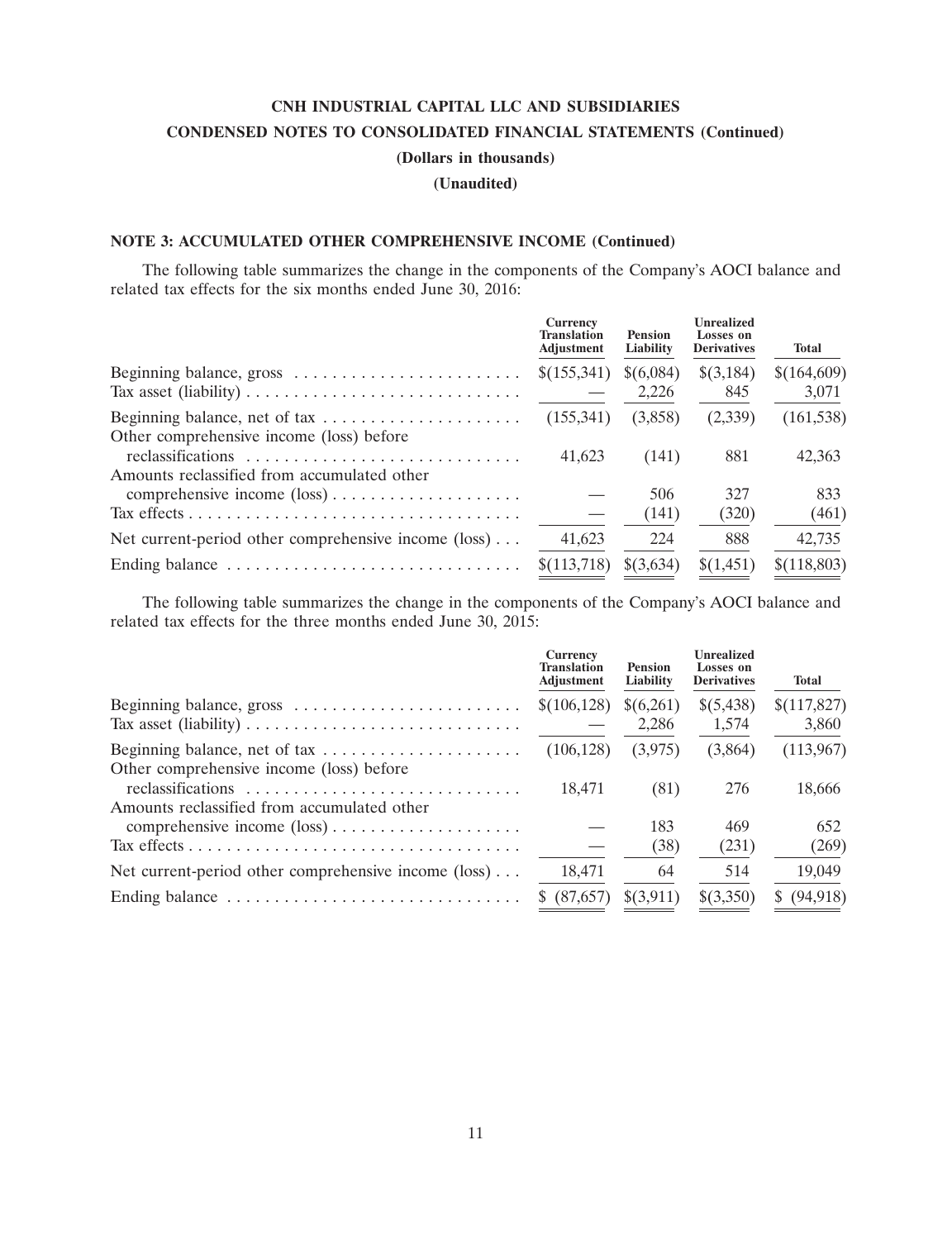### **(Unaudited)**

#### **NOTE 3: ACCUMULATED OTHER COMPREHENSIVE INCOME (Continued)**

The following table summarizes the change in the components of the Company's AOCI balance and related tax effects for the six months ended June 30, 2015:

|                                                                                                            | <b>Currency</b><br><b>Translation</b><br>Adjustment | <b>Pension</b><br>Liability | <b>Unrealized</b><br><b>Losses on</b><br><b>Derivatives</b> | <b>Total</b>          |
|------------------------------------------------------------------------------------------------------------|-----------------------------------------------------|-----------------------------|-------------------------------------------------------------|-----------------------|
| Tax asset (liability) $\dots \dots \dots \dots \dots \dots \dots \dots \dots \dots \dots$                  | \$(43,060)                                          | \$(6,425)<br>2,341          | \$(4,099)<br>1,315                                          | \$(53,584)<br>3,656   |
| Other comprehensive income (loss) before reclassifications.<br>Amounts reclassified from accumulated other | (43,060)<br>(44, 597)                               | (4,084)<br>(100)            | (2,784)<br>(2,518)                                          | (49, 928)<br>(47,215) |
|                                                                                                            |                                                     | 366<br>(93)                 | 1.924<br>28                                                 | 2,290<br>(65)         |
| Net current-period other comprehensive income (loss)                                                       | (44,597)                                            | 173                         | (566)                                                       | (44,990)              |
| Ending balance                                                                                             | \$(87,657)                                          | \$(3,911)                   | \$(3,350)                                                   | \$(94,918)            |

The reclassifications out of AOCI and the location on the consolidated statements of income for the three and six months ended June 30, 2016 and 2015 are as follows:

|                                                   | <b>Three Months</b><br><b>Ended</b><br>June 30, |         |         | <b>Six Months</b><br><b>Ended</b><br>June 30, |                                   |
|---------------------------------------------------|-------------------------------------------------|---------|---------|-----------------------------------------------|-----------------------------------|
|                                                   | 2016                                            | 2015    | 2016    | 2015                                          | <b>Affected Line Item</b>         |
| Amortization of defined benefit<br>pension items: |                                                 |         |         |                                               |                                   |
|                                                   | \$(254)                                         | \$(183) | \$(506) | (366)<br>S                                    | Insignificant items               |
|                                                   | (254)                                           | (183)   | (506)   | (366)                                         | Income before taxes               |
|                                                   | 94                                              | 67      | 195     | 128                                           | Income tax benefit                |
|                                                   | \$(160)                                         | \$(116) | \$(311) | (238)<br>S                                    | Net of tax                        |
| <b>Unrealized losses on derivatives:</b>          |                                                 |         |         |                                               |                                   |
|                                                   | \$(163)                                         | \$(469) | \$(327) | \$(1,924)                                     | Interest expense to third parties |
|                                                   | (163)                                           | (469)   | (327)   | (1,924)                                       | Income before taxes               |
|                                                   | 43                                              | 156     | 87      | 639                                           | Income tax benefit                |
|                                                   | \$(120)                                         | \$(313) | \$(240) | \$(1,285)                                     | Net of tax                        |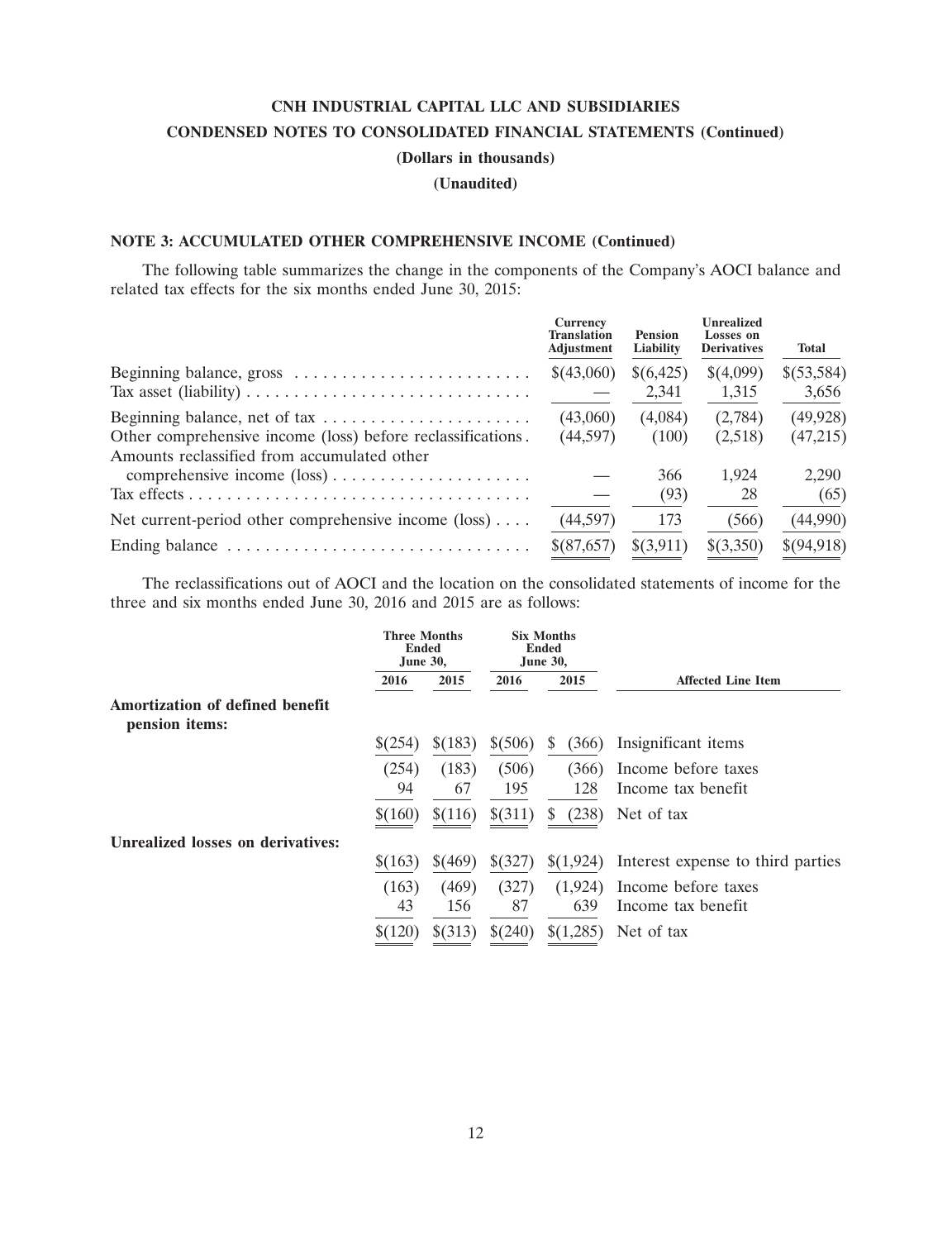#### **(Unaudited)**

#### **NOTE 4: RECEIVABLES**

A summary of receivables included in the consolidated balance sheets as of June 30, 2016 and December 31, 2015 is as follows:

|                           | <b>June 30,</b><br>2016 | December 31,<br>2015     |
|---------------------------|-------------------------|--------------------------|
| Retail note receivables   | 763,285<br>-S           | 829,392<br><sup>\$</sup> |
|                           | 798,242                 | 761,128                  |
| Finance lease receivables | 38,378                  | 36,498                   |
| Restricted receivables    | 9,920,471               | 10, 104, 731             |
|                           | 11,520,376              | 11,731,749               |
| Less                      |                         |                          |
|                           | (87,636)                | (94, 724)                |
|                           | \$11,432,740            | \$11,637,025             |

#### *Restricted Receivables and Securitization*

As part of its overall funding strategy, the Company periodically transfers certain receivables into VIEs that are special purpose entities (''SPEs'') as part of its asset-backed securitization programs.

SPEs utilized in the securitization programs differ from other entities included in the Company's consolidated financial statements because the assets they hold are legally isolated from the Company's assets. For bankruptcy analysis purposes, the Company has sold the receivables to the SPEs in a true sale and the SPEs are separate legal entities. Upon transfer of the receivables to the SPEs, the receivables and certain cash flows derived from them become restricted for use in meeting obligations to the SPEs' creditors. The SPEs have ownership of cash balances that also have restrictions for the benefit of the SPEs' investors. The Company's interests in the SPEs' receivables are subordinate to the interests of third-party investors. None of the receivables that are directly or indirectly sold or transferred in any of these transactions are available to pay the Company's creditors until all obligations of the SPE have been fulfilled or the receivables are removed from the SPE.

The secured borrowings related to the restricted receivables are obligations that are payable as the receivables are collected. The following table summarizes the restricted receivables as of June 30, 2016 and December 31, 2015:

|  | June 30, December 31,<br>2016 2015 |
|--|------------------------------------|
|  |                                    |
|  |                                    |
|  |                                    |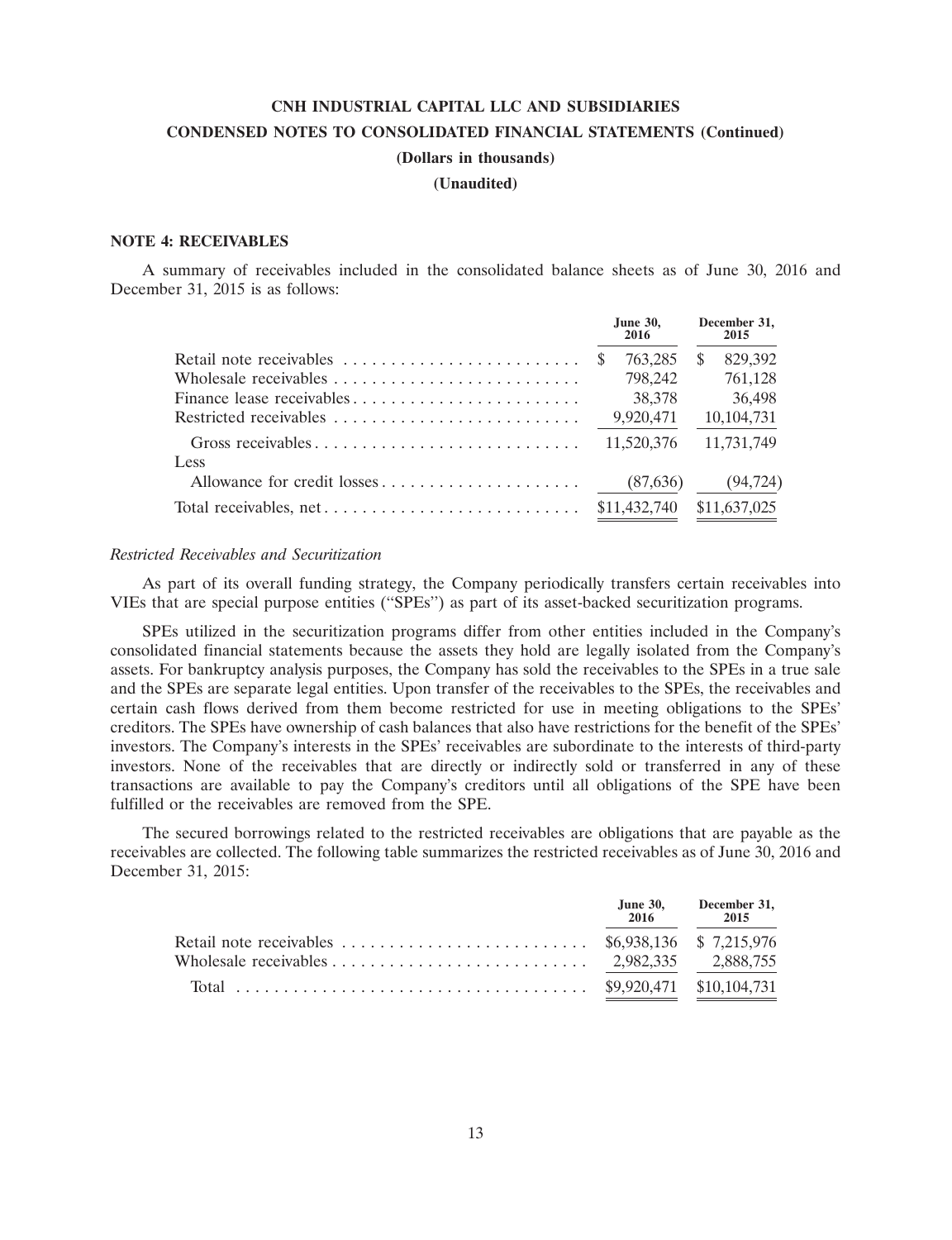**(Unaudited)**

#### **NOTE 4: RECEIVABLES (Continued)**

Within the U.S. retail receivables securitization programs, qualifying retail receivables are sold to limited purpose, bankruptcy remote SPEs. In turn, these SPEs establish separate trusts to which the receivables are transferred in exchange for proceeds from asset backed securities issued by the trusts. In Canada, the receivables are transferred directly to the trusts. These trusts were determined to be VIEs. In its role as servicer, CNH Industrial Capital has the power to direct the trusts' activities. Through its retained interests, the Company has an obligation to absorb certain losses, or the right to receive certain benefits, that could potentially be significant to the trusts. Consequently, the Company has consolidated these retail trusts.

With regard to the wholesale receivable securitization programs, the Company sells eligible receivables on a revolving basis to structured master trust facilities, which are limited-purpose, bankruptcyremote SPEs. These trusts were determined to be VIEs. In its role as servicer, CNH Industrial Capital has the power to direct the trusts' activities. Through its retained interests, the Company provides security to investors in the event that cash collections from the receivables are not sufficient to make principal and interest payments on the securities. Consequently, CNH Industrial Capital has consolidated these wholesale trusts.

#### *Allowance for Credit Losses*

The allowance for credit losses is the Company's estimate of losses for receivables owned by the Company and consists of two components, depending on whether the receivable has been individually identified as being impaired. The first component of the allowance for credit losses covers the receivables specifically reviewed by management for which the Company has determined it is probable that it will not collect all the principal and interest payments as per the terms of the contract. Receivables are individually reviewed for impairment based on, among other items, amounts outstanding, days past due and prior collection history. These receivables are subject to impairment measurement at the loan level based either on the fair value of the collateral for collateral-dependent receivables or on the present value of expected future cash flows discounted at the receivables' effective interest rate.

The second component of the allowance for credit losses covers all receivables that have not been individually reviewed for impairment. The allowance for these receivables is based on aggregated portfolio evaluations, generally by financial product. The allowance for retail and wholesale credit losses is based on loss forecast models that consider a variety of factors that include, but are not limited to, historical loss experience, collateral value, portfolio balance and delinquency. The loss forecast models are updated on a quarterly basis. In addition, qualitative factors that are not fully captured in the loss forecast models, including industry trends, and macroeconomic factors are considered in the evaluation of the adequacy of the allowance for credit losses. These qualitative factors are subjective and require a degree of management judgment.

Charge-offs of principal amounts of receivables outstanding are deducted from the allowance at the point when it is determined to be probable that all amounts due will not be collected

The Company's allowance for credit losses is segregated into two portfolio segments: retail and wholesale. A portfolio segment is the level at which the Company develops a systematic methodology for determining its allowance for credit losses. The retail segment includes retail notes and finance lease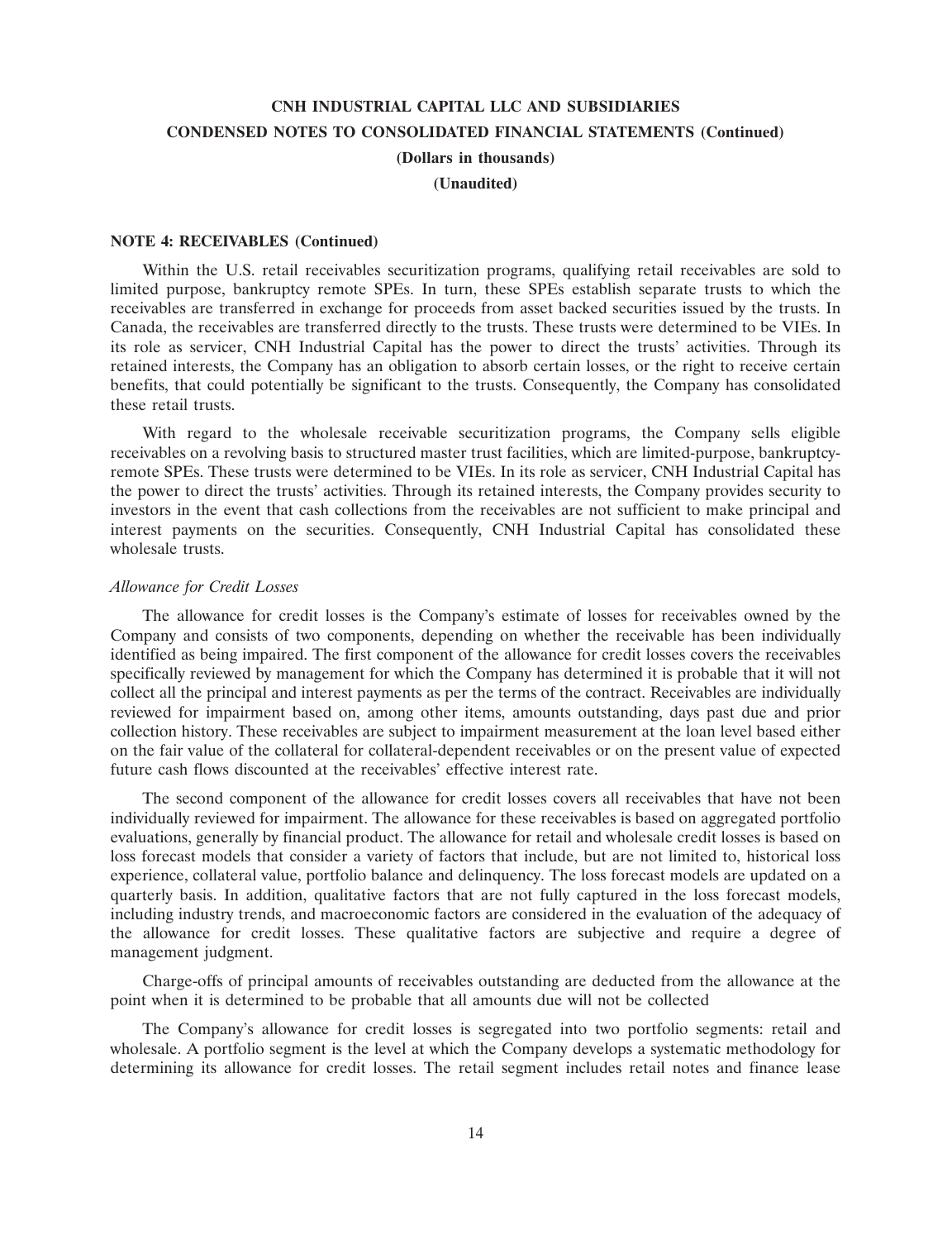#### **NOTE 4: RECEIVABLES (Continued)**

receivables. The wholesale segment includes wholesale financing to CNH Industrial North America dealers.

Further, the Company evaluates its portfolio segments by class of receivable: United States and Canada. Typically, the Company's receivables within a geographic area have similar risk profiles and methods for assessing and monitoring risk. These classes align with management reporting.

Allowance for credit losses activity for the three months ended June 30, 2016 is as follows:

|                                                                                   | Retail   | Wholesale | Total    |
|-----------------------------------------------------------------------------------|----------|-----------|----------|
| <b>Allowance for credit losses:</b>                                               |          |           |          |
|                                                                                   | \$86,667 | \$6,569   | \$93,236 |
|                                                                                   | (13,513) |           | (13,513) |
|                                                                                   | 568      | 513       | 1,081    |
| Provision (benefit) $\dots \dots \dots \dots \dots \dots \dots \dots \dots \dots$ | 7.424    | (164)     | 7,260    |
|                                                                                   | (460)    | - 32      | (428)    |
|                                                                                   | \$80,686 | \$6,950   | \$87,636 |

Allowance for credit losses activity for the six months ended June 30, 2016 is as follows:

|                                                                     |                | <b>Retail</b> |              | Wholesale   | <b>Total</b> |              |
|---------------------------------------------------------------------|----------------|---------------|--------------|-------------|--------------|--------------|
| <b>Allowance for credit losses:</b>                                 |                |               |              |             |              |              |
|                                                                     | S              | 88,405        | S            | 6.319       | -S           | 94,724       |
|                                                                     |                | (22,897)      |              | (1)         |              | (22,898)     |
|                                                                     |                | 1,518         |              | 517         |              | 2,035        |
|                                                                     |                | 13,641        |              | 16          |              | 13,657       |
| Foreign currency translation and other                              |                | 19            |              | 99          |              | 118          |
|                                                                     | <sup>\$</sup>  | 80,686        | <sup>S</sup> | 6,950       | S            | 87,636       |
| Ending balance: individually evaluated for impairment $\dots \dots$ | \$             | 17,812        | \$           | 3,728       | \$           | 21,540       |
| Ending balance: collectively evaluated for impairment               | $\mathbb{S}^-$ | 62,874        | \$           | 3,222       | \$           | 66,096       |
| <b>Receivables:</b>                                                 |                |               |              |             |              |              |
|                                                                     |                | \$7,739,799   |              | \$3,780,577 |              | \$11,520,376 |
| Ending balance: individually evaluated for impairment $\dots \dots$ | S.             | 61,724        | S.           | 60,801      | S.           | 122,525      |
| Ending balance: collectively evaluated for impairment $\dots\dots$  |                | \$7,678,075   |              | \$3,719,776 |              | \$11,397,851 |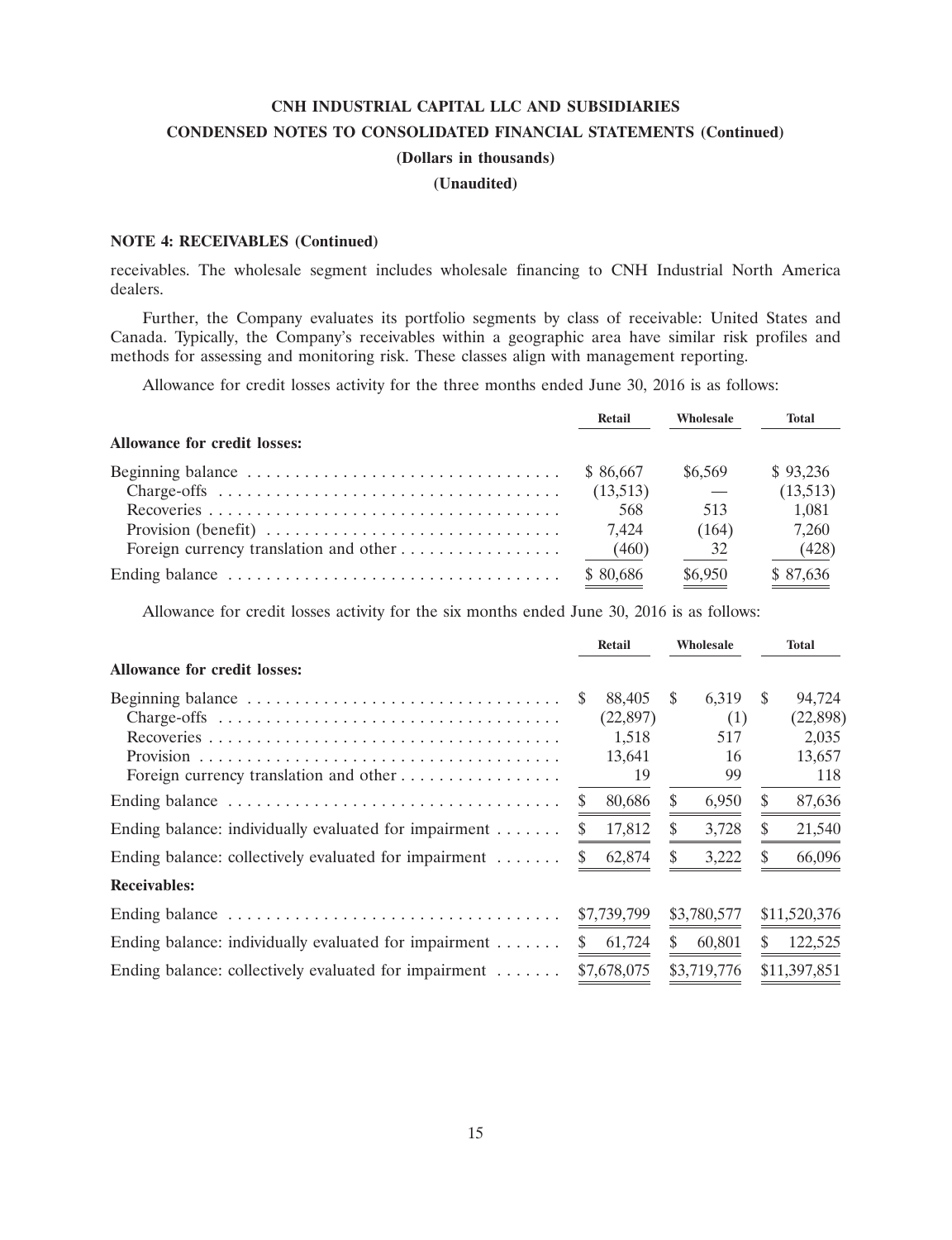### **NOTE 4: RECEIVABLES (Continued)**

Allowance for credit losses activity for the three months ended June 30, 2015 is as follows:

|                                                                                   | Retail   | Wholesale | <b>Total</b> |
|-----------------------------------------------------------------------------------|----------|-----------|--------------|
| <b>Allowance for credit losses:</b>                                               |          |           |              |
|                                                                                   | \$86,472 | \$6,605   | \$93,077     |
|                                                                                   | (4,045)  | (135)     | (4,180)      |
|                                                                                   | 698      |           | 705          |
| Provision (benefit) $\dots \dots \dots \dots \dots \dots \dots \dots \dots \dots$ | 7.432    | (256)     | 7.176        |
| Foreign currency translation and other                                            | 122      | -53       | 175          |
|                                                                                   | \$90,679 | \$6,274   | \$96,953     |

Allowance for credit losses activity for the six months ended June 30, 2015 is as follows:

|                                                                                         |              | <b>Retail</b> |               | Wholesale   |    | <b>Total</b> |
|-----------------------------------------------------------------------------------------|--------------|---------------|---------------|-------------|----|--------------|
| Allowance for credit losses:                                                            |              |               |               |             |    |              |
|                                                                                         | <sup>S</sup> | 88,697        | <sup>\$</sup> | 6,845       | -S | 95,542       |
|                                                                                         |              | (9,714)       |               | (256)       |    | (9,970)      |
|                                                                                         |              | 1,130         |               | 14          |    | 1.144        |
| Provision (benefit) $\dots \dots \dots \dots \dots \dots \dots \dots \dots \dots \dots$ |              | 11,377        |               | (240)       |    | 11,137       |
| Foreign currency translation and other                                                  |              | (811)         |               | (89)        |    | (900)        |
|                                                                                         | S.           | 90,679        | S.            | 6,274       | S  | 96,953       |
| Ending balance: individually evaluated for impairment                                   | S            | 17,591        | S.            | 2,533       | S  | 20,124       |
| Ending balance: collectively evaluated for impairment $\dots\dots$                      | \$           | 73,088        | S             | 3,741       | S  | 76,829       |
| <b>Receivables:</b>                                                                     |              |               |               |             |    |              |
|                                                                                         |              | \$8,422,464   |               | \$3,950,685 |    | \$12,373,149 |
| Ending balance: individually evaluated for impairment                                   |              | \$116,547     | \$            | 48,427      | \$ | 164,974      |
| Ending balance: collectively evaluated for impairment $\dots\dots$                      |              | \$8,305,917   |               | \$3,902,258 |    | \$12,208,175 |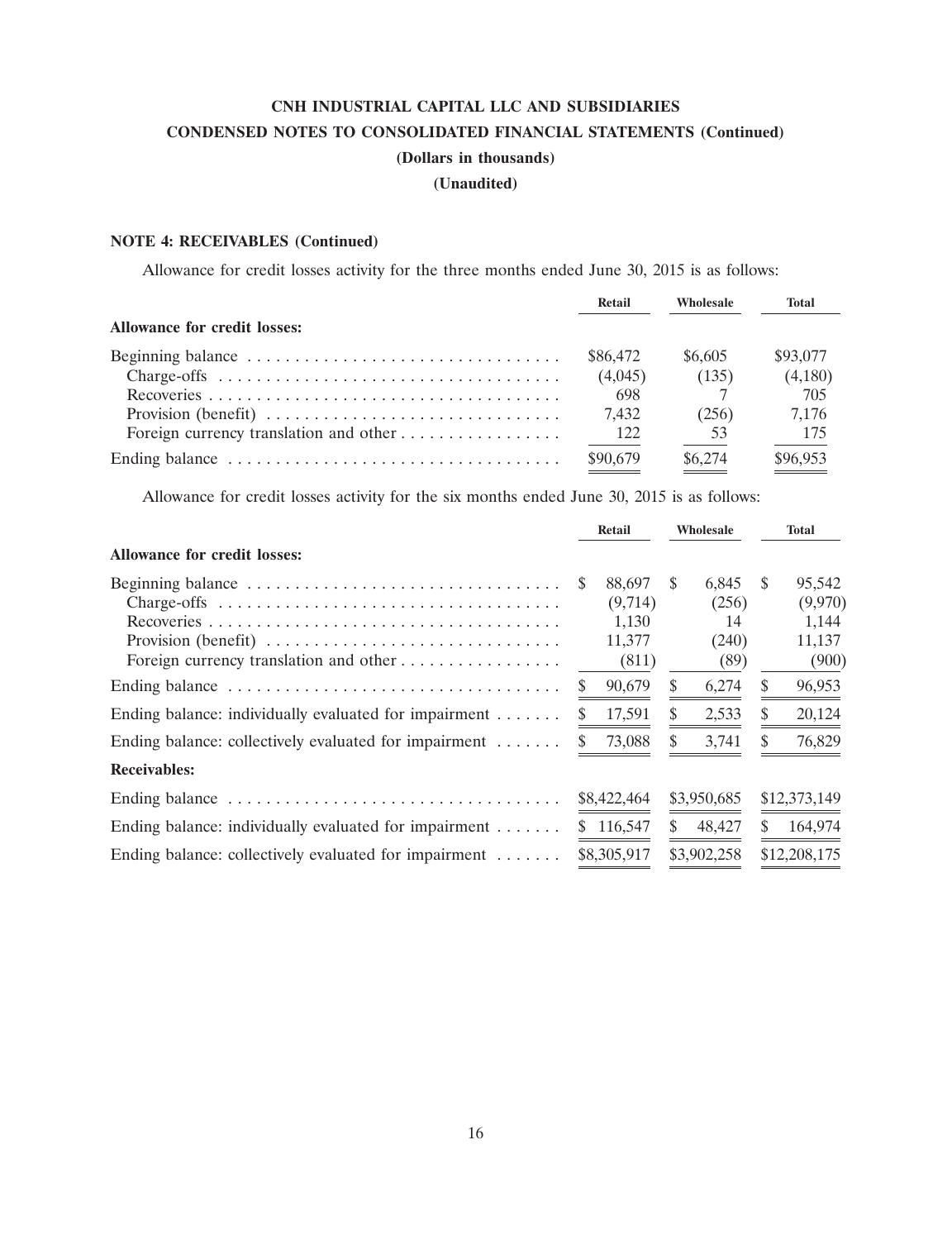**NOTE 4: RECEIVABLES (Continued)**

Allowance for credit losses activity for the year ended December 31, 2015 is as follows:

|                                                                     |    | <b>Retail</b> |    | Wholesale   |    | <b>Total</b> |
|---------------------------------------------------------------------|----|---------------|----|-------------|----|--------------|
| <b>Allowance for credit losses:</b>                                 |    |               |    |             |    |              |
|                                                                     |    | 88,697        | S  | 6.845       | -S | 95,542       |
|                                                                     |    | (22,250)      |    | (356)       |    | (22,606)     |
|                                                                     |    | 2,555         |    | 27          |    | 2,582        |
|                                                                     |    | 21,812        |    | 83          |    | 21,895       |
|                                                                     |    | (2,409)       |    | (280)       |    | (2,689)      |
|                                                                     |    | 88,405        |    | 6,319       | S  | 94,724       |
| Ending balance: individually evaluated for impairment $\dots \dots$ |    | 18,220        | S  | 3,185       | S  | 21,405       |
| Ending balance: collectively evaluated for impairment $\dots\dots$  | S. | 70,185        | S  | 3,134       | S  | 73,319       |
| <b>Receivables:</b>                                                 |    |               |    |             |    |              |
|                                                                     |    | \$8,081,866   |    | \$3,649,883 |    | \$11,731,749 |
| Ending balance: individually evaluated for impairment $\dots \dots$ |    | 94,584        | \$ | 82,015      | \$ | 176,599      |
| Ending balance: collectively evaluated for impairment               |    | \$7,987,282   |    | \$3,567,868 |    | \$11,555,150 |

Utilizing an internal credit scoring model, which considers customers' attributes, prior credit history and each retail transaction's attributes, the Company assigns a credit quality rating to each retail customer, by specific transaction, as part of the retail underwriting process. This rating is used in setting the terms on the transaction, including the interest rate. A description of the general characteristics of the customers' risk grades is as follows:

*Titanium*—Customers from whom the Company expects no collection or loss activity.

*Platinum*—Customers from whom the Company expects minimal, if any, collection or loss activity.

*Gold, Silver, Bronze*—Customers defined as those with the potential for collection or loss activity.

A breakdown of the retail portfolio by the customer's risk grade at the time of origination as of June 30, 2016 and December 31, 2015 is as follows:

| <b>June 30,</b><br>2016 | December 31,<br>2015 |
|-------------------------|----------------------|
|                         | \$4,526,459          |
|                         | 2,196,628            |
|                         | 1,139,255            |
| 167,685                 | 184,281              |
| 36,421                  | 35,243               |
|                         | \$8,081,866          |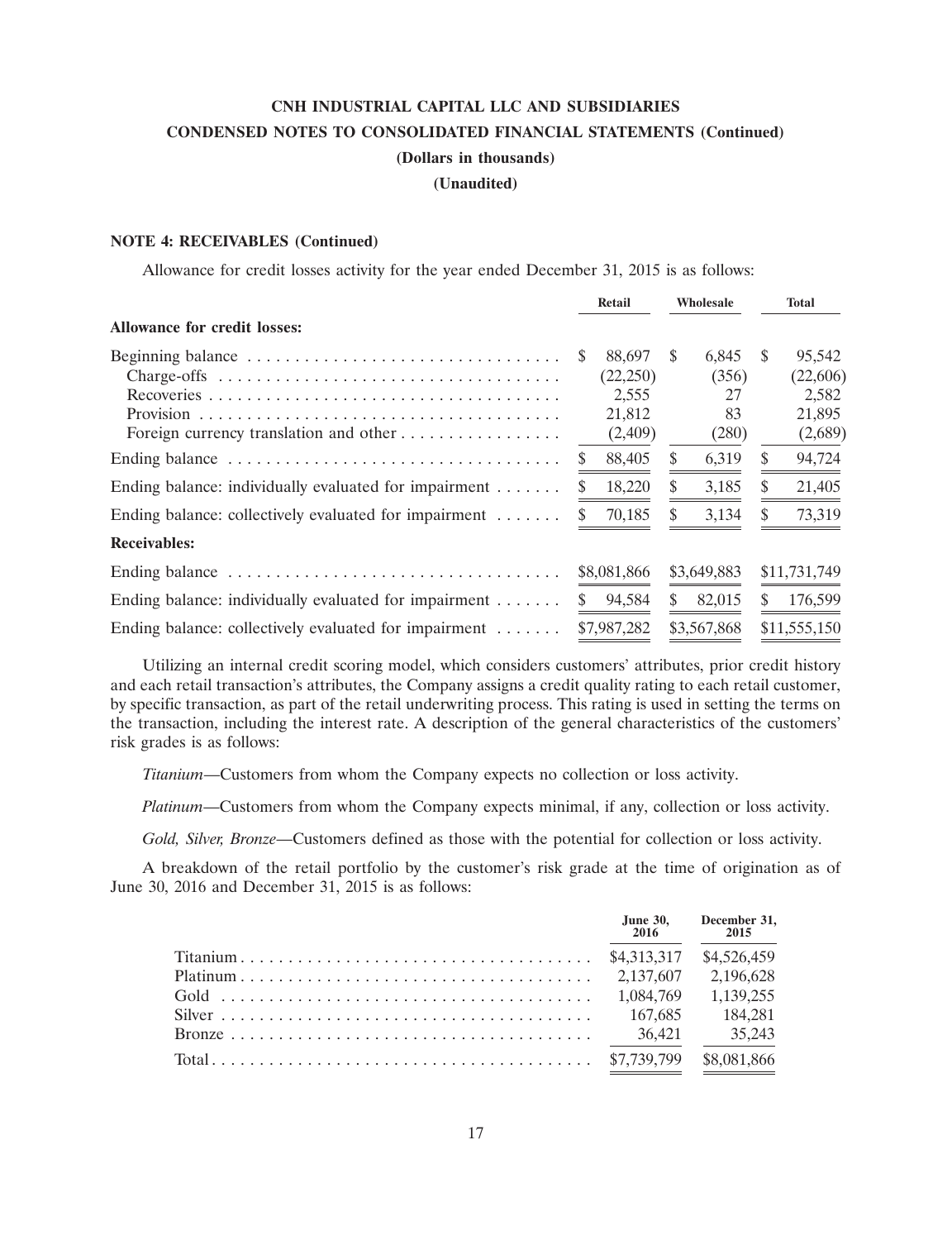#### **NOTE 4: RECEIVABLES (Continued)**

As part of the ongoing monitoring of the credit quality of the wholesale portfolio, the Company utilizes an internal credit-scoring model that assigns a risk grade for each dealer. The scoring model considers the strength of the dealer's financial condition and payment history. The Company considers the dealers' ratings in the quarterly credit allowance analysis. A description of the general characteristics of the dealer risk grades is as follows:

*Grades A and B*—Includes receivables due from dealers that have significant capital strength, moderate leverage, stable earnings and growth, and excellent payment performance.

*Grade C*—Includes receivables due from dealers with moderate credit risk. Dealers of this grade are differentiated from higher grades on a basis of leverage or payment performance.

*Grade D*—Includes receivables due from dealers with additional credit risk. These dealers require additional monitoring due to their weaker financial condition or payment performance.

A breakdown of the wholesale portfolio by its credit quality indicators as of June 30, 2016 and December 31, 2015 is as follows:

|  | June 30, December 31,<br>2016 2015 |
|--|------------------------------------|
|  |                                    |
|  |                                    |
|  |                                    |
|  |                                    |
|  |                                    |

The following tables present information at the level at which management assesses and monitors its credit risk. Receivables are considered past due if the required principal and interest payments have not been received as of the date such payments were due. Delinquency is reported on receivables greater than 30 days past due.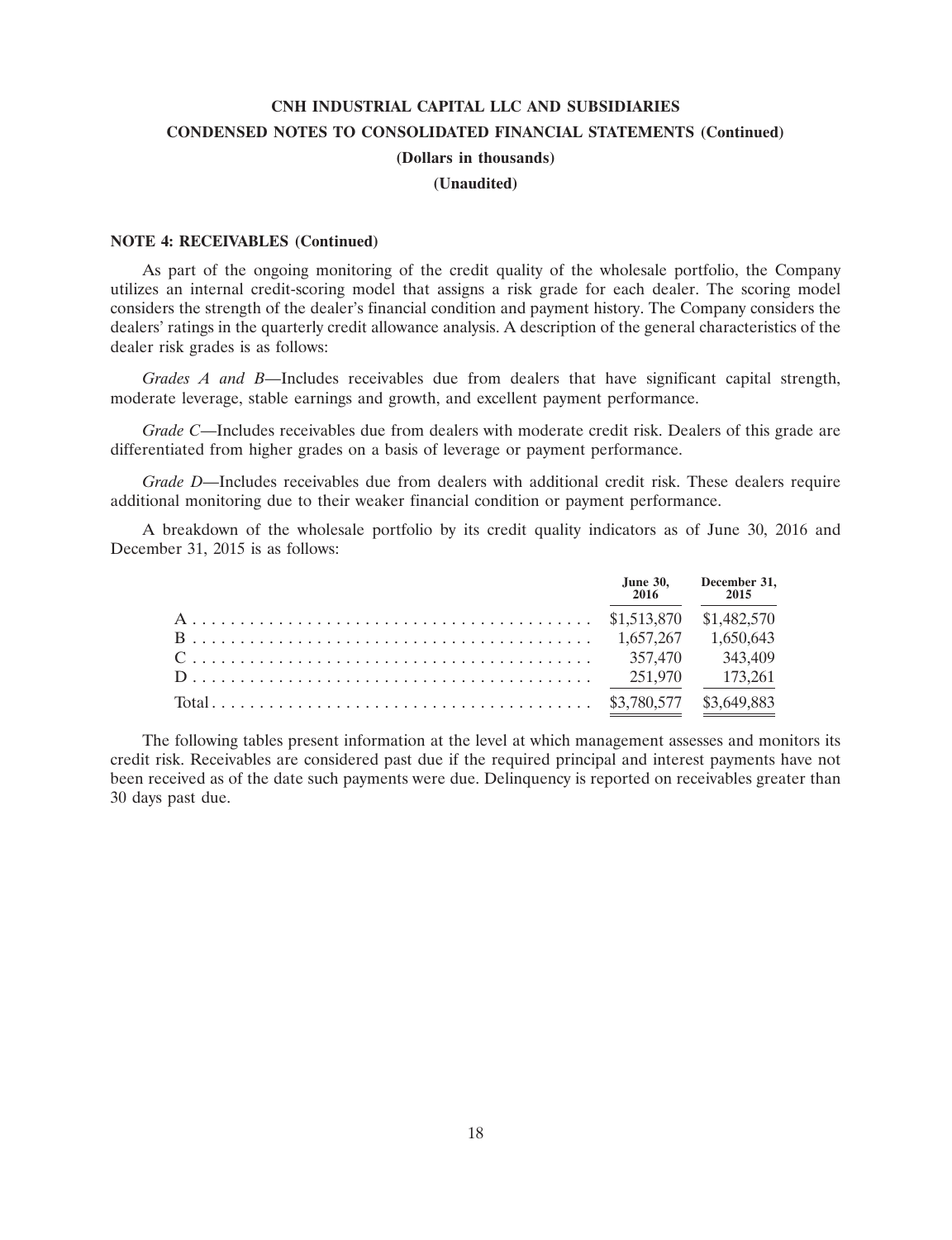#### **(Unaudited)**

### **NOTE 4: RECEIVABLES (Continued)**

The aging of receivables as of June 30, 2016 and December 31, 2015 is as follows:

|                               | June 30, 2016 |                                             |     |                                             |              |                                   |    |                                 |                |                                    |                               |                                                   |
|-------------------------------|---------------|---------------------------------------------|-----|---------------------------------------------|--------------|-----------------------------------|----|---------------------------------|----------------|------------------------------------|-------------------------------|---------------------------------------------------|
|                               |               | $31 - 60$<br><b>Days</b><br><b>Past Due</b> |     | $61 - 90$<br><b>Days</b><br><b>Past Due</b> |              | <b>Greater</b><br>Than<br>90 Days |    | <b>Total</b><br><b>Past Due</b> | <b>Current</b> | <b>Total</b><br><b>Receivables</b> | <b>Investment</b><br>Accruing | <b>Recorded</b><br>$> 90$ Days<br>and             |
| <b>Retail</b>                 |               |                                             |     |                                             |              |                                   |    |                                 |                |                                    |                               |                                                   |
| United States                 |               | \$27,569                                    |     | \$11,608                                    |              | \$33,303                          |    | \$72,480                        | \$6,455,113    | \$6,527,593                        |                               | \$4,725                                           |
| Canada                        |               | \$2,525                                     | \$. | 590                                         | S.           | 479                               |    | \$3,594                         | \$1,208,612    | \$1,212,206                        |                               | \$183                                             |
| <b>Wholesale</b>              |               |                                             |     |                                             |              |                                   |    |                                 |                |                                    |                               |                                                   |
| United States                 | \$            | 744                                         | \$  | 268                                         | \$           | 293                               |    | \$1,305                         | \$3,064,944    | \$3,066,249                        |                               |                                                   |
| Canada                        | \$            | 78                                          | \$  | 64                                          | $\mathbb{S}$ | $\overline{2}$                    | \$ | 144                             | \$714,184      | \$714,328                          | \$                            |                                                   |
| <b>Total</b>                  |               |                                             |     |                                             |              |                                   |    |                                 |                |                                    |                               |                                                   |
| Retail $\ldots$ ,             |               | \$30,094                                    |     | \$12,198                                    |              | \$33,782                          |    | \$76,074                        | \$7,663,725    | \$7,739,799                        |                               | \$4,908                                           |
| Wholesale $\ldots$ , $\ldots$ | \$            | 822                                         | \$  | 332                                         | \$           | 295                               |    | \$1,449                         | \$3,779,128    | \$3,780,577                        | \$                            |                                                   |
|                               |               |                                             |     |                                             |              |                                   |    | December 31, 2015               |                |                                    |                               |                                                   |
|                               |               | $31 - 60$<br><b>Days</b><br><b>Past Due</b> |     | $61 - 90$<br><b>Days</b><br><b>Past Due</b> |              | <b>Greater</b><br>Than<br>90 Days |    | <b>Total</b><br><b>Past Due</b> | <b>Current</b> | <b>Total</b><br><b>Receivables</b> | <b>Investment</b>             | <b>Recorded</b><br>$> 90$ Days<br>and<br>Accruing |
| Retail                        |               |                                             |     |                                             |              |                                   |    |                                 |                |                                    |                               |                                                   |
| United States                 |               | \$32,484                                    |     | \$10,438                                    |              | \$25,815                          |    | \$68,737                        | \$6,846,967    | \$6,915,704                        |                               | \$8,251                                           |
| Canada                        |               | \$1,438                                     | \$. | 279                                         | \$           | 793                               |    | \$ 2,510                        | \$1,163,652    | \$1,166,162                        | \$                            | 339                                               |
| Wholesale                     |               |                                             |     |                                             |              |                                   |    |                                 |                |                                    |                               |                                                   |
|                               |               | $\phi$ and $\phi$                           |     |                                             |              |                                   |    |                                 |                |                                    | $A \cap A$                    |                                                   |

| Canada $$1,438 \quad $279 \quad $793 \quad $2,510 \quad $1,163,652 \quad $1,166,162$                                                                                                                                                              |  |  |  |  |             | \$339           |
|---------------------------------------------------------------------------------------------------------------------------------------------------------------------------------------------------------------------------------------------------|--|--|--|--|-------------|-----------------|
| Wholesale<br>United States  \$283 \$2 \$372 \$657 \$3,033,004 \$3,033,661<br>Canada $\frac{2}{5}$ $\frac{1}{2}$ $\frac{1}{5}$ $\frac{1}{2}$ $\frac{1}{5}$ $\frac{1}{21}$ $\frac{1}{5}$ $\frac{23}{5}$ $\frac{1}{5}$ 616,199 $\frac{1}{5}$ 616,222 |  |  |  |  |             | \$298<br>$\sim$ |
| <b>Total</b>                                                                                                                                                                                                                                      |  |  |  |  |             |                 |
| Retail \$33,922 \$10,717 \$26,608 \$71,247 \$8,010,619                                                                                                                                                                                            |  |  |  |  | \$8,081,866 | \$8,590         |
| Wholesale \$285 \$2 \$393 \$680 \$3,649,203 \$3,649,883                                                                                                                                                                                           |  |  |  |  |             | \$298           |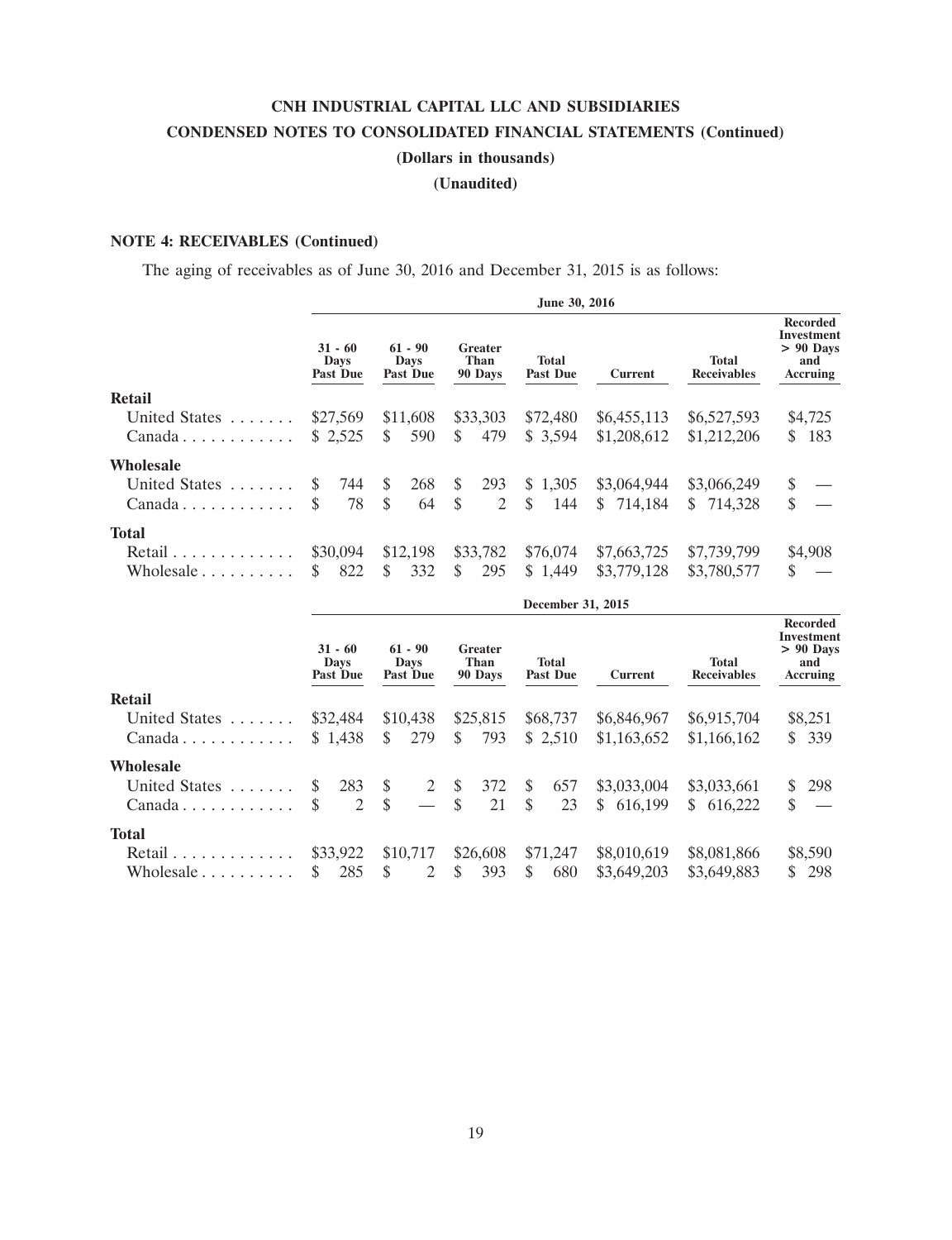**(Unaudited)**

#### **NOTE 4: RECEIVABLES (Continued)**

Impaired receivables are receivables for which the Company has determined it will not collect all the principal and interest payments as per the terms of the contract. As of June 30, 2016 and December 31, 2015, the Company's recorded investment in impaired receivables individually evaluated for impairment and the related unpaid principal balances and allowances are as follows:

|                                    |                               | June 30, 2016                                |                                    | December 31, 2015                               |                                              |                                    |  |  |  |
|------------------------------------|-------------------------------|----------------------------------------------|------------------------------------|-------------------------------------------------|----------------------------------------------|------------------------------------|--|--|--|
|                                    | <b>Recorded</b><br>Investment | <b>Unpaid</b><br>Principal<br><b>Balance</b> | <b>Related</b><br><b>Allowance</b> | <b>Recorded</b><br><b>Investment</b>            | <b>Unpaid</b><br>Principal<br><b>Balance</b> | <b>Related</b><br><b>Allowance</b> |  |  |  |
| With no related allowance recorded |                               |                                              |                                    |                                                 |                                              |                                    |  |  |  |
| Retail                             |                               |                                              |                                    |                                                 |                                              |                                    |  |  |  |
| United States                      | \$23,037                      | \$22,700                                     | \$                                 | \$39,862                                        | \$39,514                                     | \$                                 |  |  |  |
|                                    | \$1,933                       | \$1,912                                      | $\frac{1}{1}$<br>$\mathbb{S}$      | \$<br>408                                       | \$<br>407                                    | \$                                 |  |  |  |
| Wholesale                          |                               |                                              |                                    |                                                 |                                              |                                    |  |  |  |
| United States                      | \$10,071                      | \$9,931                                      | \$                                 | $\begin{array}{c} 8 \\ 8 \end{array}$<br>$-$ \$ |                                              |                                    |  |  |  |
| Canada                             | \$.                           | \$                                           | $\mathcal{S}$                      |                                                 |                                              |                                    |  |  |  |
| With an allowance recorded         |                               |                                              |                                    |                                                 |                                              |                                    |  |  |  |
| Retail                             |                               |                                              |                                    |                                                 |                                              |                                    |  |  |  |
| United States                      | \$36,622                      | \$35,284                                     | \$17,763                           | \$53,499                                        | \$52,224                                     | \$17,951                           |  |  |  |
|                                    | 132<br>S.                     | 129<br>S.                                    | \$<br>49                           | $\mathbf{\hat{S}}$<br>815                       | \$<br>813                                    | 269<br>\$                          |  |  |  |
| Wholesale                          |                               |                                              |                                    |                                                 |                                              |                                    |  |  |  |
| United States                      | \$42,535                      | \$42,374                                     | \$3,265                            | \$57,017                                        | \$56,741                                     | \$2,530                            |  |  |  |
|                                    | \$8,195                       | \$8,179                                      | \$<br>463                          | \$24,998                                        | \$24,932                                     | \$<br>655                          |  |  |  |
| <b>Total</b>                       |                               |                                              |                                    |                                                 |                                              |                                    |  |  |  |
| Retail                             | \$61,724                      | \$60,025                                     | \$17,812                           | \$94,584                                        | \$92,958                                     | \$18,220                           |  |  |  |
| Wholesale                          | \$60,801                      | \$60,484                                     | \$3,728                            | \$82,015                                        | \$81,673                                     | \$3,185                            |  |  |  |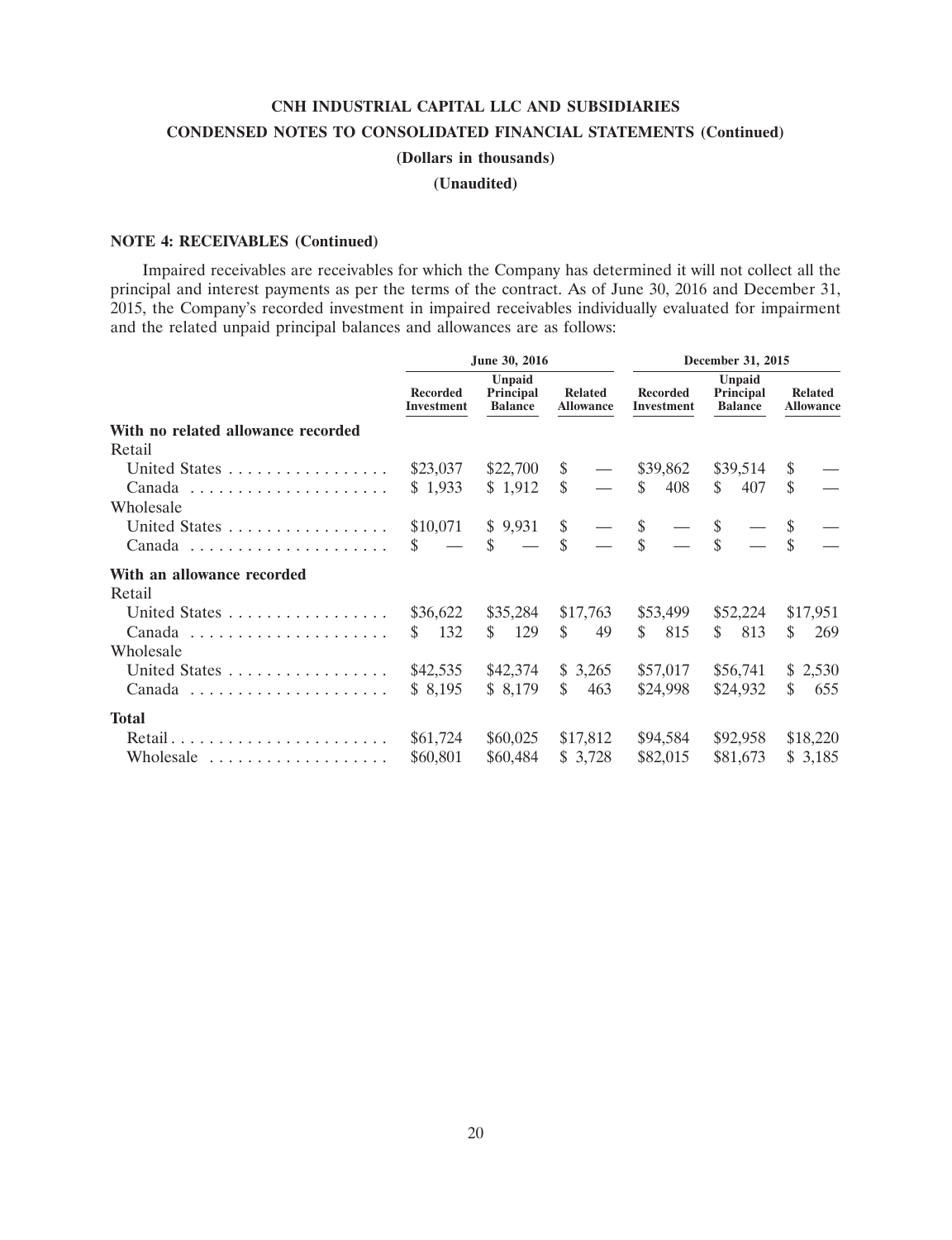**(Unaudited)**

#### **NOTE 4: RECEIVABLES (Continued)**

For the three months ended June 30, 2016 and 2015, the Company's average recorded investment in impaired receivables individually evaluated for impairment (based on a four-month average) and the related interest income recognized are as follows:

|                                    | 2016                                            |                                         | 2015                                     |                                         |  |
|------------------------------------|-------------------------------------------------|-----------------------------------------|------------------------------------------|-----------------------------------------|--|
|                                    | Average<br><b>Recorded</b><br><b>Investment</b> | <b>Interest</b><br>Income<br>Recognized | Average<br><b>Recorded</b><br>Investment | <b>Interest</b><br>Income<br>Recognized |  |
| With no related allowance recorded |                                                 |                                         |                                          |                                         |  |
| Retail                             |                                                 |                                         |                                          |                                         |  |
|                                    | \$22,567                                        | \$182                                   | \$58,704                                 | \$ 839                                  |  |
|                                    | \$1,959                                         | \$15                                    | 4,832<br>\$                              | \$<br>95                                |  |
| Wholesale                          |                                                 |                                         |                                          |                                         |  |
|                                    | \$14,465                                        | \$35                                    | \$23,018                                 | \$372                                   |  |
|                                    | <sup>\$</sup>                                   | $\sqrt{s}$ —                            | $\mathbb{S}$                             | $\mathbb{S}$                            |  |
| With an allowance recorded         |                                                 |                                         |                                          |                                         |  |
| Retail                             |                                                 |                                         |                                          |                                         |  |
|                                    | \$36,808                                        | $\sqrt[6]{}$                            | \$48,889                                 | \$153                                   |  |
|                                    | $\frac{\$}{134}$                                | $\frac{1}{2}$                           | \$1,034                                  | \$                                      |  |
| Wholesale                          |                                                 |                                         |                                          |                                         |  |
|                                    | \$44,850                                        | \$373                                   | \$10,379                                 | \$169                                   |  |
|                                    | \$6.987                                         | \$38                                    | \$14,130                                 | \$<br>153                               |  |
| <b>Total</b>                       |                                                 |                                         |                                          |                                         |  |
|                                    | \$61,468                                        | \$197                                   | \$113,459                                | \$1,087                                 |  |
|                                    | \$66,302                                        | \$446                                   | \$47,527                                 | 694<br>S.                               |  |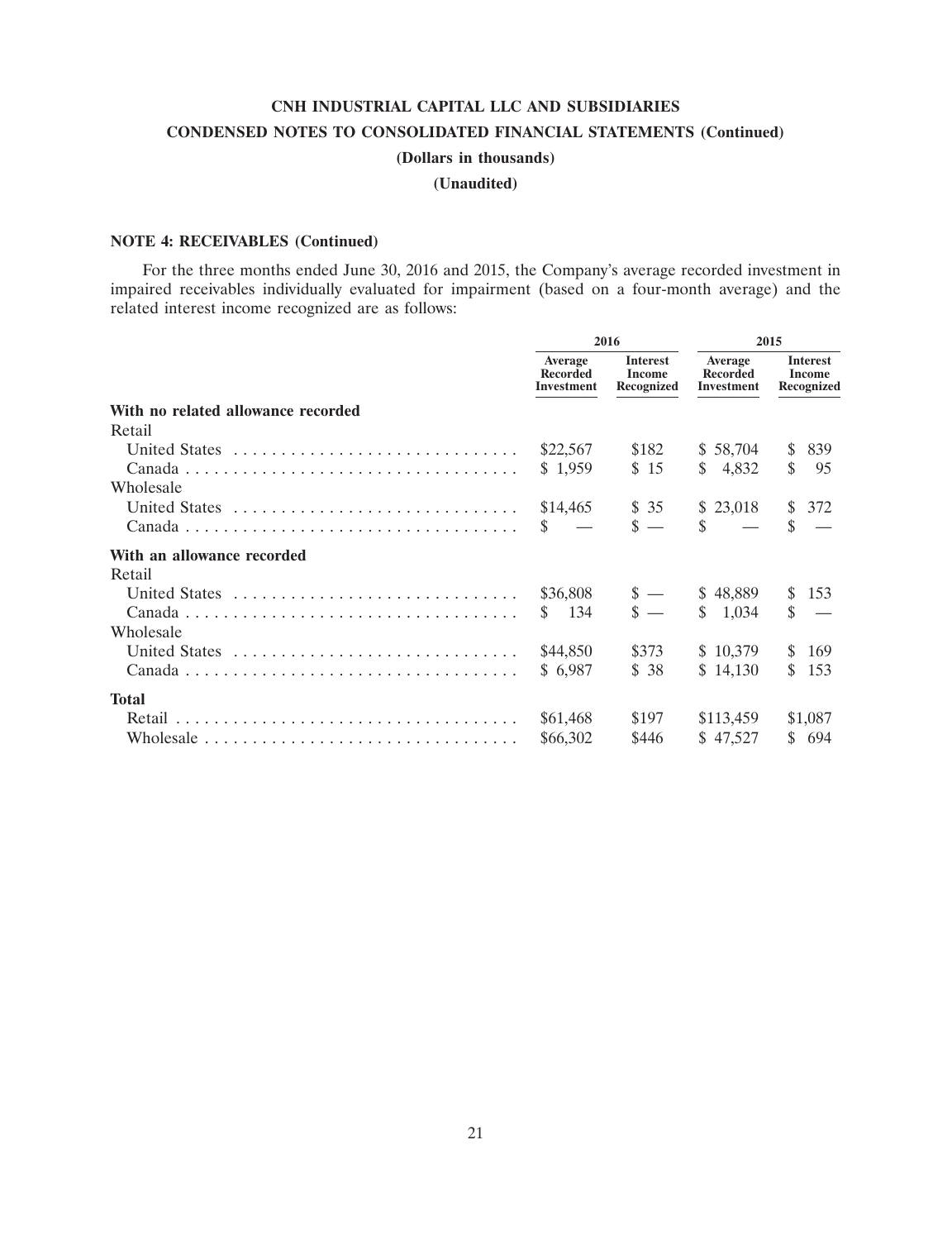**(Unaudited)**

#### **NOTE 4: RECEIVABLES (Continued)**

For the six months ended June 30, 2016 and 2015, the Company's average recorded investment in impaired receivables individually evaluated for impairment (based on a seven-month average) and the related interest income recognized are as follows:

|                                    | 2016                                            |                                                | 2015                                            |                                         |
|------------------------------------|-------------------------------------------------|------------------------------------------------|-------------------------------------------------|-----------------------------------------|
|                                    | Average<br><b>Recorded</b><br><b>Investment</b> | <b>Interest</b><br><b>Income</b><br>Recognized | Average<br><b>Recorded</b><br><b>Investment</b> | <b>Interest</b><br>Income<br>Recognized |
| With no related allowance recorded |                                                 |                                                |                                                 |                                         |
| Retail                             |                                                 |                                                |                                                 |                                         |
|                                    | \$22,536                                        | \$356                                          | \$58,457                                        | \$1,609                                 |
|                                    | \$1,914                                         | \$31                                           | \$<br>4,884                                     | \$190                                   |
| Wholesale                          |                                                 |                                                |                                                 |                                         |
|                                    | \$15,158                                        | \$79                                           | \$25,039                                        | 369<br><sup>S</sup>                     |
|                                    | <sup>\$</sup>                                   | $\frac{\text{S}}{\text{}}$ —                   | \$                                              | \$                                      |
| With an allowance recorded         |                                                 |                                                |                                                 |                                         |
| Retail                             |                                                 |                                                |                                                 |                                         |
|                                    | \$35,402                                        | $\sqrt[3]{ }$                                  | \$46,829                                        | 191<br><sup>S</sup>                     |
|                                    | 131<br>$\mathbb{S}^-$                           | $\frac{\text{S}}{\text{S}}$                    | \$<br>1,042                                     | \$<br>3                                 |
| Wholesale                          |                                                 |                                                |                                                 |                                         |
|                                    | \$43,422                                        | \$760                                          | 9,940<br>$\mathbb{S}^-$                         | \$323                                   |
|                                    | \$6,270                                         | \$76                                           | \$14,036                                        | $\mathcal{S}$<br>269                    |
| <b>Total</b>                       |                                                 |                                                |                                                 |                                         |
|                                    | \$59,983                                        | \$387                                          | \$111,212                                       | \$1,993                                 |
|                                    | \$64,850                                        | \$915                                          | \$49,015                                        | \$961                                   |

Recognition of income is generally suspended when management determines that collection of future finance income is not probable or when an account becomes 120 days delinquent, whichever occurs first. Interest accrual is resumed if the receivable becomes contractually current and collection becomes probable. Previously suspended income is recognized at that time. The receivables on nonaccrual status as of June 30, 2016 and December 31, 2015 are as follows:

|                                                                      | June 30, 2016 |           |       |        | December 31, 2015 |       |
|----------------------------------------------------------------------|---------------|-----------|-------|--------|-------------------|-------|
|                                                                      | Retail        | Wholesale | Total | Retail | Wholesale         | Total |
| United States \$46,448 \$42,374 \$88,822 \$52,787 \$56,741 \$109,528 |               |           |       |        |                   |       |
|                                                                      |               |           |       |        |                   |       |

#### *Troubled Debt Restructurings*

A restructuring of a receivable constitutes a troubled debt restructuring (''TDR'') when the lender grants a concession it would not otherwise consider to a borrower experiencing financial difficulties. As a collateral-based lender, the Company typically will repossess collateral in lieu of restructuring receivables. As such, for retail receivables, concessions are typically provided based on bankruptcy court proceedings.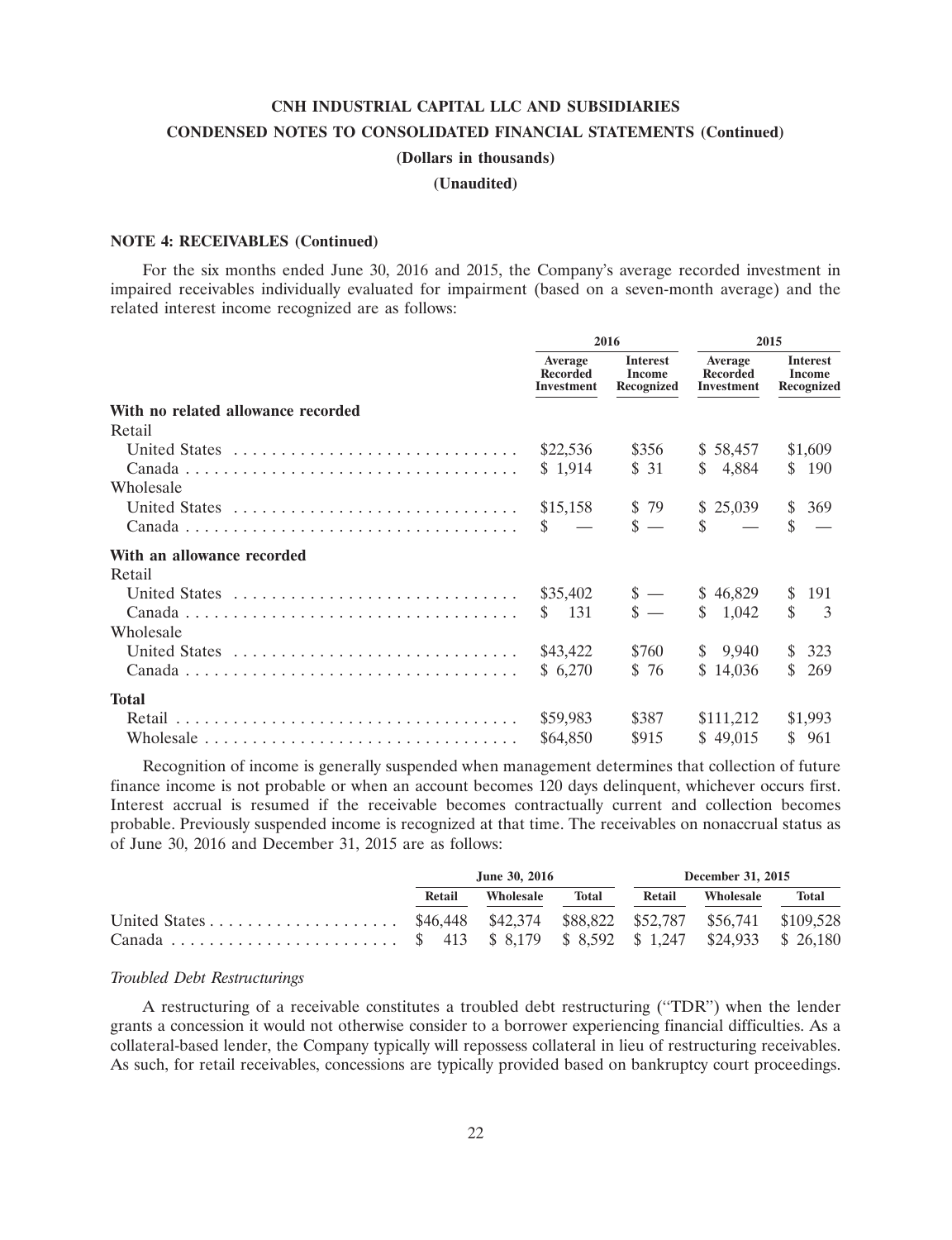**(Unaudited)**

#### **NOTE 4: RECEIVABLES (Continued)**

For wholesale receivables, concessions granted may include extended contract maturities, inclusion of interest-only periods, modification of a contractual interest rate to a below market interest rate and waiving of interest and principal.

TDRs are reviewed along with other receivables as part of management's ongoing evaluation of the adequacy of the allowance for credit losses. The allowance for credit losses attributable to TDRs is based on the most probable source of repayment, which is normally the liquidation of collateral. In determining collateral value, the Company estimates the current fair market value of the equipment collateral and considers credit enhancements such as additional collateral and third-party guarantees.

Before removing a receivable from TDR classification, a review of the borrower is conducted. If concerns exist about the future ability of the borrower to meet its obligations based on a credit review, the TDR classification is not removed from the receivable.

As of June 30, 2016, the Company had approximately 748 retail and finance lease receivable contracts classified as TDRs, of which the pre-modification value was \$37,810 and the post-modification value was \$36,755. A court has determined the concession in 256 of these cases. The pre-modification value of these contracts was \$3,897 and the post-modification value was \$3,212. As of June 30, 2015, the Company had approximately 622 retail and finance lease receivable contracts classified as TDRs, of which the pre-modification value was \$18,149 and the post-modification value was \$16,773. A court has determined the concession in 344 of these cases. The pre-modification value of these contracts was \$5,857 and the post-modification value was \$4,826. As the outcome of the bankruptcy cases is determined by a court based on available assets, subsequent re-defaults are unusual and were not material for retail and finance lease contracts that were modified in a TDR during the previous 12 months ended June 30, 2016 and 2015.

As of June 30, 2016 and 2015, the Company's wholesale TDRs were immaterial.

#### **NOTE 5: DEBT**

On May 19, 2016, the Company renewed a \$500,000 U.S. wholesale committed asset-backed facility, with a maturity date of May 18, 2017.

On May 31, 2016, the Company, through a bankruptcy-remote trust, issued \$861,880 of amortizing asset-backed notes secured by U.S. retail loan receivables.

On June 17, 2016, the Company renewed, and increased to \$300,000, an unsecured, revolving credit facility, with a maturity date of June 17, 2019.

On June 22, 2016, the Company, through a bankruptcy-remote trust, issued C\$515,000 (\$397,492) of amortizing asset-backed notes secured by Canadian retail loan receivables.

#### **NOTE 6: INCOME TAXES**

The effective tax rates for the three months ended June 30, 2016 and 2015 were 34.2% and 34.6%, respectively. The effective tax rate was 32.8% for the six-month period ended June 30, 2016, compared to 34.6% for the same period in 2015. The Company's provision for income taxes is based on an estimated tax rate for the year applied to the year-to-date federal, state and foreign income. The 2016 estimated annual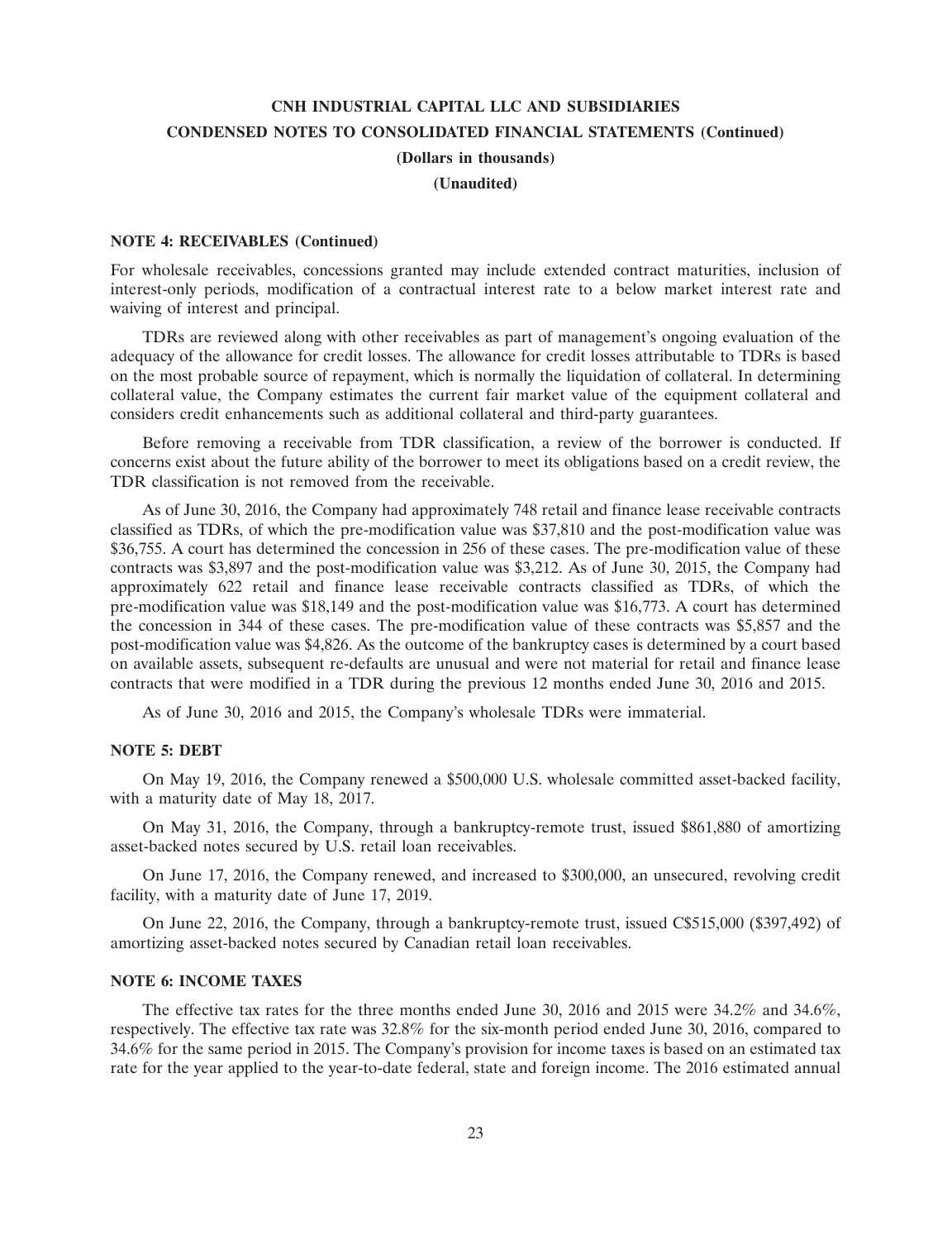### **(Unaudited)**

#### **NOTE 6: INCOME TAXES (Continued)**

tax rate is expected to be lower than the U.S. federal corporate income tax rate of 35% primarily due to profits in tax jurisdictions with lower rates, including Canada.

#### **NOTE 7: FINANCIAL INSTRUMENTS**

The Company may elect to measure many financial instruments and certain other items at fair value. This fair value option must be applied on an instrument-by-instrument basis with changes in fair value reported in earnings. The election can be made at the acquisition of an eligible financial asset, financial liability, or firm commitment or when certain specified reconsideration events occur. The fair value election may not be revoked once made. The Company did not elect the fair value measurement option for eligible items.

#### *Fair-Value Hierarchy*

U.S. GAAP specifies a hierarchy of valuation techniques based on whether the inputs to those valuation techniques are observable or unobservable. Observable inputs reflect market data obtained from independent sources, while unobservable inputs reflect the Company's internally-developed market assumptions. These two types of inputs have created the following fair-value hierarchy:

*Level 1*—Quoted prices for identical instruments in active markets.

*Level 2*—Quoted prices for similar instruments in active markets; quoted prices for identical or similar instruments in markets that are not active; and model-derived valuations in which all significant inputs and significant value drivers are observable in active markets.

*Level 3*—Valuations derived from valuation techniques in which one or more significant inputs or significant value drivers are unobservable.

This hierarchy requires the use of observable market data when available.

#### *Determination of Fair Value*

When available, the Company uses quoted market prices to determine fair value and classifies such items in Level 1. In some cases where a market price is not available, the Company will make use of observable market-based inputs to calculate fair value, in which case the items are classified in Level 2.

If quoted or observable market prices are not available, fair value is based upon internally developed valuation techniques that use, where possible, current market-based or independently sourced market parameters such as interest rates, currency rates, or yield curves. Items valued using such internally generated valuation techniques are classified according to the lowest level input or value driver that is significant to the valuation. Thus, an item may be classified in Level 3 even though there may be some significant inputs that are readily observable.

The following section describes the valuation methodologies used by the Company to measure various financial instruments at fair value, including an indication of the level in the fair value hierarchy in which each instrument is generally classified. Where appropriate, the description includes details of the valuation models and the key inputs to those models, as well as any significant assumptions.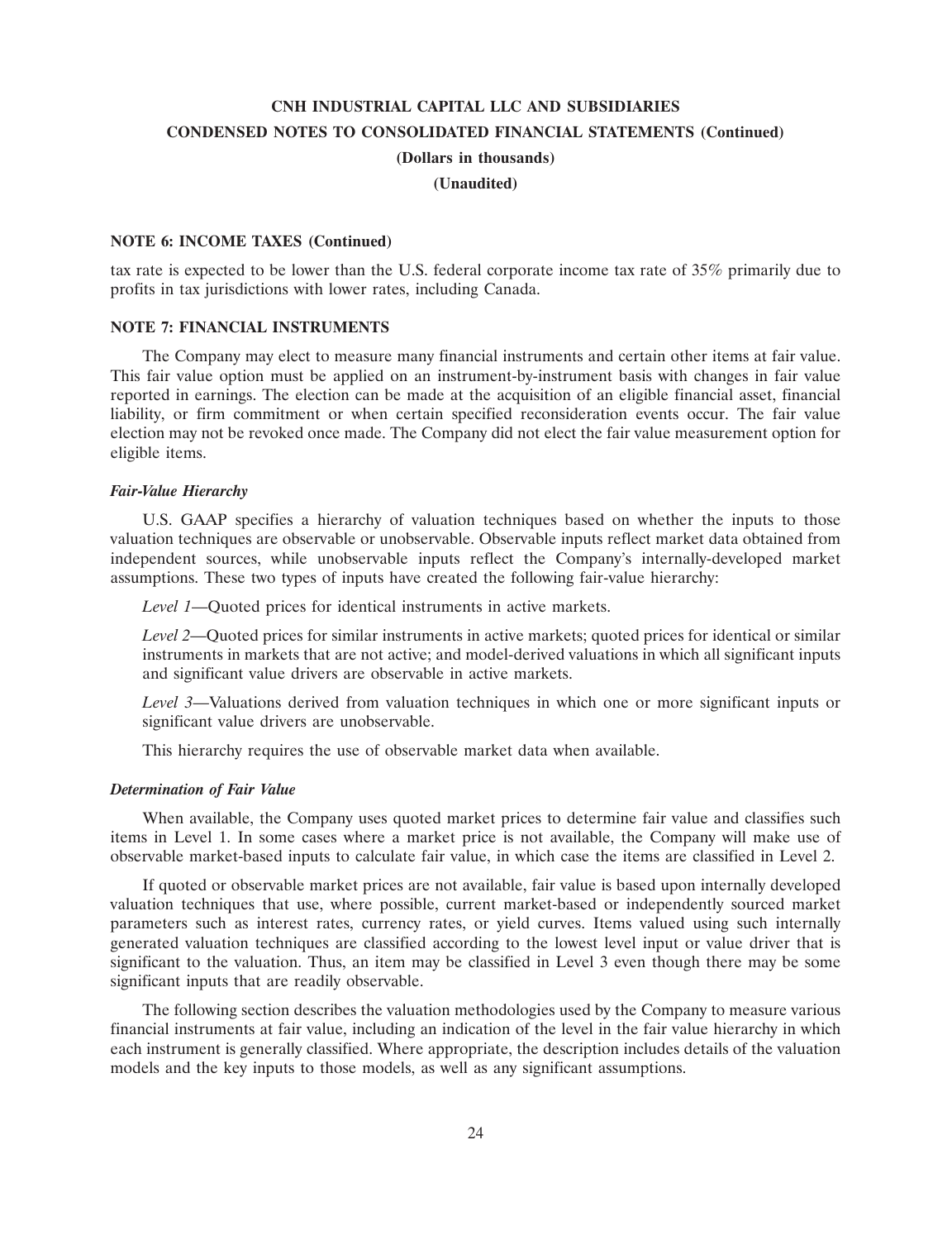#### **NOTE 7: FINANCIAL INSTRUMENTS (Continued)**

#### *Derivatives*

The Company utilizes derivative instruments to mitigate its exposure to interest rate and foreign currency exposures. Derivatives used as hedges are effective at reducing the risk associated with the exposure being hedged and are designated as a hedge at the inception of the derivative contract. The Company does not hold or issue derivative or other financial instruments for speculative purposes. The credit risk for the interest rate hedges is reduced through diversification among counterparties, utilizing mandatory termination clauses and/or collateral support agreements. Derivative instruments are generally classified in Level 2 or 3 of the fair value hierarchy. The cash flows underlying all derivative contracts were recorded in operating activities in the consolidated statements of cash flows.

#### *Interest Rate Derivatives*

The Company has entered into interest rate derivatives in order to manage interest rate exposures arising in the normal course of business. Interest rate derivatives that have been designated in cash flow hedging relationships are being used by the Company to mitigate the risk of rising interest rates related to debt and anticipated issuance of fixed-rate debt in future periods. Gains and losses on these instruments, to the extent that the hedge relationship has been effective, are deferred in accumulated other comprehensive income (loss) and recognized in interest expense over the period in which the Company recognizes interest expense on the related debt. Ineffectiveness recognized related to these hedging relationships was not significant for the three and six months ended June 30, 2016 and 2015. These amounts are recorded in ''Other expenses'' in the consolidated statements of income. The maximum length of time over which the Company is hedging its interest rate exposure through the use of derivative instruments designated in cash flow hedge relationships is 48 months. The after-tax losses deferred in accumulated other comprehensive income (loss) that will be recognized in interest expense over the next 12 months are approximately \$517.

The Company also enters into interest rate derivatives with substantially similar economic terms that are not designated as hedging instruments to mitigate interest rate risk related to the Company's committed asset-backed facilities. These facilities require the Company to enter into interest rate derivatives. To ensure that these transactions do not result in the Company being exposed to this risk, the Company enters into an offsetting position. Unrealized and realized gains and losses resulting from fair value changes in these instruments are recognized directly in income and were insignificant for the three and six months ended June 30, 2016 and 2015.

Most of the Company's interest rate derivatives are considered Level 2. The fair market value of these derivatives is calculated using market data input for forecasted benchmark interest rates and can be compared to actively traded derivatives. If the future notional amount of the Company's interest rate derivatives is not known in advance, the derivatives are considered Level 3 derivatives. The fair market value of these derivatives is calculated using market data input and a forecasted future notional balance. The total notional amount of the Company's interest rate derivatives was approximately \$3,004,901 and \$2,840,821 at June 30, 2016 and December 31, 2015, respectively. The seven-month average notional amounts as of June 30, 2016 and 2015 were \$3,168,190 and \$3,117,683, respectively.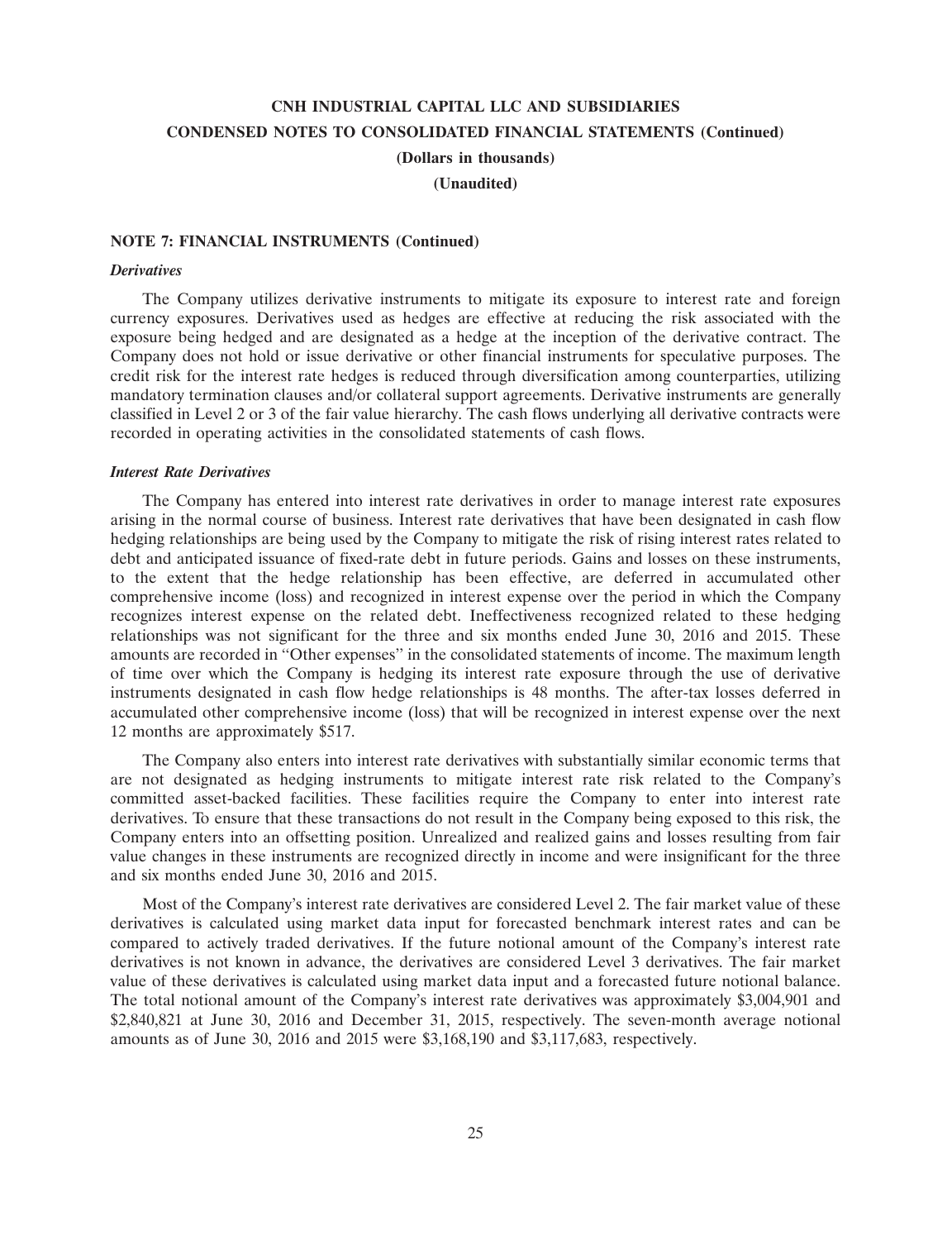#### **NOTE 7: FINANCIAL INSTRUMENTS (Continued)**

#### *Foreign Exchange Contracts*

The Company uses forward contracts to hedge certain assets and liabilities denominated in foreign currencies. Such derivatives are considered economic hedges and are not designated as hedging instruments. The changes in the fair value of these instruments are recognized directly as income in ''Other expenses'' and are expected to offset the foreign exchange gains or losses on the exposures being managed.

All of the Company's foreign exchange derivatives are considered Level 2 as the fair value is calculated using market data input and can be compared to actively traded derivatives.

#### *Financial Statement Impact of the Company's Derivatives*

The fair values of the Company's derivatives as of June 30, 2016 and December 31, 2015 in the consolidated balance sheets are recorded as follows:

|                                                       | <b>June 30,</b><br>2016 | December 31,<br>2015 |
|-------------------------------------------------------|-------------------------|----------------------|
| <b>Derivatives Designated as Hedging Instruments:</b> |                         |                      |
| Other assets:                                         | \$2,309                 | \$1,188              |
| Accounts payable and other accrued liabilities:       |                         | \$1,027              |
| Derivatives Not Designated as Hedging Instruments:    |                         |                      |
| Other assets:                                         | \$1,885                 | \$3,863<br>91        |
|                                                       | \$1,885                 | \$3,954              |
| Accounts payable and other accrued liabilities:       | \$1,885<br>1,721        | \$3,863              |
|                                                       | \$3,606                 | \$3,863              |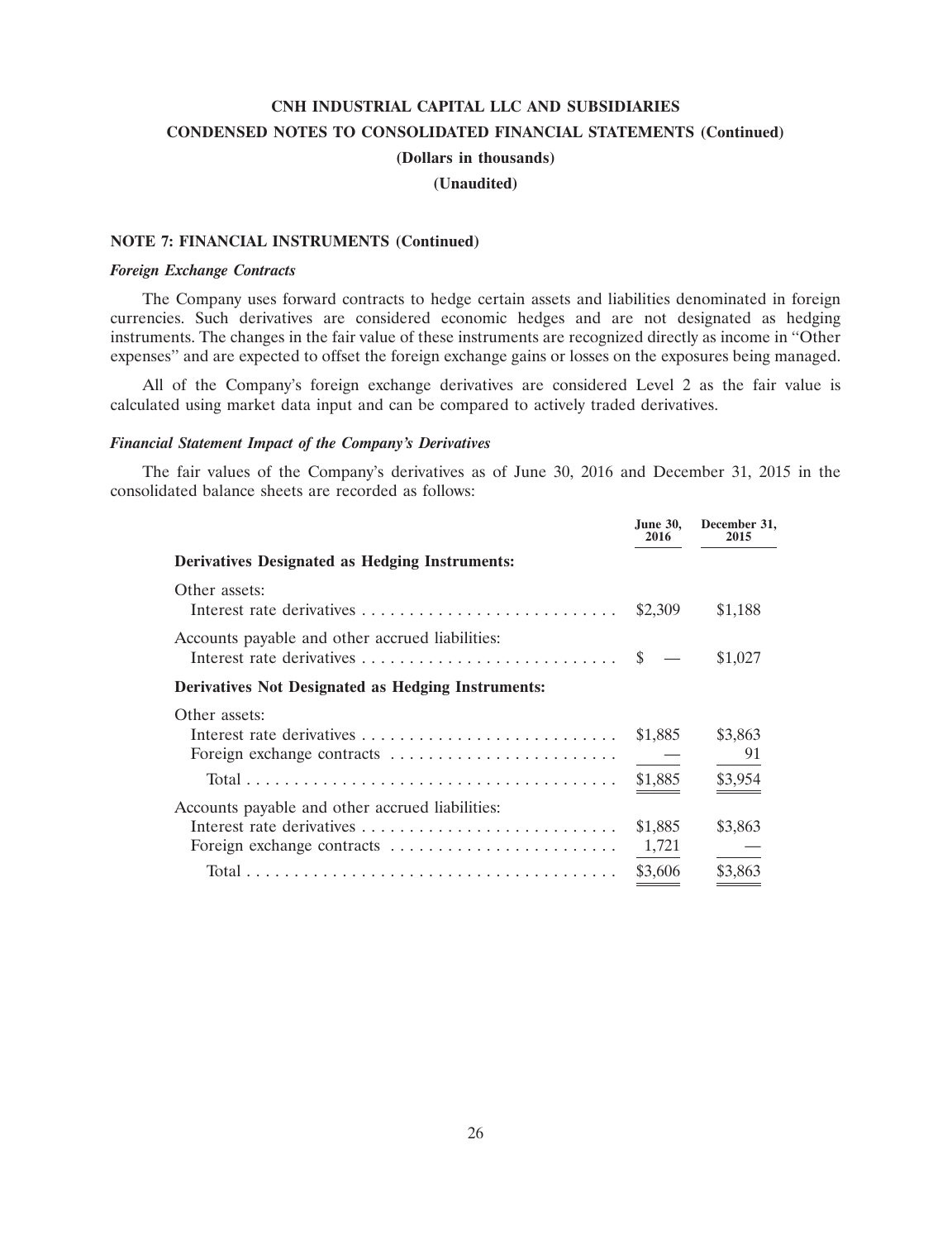**(Unaudited)**

#### **NOTE 7: FINANCIAL INSTRUMENTS (Continued)**

Pre-tax gains (losses) on the consolidated statements of income related to the Company's derivatives for the three and six months ended June 30, 2016 and 2015 are recorded in the following accounts:

|                                                                                                                                                                                           | <b>Three Months</b><br>Ended<br>June 30. |      | <b>Six Months</b><br>Ended<br><b>June 30,</b> |           |
|-------------------------------------------------------------------------------------------------------------------------------------------------------------------------------------------|------------------------------------------|------|-----------------------------------------------|-----------|
|                                                                                                                                                                                           | 2016                                     | 2015 | 2016                                          | 2015      |
| <b>Cash Flow Hedges</b>                                                                                                                                                                   |                                          |      |                                               |           |
| Recognized in accumulated other comprehensive income (loss)<br>(effective portion)                                                                                                        |                                          |      | $$1,000 \quad $276 \quad $881$                | \$(2,518) |
| Reclassified from accumulated other comprehensive income (loss)<br>(effective portion)<br>Interest rate derivatives—Interest expense to third parties \$ (163) $(469)$ \$ (327) \$(1,924) |                                          |      |                                               |           |
| <b>Not Designated as Hedges</b><br>Foreign exchange contracts—Other expenses $\dots \dots \dots \dots$ \$1,721 \$                                                                         |                                          | 5    | \$1,877                                       | (234)     |

#### *Items Measured at Fair Value on a Recurring Basis*

The following table presents the Company's assets and liabilities that are measured at fair value on a recurring basis as of June 30, 2016 and December 31, 2015, all of which are classified as Level 2:

|                    | 2016    | June 30, December 31,<br>2015 |
|--------------------|---------|-------------------------------|
| <b>Assets</b>      |         |                               |
|                    |         | \$5,051                       |
|                    |         | - 91                          |
|                    |         | \$5,142                       |
| <b>Liabilities</b> |         |                               |
|                    | \$1,885 | \$4,890                       |
|                    | 1,721   |                               |
| Total liabilities  | \$3,606 | \$4,890                       |

There were no transfers between Level 1, Level 2 and Level 3 hierarchy levels during the periods presented.

#### *Fair Value of Other Financial Instruments*

The carrying amount of cash and cash equivalents, restricted cash, floating-rate affiliated accounts and notes receivable, floating-rate short-term debt, interest payable and short-term affiliated debt was assumed to approximate its fair value. Under the fair value hierarchy, cash and cash equivalents and restricted cash are classified as Level 1 and the remainder of the financial instruments listed are classified as Level 2.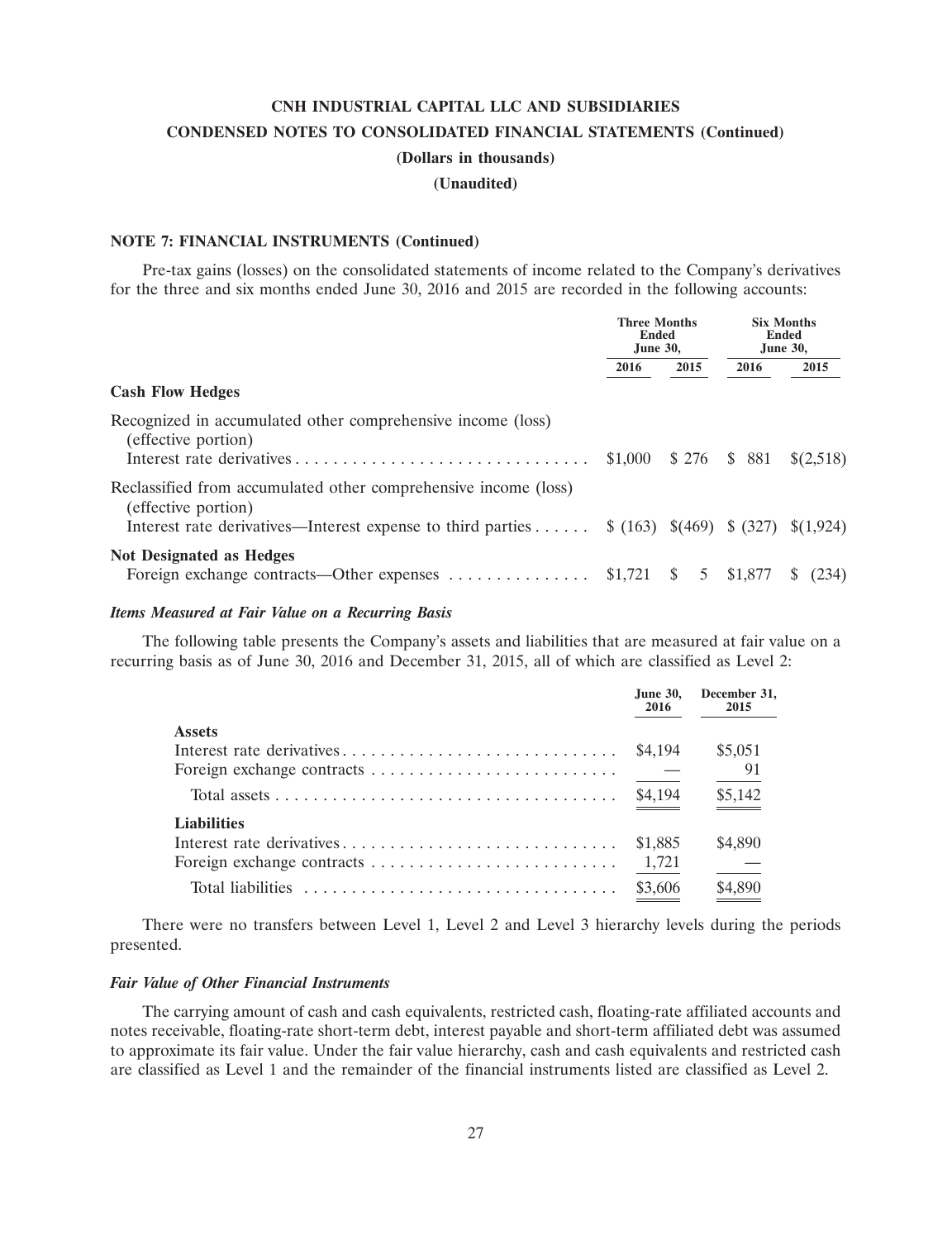#### **NOTE 7: FINANCIAL INSTRUMENTS (Continued)**

#### *Financial Instruments Not Carried at Fair Value*

The carrying amount and estimated fair value of assets and liabilities considered financial instruments as of June 30, 2016 and December 31, 2015 are as follows:

|                                                       | December 31, 2015<br>June 30, 2016 |                                         |                           |                                         |
|-------------------------------------------------------|------------------------------------|-----------------------------------------|---------------------------|-----------------------------------------|
|                                                       | Carrying<br>Amount                 | <b>Estimated</b><br><b>Fair Value *</b> | Carrying<br><b>Amount</b> | <b>Estimated</b><br><b>Fair Value *</b> |
| Receivables \$11,432,740                              |                                    | \$11,411,781 \$11,637,025               |                           | \$11,653,032                            |
| Long-term debt \$ 7,282,556 \$ 7,302,215 \$ 7,768,044 |                                    |                                         |                           | \$7,693,849                             |

Under the fair value hierarchy, receivables measurements are classified as Level 3 and long-term debt measurements are classified as Level 2.

#### *Financial Assets*

The fair value of receivables was determined by discounting the estimated future payments using a discount rate, which includes an estimate for credit risk.

#### *Financial Liabilities*

The fair values of long-term debt were based on current market quotes for identical or similar borrowings and credit risk.

### **NOTE 8: SEGMENT AND GEOGRAPHICAL INFORMATION**

The Company's segment data is based on disclosure requirements of accounting guidance on segment reporting, which requires financial information be reported on the basis that is used internally for measuring segment performance. The Company's reportable segments are strategic business units that are organized around differences in geographic areas. Each segment is managed separately as they require different knowledge of regulatory environments and marketing strategies. The operating segments offer primarily the same services within each of the respective segments.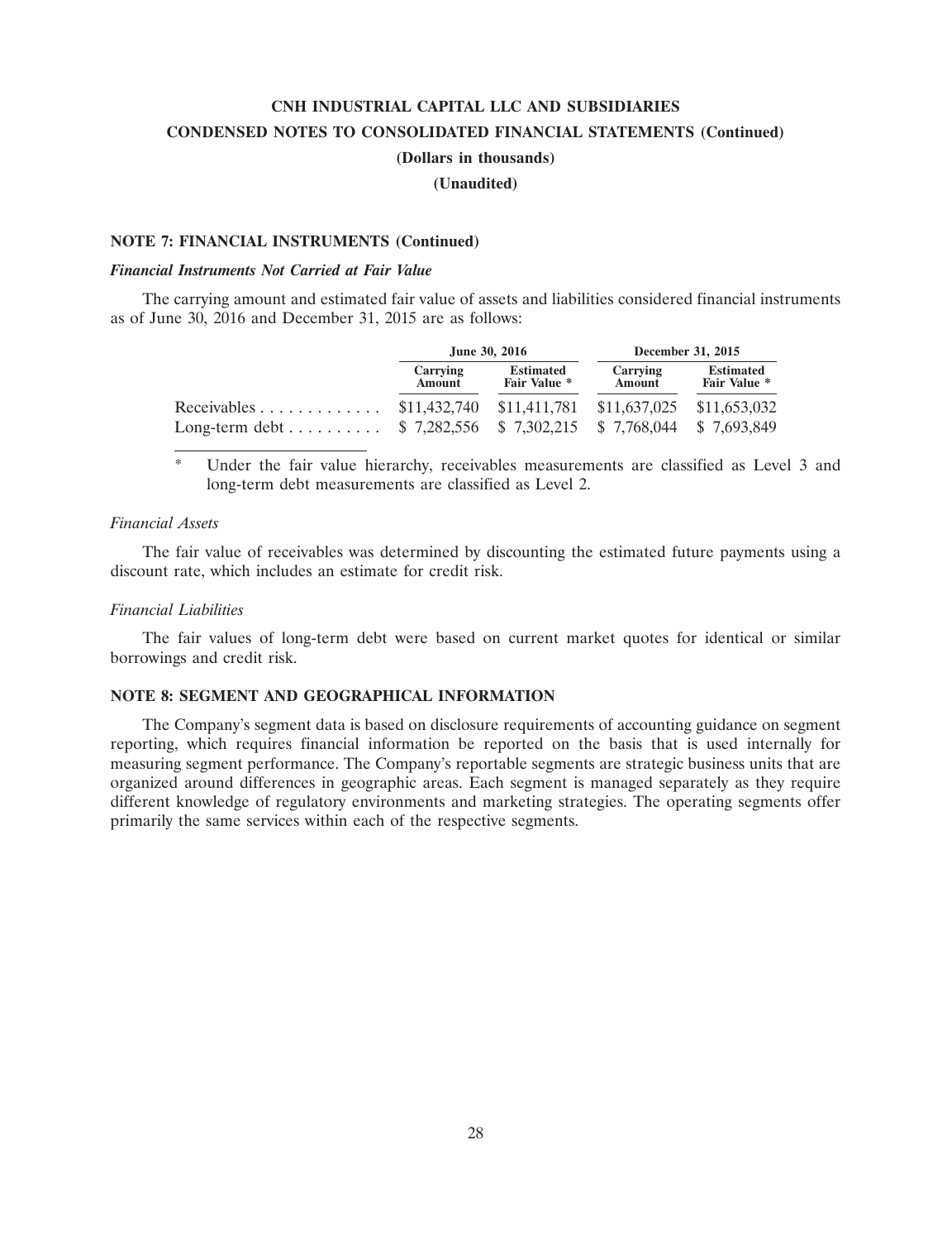#### **(Unaudited)**

### **NOTE 8: SEGMENT AND GEOGRAPHICAL INFORMATION (Continued)**

A summary of the Company's reportable segment information is as follows:

|                                                | <b>Three Months Ended</b><br>June 30, |             | <b>Six Months Ended</b><br>June 30, |           |
|------------------------------------------------|---------------------------------------|-------------|-------------------------------------|-----------|
|                                                | 2016                                  | 2015        | 2016                                | 2015      |
| <b>Revenues</b>                                |                                       |             |                                     |           |
|                                                | \$196,830                             | \$191,363   | \$392,103                           | \$374,485 |
|                                                | 44,840                                | 44,234      | 84,487                              | 87,739    |
|                                                | (1,031)                               | (1,056)     | (2,033)                             | (2,097)   |
|                                                | \$240,639                             | \$234,541   | \$474,557                           | \$460,127 |
| <b>Interest expense</b>                        |                                       |             |                                     |           |
|                                                | \$69,299                              | \$60,544    | \$133,403                           | \$124,105 |
|                                                | 10,791                                | 12,024      | 19,660                              | 24,198    |
|                                                | (1,031)                               | (1,056)     | (2,033)                             | (2,097)   |
|                                                | \$79,059                              | \$71,512    | \$151,030                           | \$146,206 |
| Segment net income                             |                                       |             |                                     |           |
|                                                | \$28,958                              | \$42,507    | \$69,851                            | \$83,325  |
|                                                | 17,471                                | 15,411      | 33,799                              | 28,304    |
|                                                | \$46,429                              | \$57,918    | \$103,650                           | \$111,629 |
| Depreciation and amortization                  |                                       |             |                                     |           |
|                                                | \$50,360                              | \$37,488    | \$98,924                            | \$73,849  |
|                                                | 10,235                                | 8,922       | 19,440                              | 17,444    |
|                                                | \$60,595                              | \$46,410    | \$118,364                           | \$91,293  |
| Expenditures for equipment on operating leases |                                       |             |                                     |           |
|                                                | \$124,820                             | \$198,286   | \$248,247                           | \$419,365 |
|                                                | 48,624                                | 55,084      | 74,457                              | 79,328    |
|                                                | \$173,444                             | \$253,370   | \$322,704                           | \$498,693 |
| <b>Provision for credit losses</b>             |                                       |             |                                     |           |
|                                                | \$<br>8,823                           | \$<br>6,934 | \$16,806                            | \$10,124  |
|                                                | (1,563)                               | 242         | (3,149)                             | 1,013     |
|                                                | \$<br>7,260                           | 7,176<br>\$ | \$13,657                            | \$11,137  |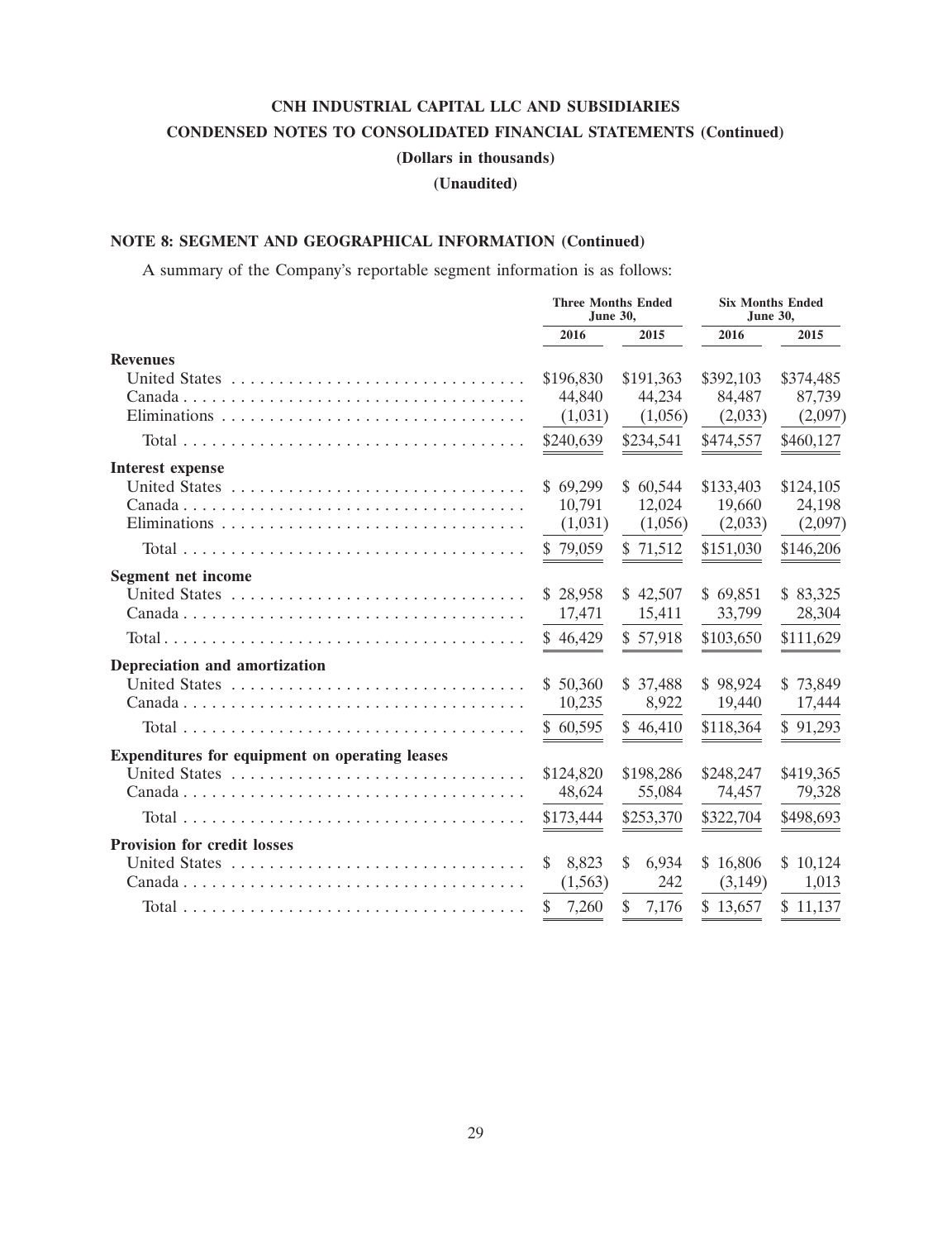**(Unaudited)**

#### **NOTE 8: SEGMENT AND GEOGRAPHICAL INFORMATION (Continued)**

|                                                                                        | As of<br><b>June 30,</b><br>2016 | As of<br>December 31,<br>2015 |
|----------------------------------------------------------------------------------------|----------------------------------|-------------------------------|
| <b>Segment assets</b>                                                                  |                                  |                               |
|                                                                                        | \$12,584,203                     | \$13,073,845                  |
|                                                                                        | 2,406,398                        | 2,239,943                     |
| $Eliminations \dots \dots \dots \dots \dots \dots \dots \dots \dots \dots \dots \dots$ | (343,074)                        | (285,774)                     |
|                                                                                        | \$14,647,527                     | \$15,028,014                  |
| <b>Managed receivables</b>                                                             |                                  |                               |
|                                                                                        | \$9,593,842                      | \$9,949,367                   |
|                                                                                        | 1,926,534                        | 1,782,382                     |
|                                                                                        | \$11,520,376                     | \$11,731,749                  |

#### **NOTE 9: RELATED-PARTY TRANSACTIONS**

The Company receives compensation from CNH Industrial North America for retail, wholesale and operating lease sales programs offered by CNH Industrial North America on which finance charges are waived or below-market rate financing programs are offered. The Company receives compensation from CNH Industrial North America based on the Company's estimated costs and a targeted return on equity. The Company is also compensated for lending funds to CNH Industrial North America.

The summary of sources included in ''Interest and other income from affiliates'' in the accompanying consolidated statements of income for the three and six months ended June 30, 2016 and 2015 is as follows:

|                                                               | <b>Three Months Ended</b><br><b>June 30,</b> |           | <b>Six Months Ended</b><br>June 30, |           |
|---------------------------------------------------------------|----------------------------------------------|-----------|-------------------------------------|-----------|
|                                                               | 2016                                         | 2015      | 2016                                | 2015      |
| Subsidy from CNH Industrial North America:                    |                                              |           |                                     |           |
|                                                               | \$44,723                                     | \$48,603  | \$ 88,732                           | \$99,489  |
|                                                               | 39,909                                       | 37,151    | 78.384                              | 74,812    |
|                                                               | 17.789                                       | 15,740    | 34,954                              | 31,347    |
| Income from affiliated receivables:                           |                                              |           |                                     |           |
| CNH Industrial North America                                  | 256                                          |           | 633                                 |           |
| Total interest and other income from affiliates $\dots \dots$ | \$102,677                                    | \$101,494 | \$202,703                           | \$205,648 |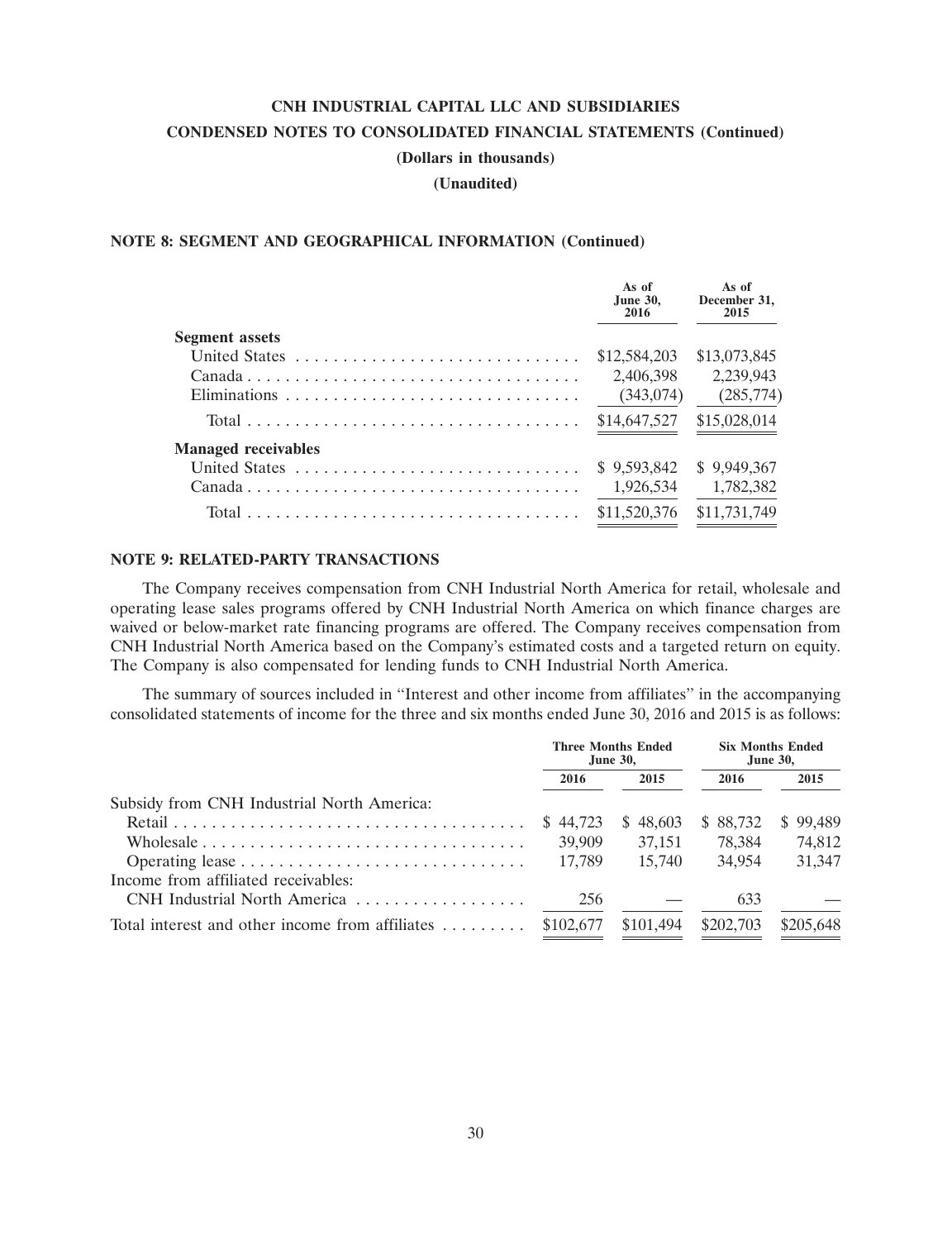**(Unaudited)**

#### **NOTE 9: RELATED-PARTY TRANSACTIONS (Continued)**

As of June 30, 2016 and December 31, 2015, the Company had various accounts and notes receivable and debt with the following affiliates:

|                                                                                                                         | <b>June 30,</b><br>2016 | December 31,<br>2015 |
|-------------------------------------------------------------------------------------------------------------------------|-------------------------|----------------------|
| Affiliated receivables from:                                                                                            |                         |                      |
|                                                                                                                         |                         | \$149,050            |
|                                                                                                                         | 16,278                  | 10,258               |
|                                                                                                                         | 12,291                  | 12,350               |
|                                                                                                                         |                         | \$171,658            |
| Affiliated debt owed to:<br>CNH Industrial Canada Ltd. $\ldots \ldots \ldots \ldots \ldots \ldots$ \$ $\ldots$ \$22,642 |                         |                      |

Included in ''Other Assets'' in the accompanying balance sheets were tax receivables due from related parties of \$20,122 as of December 31, 2015. Accounts payable and other accrued liabilities, including tax payables, of \$70,348 and \$2,646, respectively, as of June 30, 2016 and December 31, 2015, were payable to related parties.

Interest expense to affiliates was \$2,481 and \$6,456, respectively, for the three months ended June 30, 2016 and 2015 and \$3,368 and \$17,313, respectively, for the six months ended June 30, 2016 and 2015. Fees charged by affiliates represent payroll and other human resource services CNH Industrial America performs on behalf of the Company.

In order to utilize the used equipment marketing channels that exist in CNH Industrial Capital, inventory of \$10,902 and \$19,541 was transferred from CNH Industrial America at cost during the years ended December 31, 2015 and 2014, respectively, of which \$6,753 remains in ''Equipment held for sale'' in the accompanying consolidated balance sheets as of June 30, 2016.

On March 31, 2015, CNH Industrial Capital Canada redeemed all of its outstanding shares of preferred stock for C\$76,618 (\$60,416). These shares earned dividends of 1-year LIBOR plus 1.2% per annum. Dividends were accrued and recorded in ''Net income attributed to noncontrolling interest'' in the consolidated statements of income. A dividend of C\$668 (\$551) was paid by CNH Industrial Capital Canada to CNH Industrial Canada Ltd. in March 2015, which represented all accrued and unpaid dividends on the preferred stock through the redemption date.

#### **NOTE 10: COMMITMENTS AND CONTINGENCIES**

#### *Legal Matters*

The Company is party to various litigation matters and claims arising from its operations. Management believes that the outcome of these proceedings, individually and in the aggregate, will not have a material adverse effect on the Company's financial position or results of operations.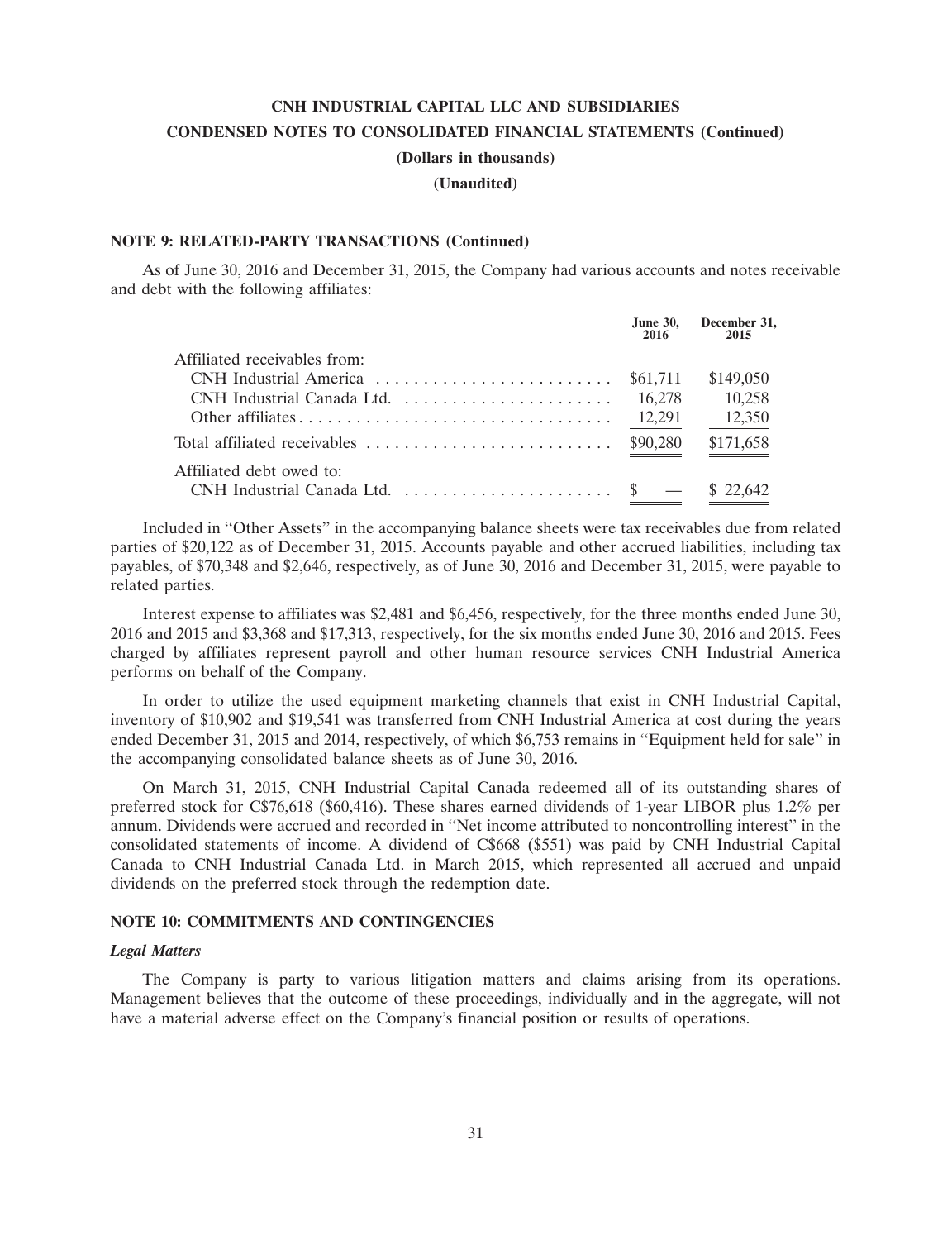#### **NOTE 10: COMMITMENTS AND CONTINGENCIES (Continued)**

#### *Guarantees*

The Company provides payment guarantees on the financial debt of various foreign financial services subsidiaries of CNHI for approximately \$222,040 at June 30, 2016. The guarantees are in effect for the term of the underlying funding facilities plus 365 days. The underlying facilities are renewable annually.

#### *Commitments*

The Company has various agreements to extend credit for the wholesale and dealer financing managed portfolio. At June 30, 2016, the total credit limit available was \$6,421,185, of which \$3,706,988 was utilized.

#### **NOTE 11: SUPPLEMENTAL CONDENSED CONSOLIDATING FINANCIAL INFORMATION**

CNH Industrial Capital America and New Holland Credit, which are 100%-owned subsidiaries of CNH Industrial Capital LLC (the ''Guarantor Entities''), guarantee certain indebtedness of CNH Industrial Capital LLC. As the guarantees are full, unconditional, and joint and several and because the Guarantor Entities are 100%-owned by CNH Industrial Capital LLC, the Company has included the following condensed consolidating financial information as of June 30, 2016 and December 31, 2015 and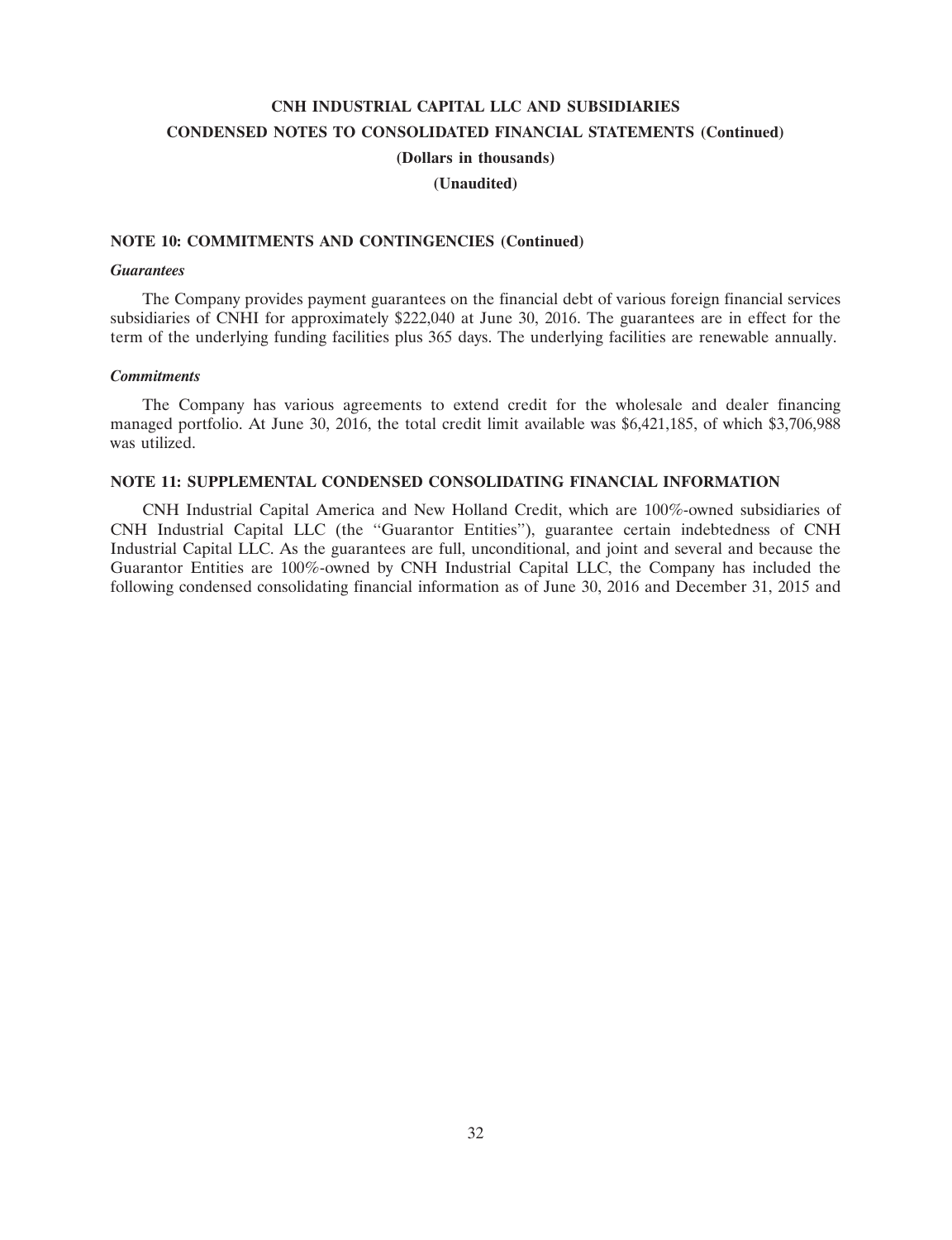### **NOTE 11: SUPPLEMENTAL CONDENSED CONSOLIDATING FINANCIAL INFORMATION (Continued)**

for the three and six months ended June 30, 2016 and 2015. The condensed consolidating financial information reflects investments in consolidated subsidiaries under the equity method of accounting.

|                                                                                                                                                                   | Condensed Statements of Comprehensive Income for the<br>Three Months Ended June 30, 2016 |                                     |                                    |                                        |                                     |
|-------------------------------------------------------------------------------------------------------------------------------------------------------------------|------------------------------------------------------------------------------------------|-------------------------------------|------------------------------------|----------------------------------------|-------------------------------------|
|                                                                                                                                                                   | <b>CNH</b><br><b>Industrial</b><br>Capital LLC                                           | <b>Guarantor</b><br><b>Entities</b> | All Other                          | Subsidiaries Eliminations Consolidated |                                     |
| <b>REVENUES</b>                                                                                                                                                   |                                                                                          |                                     |                                    |                                        |                                     |
| Interest income on retail notes and finance leases.<br>Interest income on wholesale notes                                                                         | \$                                                                                       | \$<br>4,014<br>30                   | \$48,715<br>18,438                 | \$                                     | \$52,729<br>18,468                  |
| Interest and other income from affiliates<br>Rental income on operating leases                                                                                    | 24,203                                                                                   | 57,907<br>48,443<br>26,729          | 83,967<br>11,734<br>706            | (63,400)<br>(20, 847)                  | 102,677<br>60,177<br>6,588          |
|                                                                                                                                                                   | 24,203                                                                                   | 137,123                             | 163,560                            | (84,247)                               | 240,639                             |
| <b>EXPENSES</b><br>Interest expense:<br>Interest expense to third parties                                                                                         | 43,562                                                                                   | 1,398                               | 31,618                             |                                        | 76,578                              |
| Interest expense to affiliates                                                                                                                                    |                                                                                          | 56,442                              | 9,439                              | (63,400)                               | 2,481                               |
| Total interest expense                                                                                                                                            | 43,562                                                                                   | 57,840                              | 41,057                             | (63,400)                               | 79,059                              |
| Administrative and operating expenses:<br>Fees charged by affiliates<br>Provision for credit losses, net<br>Depreciation of equipment on operating leases.        |                                                                                          | 10,657<br>3,845<br>49,870<br>9,783  | 21,309<br>3,415<br>10,230<br>2,746 | (20, 847)                              | 11,119<br>7,260<br>60,100<br>12,529 |
| Total administrative and operating expenses                                                                                                                       |                                                                                          | 74,155                              | 37,700                             | (20, 847)                              | 91,008                              |
|                                                                                                                                                                   | 43.562                                                                                   | 131,995                             | 78,757                             | (84,247)                               | 170,067                             |
| Income (loss) before income taxes and equity in<br>income of consolidated subsidiaries accounted for<br>under the equity method<br>Income tax provision (benefit) | (19,359)<br>(6,976)                                                                      | 5,128<br>3,650                      | 84,803<br>27,469                   |                                        | 70,572<br>24,143                    |
| Equity in income of consolidated subsidiaries<br>accounted for under the equity method                                                                            | 58,812                                                                                   | 57,334                              |                                    | (116, 146)                             |                                     |
| NET INCOME<br>Net income attributed to noncontrolling interest                                                                                                    | 46,429                                                                                   | 58,812<br>$\overline{\phantom{m}}$  | 57,334<br>Ξ                        | (116, 146)                             | 46,429                              |
| NET INCOME ATTRIBUTABLE TO CNH<br>INDUSTRIAL CAPITAL LLC                                                                                                          | \$46,429                                                                                 | \$58,812                            | \$57,334                           | \$(116, 146)                           | \$46,429                            |
| <b>COMPREHENSIVE INCOME (LOSS) </b><br>Comprehensive income attributed to noncontrolling                                                                          | \$46,782                                                                                 | \$59,165                            | \$57,640                           | \$(116,805)                            | \$46,782                            |
| <b>COMPREHENSIVE INCOME (LOSS)</b><br><b>ATTRIBUTABLE TO CNH INDUSTRIAL</b>                                                                                       | \$46,782                                                                                 | \$59,165                            | \$57,640                           | \$(116,805)                            | \$46,782                            |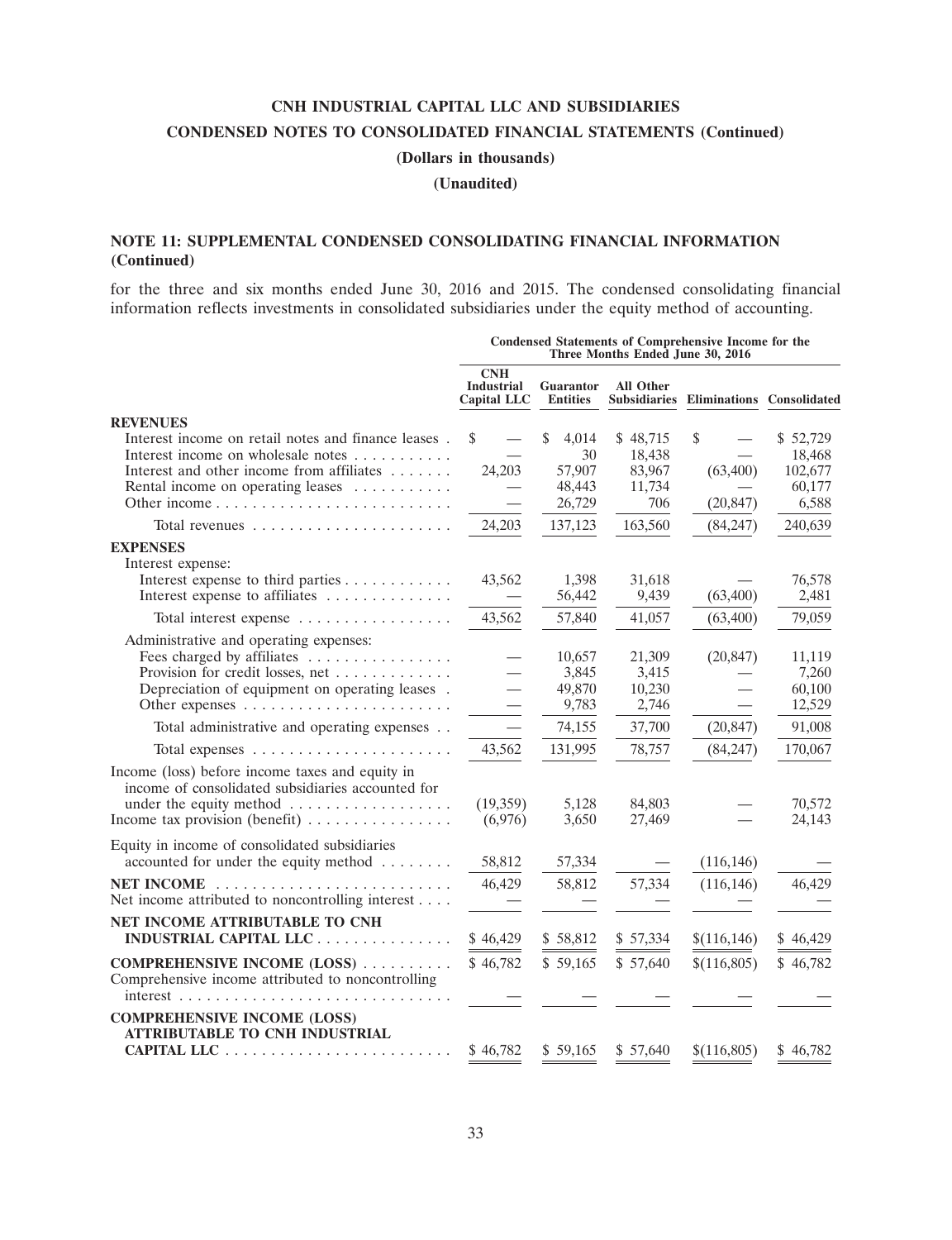**(Unaudited)**

|                                                                                                                                                                   | Condensed Statements of Comprehensive Income for the<br>Six Months Ended June 30, 2016 |                                     |                   |                                        |                   |  |  |
|-------------------------------------------------------------------------------------------------------------------------------------------------------------------|----------------------------------------------------------------------------------------|-------------------------------------|-------------------|----------------------------------------|-------------------|--|--|
|                                                                                                                                                                   | <b>CNH</b><br><b>Industrial</b><br>Capital LLC                                         | <b>Guarantor</b><br><b>Entities</b> | All Other         | Subsidiaries Eliminations Consolidated |                   |  |  |
| <b>REVENUES</b>                                                                                                                                                   |                                                                                        |                                     |                   |                                        |                   |  |  |
| Interest income on retail notes and finance leases.                                                                                                               | S                                                                                      | \$<br>7,558                         | \$99,174          | \$                                     | \$106,732         |  |  |
| Interest income on wholesale notes                                                                                                                                |                                                                                        | 24                                  | 33,460            |                                        | 33,484            |  |  |
| Interest and other income from affiliates                                                                                                                         | 44.844                                                                                 | 114,135                             | 166,336           | (122, 612)                             | 202,703           |  |  |
| Rental income on operating leases                                                                                                                                 |                                                                                        | 97,260                              | 22,199            |                                        | 119,459           |  |  |
|                                                                                                                                                                   |                                                                                        | 52,863                              | 1,322             | (42,006)                               | 12,179            |  |  |
| Total revenues $\ldots \ldots \ldots \ldots \ldots \ldots$                                                                                                        | 44,844                                                                                 | 271,840                             | 322,491           | (164, 618)                             | 474,557           |  |  |
| <b>EXPENSES</b><br>Interest expense:                                                                                                                              |                                                                                        |                                     |                   |                                        |                   |  |  |
| Interest expense to third parties                                                                                                                                 | 84,023                                                                                 | (1,097)                             | 64,736            |                                        | 147,662           |  |  |
| Interest expense to affiliates                                                                                                                                    |                                                                                        | 109,089                             | 16,891            | (122, 612)                             | 3,368             |  |  |
| Total interest expense                                                                                                                                            | 84,023                                                                                 | 107,992                             | 81,627            | (122, 612)                             | 151,030           |  |  |
| Administrative and operating expenses:                                                                                                                            |                                                                                        |                                     |                   |                                        |                   |  |  |
| Fees charged by affiliates                                                                                                                                        |                                                                                        | 21,921                              | 42,921            | (42,006)                               | 22,836            |  |  |
| Provision for credit losses, net                                                                                                                                  |                                                                                        | 3,696                               | 9,961             |                                        | 13,657            |  |  |
| Depreciation of equipment on operating leases.                                                                                                                    |                                                                                        | 97,952                              | 19,432            |                                        | 117,384           |  |  |
|                                                                                                                                                                   |                                                                                        | 10,580                              | 4,933             |                                        | 15,513            |  |  |
| Total administrative and operating expenses                                                                                                                       | $\overline{\phantom{0}}$                                                               | 134,149                             | 77,247            | (42,006)                               | 169,390           |  |  |
|                                                                                                                                                                   | 84,023                                                                                 | 242,141                             | 158,874           | (164, 618)                             | 320,420           |  |  |
| Income (loss) before income taxes and equity in<br>income of consolidated subsidiaries accounted for<br>under the equity method<br>Income tax provision (benefit) | (39,179)<br>(14,621)                                                                   | 29,699<br>11,256                    | 163,617<br>53,852 |                                        | 154,137<br>50,487 |  |  |
| Equity in income of consolidated subsidiaries                                                                                                                     |                                                                                        |                                     |                   |                                        |                   |  |  |
| accounted for under the equity method                                                                                                                             | 128,208                                                                                | 109,765                             |                   | (237, 973)                             |                   |  |  |
| NET INCOME                                                                                                                                                        | 103,650                                                                                | 128,208                             | 109,765           | (237,973)                              | 103,650           |  |  |
| Net income attributed to noncontrolling interest                                                                                                                  |                                                                                        |                                     |                   |                                        |                   |  |  |
| NET INCOME ATTRIBUTABLE TO CNH<br>INDUSTRIAL CAPITAL LLC                                                                                                          | \$103,650                                                                              | \$128,208                           | \$109,765         | \$(237,973)                            | \$103,650         |  |  |
| COMPREHENSIVE INCOME (LOSS)                                                                                                                                       | \$146,385                                                                              | \$170,943                           | \$146,586         | \$(317,529)                            | \$146,385         |  |  |
| Comprehensive income attributed to noncontrolling                                                                                                                 |                                                                                        |                                     |                   |                                        |                   |  |  |
| <b>COMPREHENSIVE INCOME (LOSS)</b><br><b>ATTRIBUTABLE TO CNH INDUSTRIAL</b>                                                                                       |                                                                                        |                                     |                   |                                        |                   |  |  |
|                                                                                                                                                                   | \$146,385                                                                              | \$170,943                           | \$146,586         | \$(317,529)                            | \$146,385         |  |  |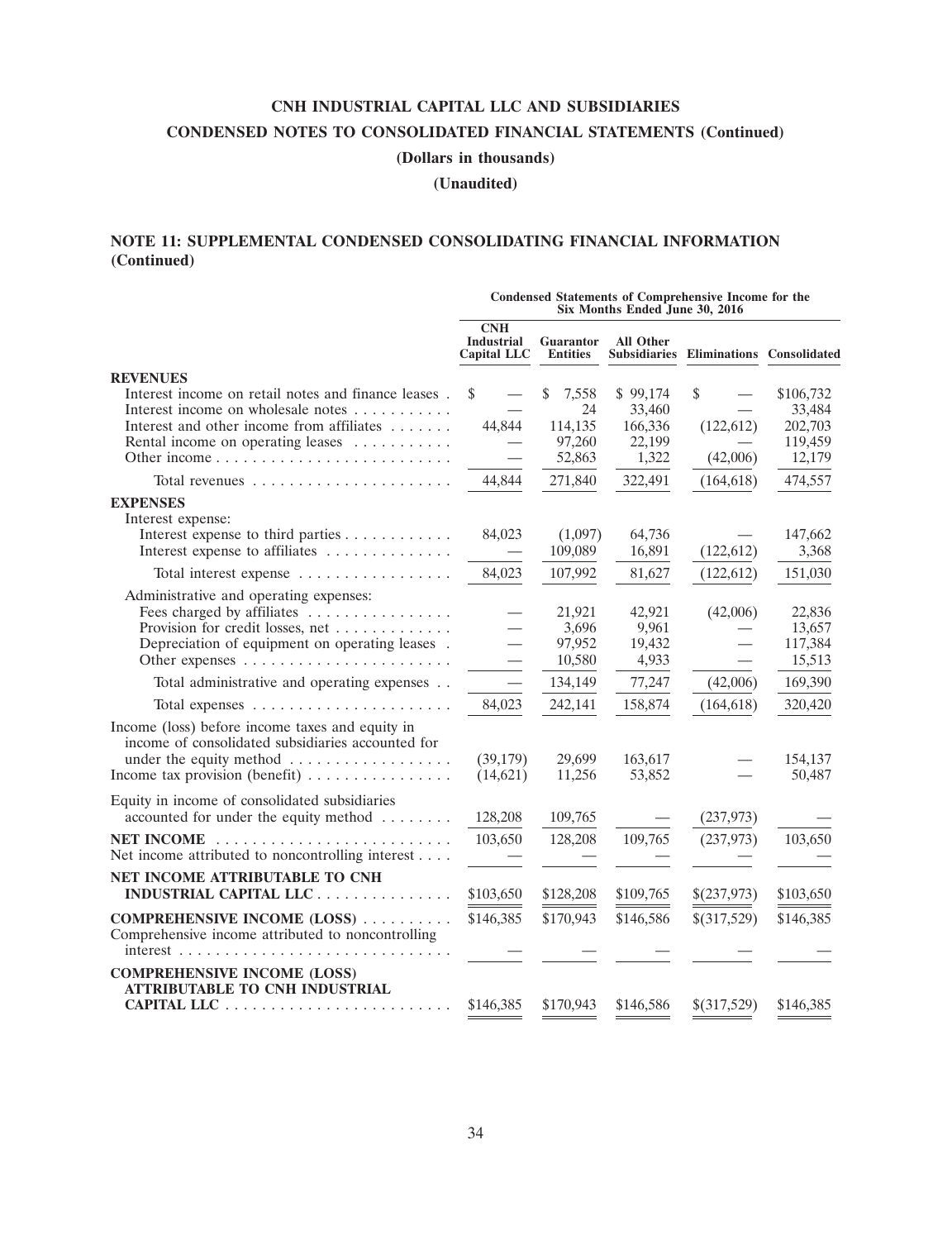|                                                                    | Condensed Balance Sheets as of June 30, 2016   |                                     |                                         |                     |                     |  |  |  |
|--------------------------------------------------------------------|------------------------------------------------|-------------------------------------|-----------------------------------------|---------------------|---------------------|--|--|--|
|                                                                    | <b>CNH</b><br><b>Industrial</b><br>Capital LLC | <b>Guarantor</b><br><b>Entities</b> | <b>All Other</b><br><b>Subsidiaries</b> | <b>Eliminations</b> | <b>Consolidated</b> |  |  |  |
| <b>ASSETS</b>                                                      |                                                |                                     |                                         |                     |                     |  |  |  |
| Cash and cash equivalents $\dots \dots \dots$                      | \$.                                            | 145,669<br>\$.                      | \$<br>23,247                            | \$                  | \$<br>168,916       |  |  |  |
|                                                                    |                                                | 100                                 | 795,501                                 |                     | 795,601             |  |  |  |
| Receivables, less allowance for credit losses                      |                                                | 1,510,845                           | 9,921,895                               |                     | 11,432,740          |  |  |  |
| Affiliated accounts and notes receivable                           | 3,401,453                                      | 2,156,444                           | 1,761,152                               | (7,228,769)         | 90,280              |  |  |  |
| Equipment on operating leases, net $\dots$                         |                                                | 1,538,786                           | 301,783                                 |                     | 1,840,569           |  |  |  |
| Equipment held for sale $\dots \dots \dots$                        |                                                | 145,273                             | 28,191                                  |                     | 173,464             |  |  |  |
| Investments in consolidated subsidiaries                           |                                                |                                     |                                         |                     |                     |  |  |  |
| accounted for under the equity method.                             | 2,211,783                                      | 2,382,316                           |                                         | (4,594,099)         |                     |  |  |  |
| Goodwill and intangible assets, net                                |                                                | 89,266                              | 28.136                                  |                     | 117,402             |  |  |  |
|                                                                    | 7,070                                          | (16, 814)                           | 43,059                                  | (4,760)             | 28,555              |  |  |  |
|                                                                    | \$5,620,306                                    | \$7,951,885                         | \$12,902,964                            | \$(11,827,628)      | \$14,647,527        |  |  |  |
| <b>LIABILITIES AND STOCKHOLDER'S</b><br><b>EQUITY</b>              |                                                |                                     |                                         |                     |                     |  |  |  |
| Liabilities:                                                       |                                                |                                     |                                         |                     |                     |  |  |  |
| Short-term debt, including current                                 |                                                | \$                                  |                                         | <sup>\$</sup>       |                     |  |  |  |
| maturities of long-term debt<br>Accounts payable and other accrued | \$1,000,000                                    | 30,481                              | \$4,102,936                             |                     | \$5,133,417         |  |  |  |
| liabilities                                                        | 297,962                                        | 2,547,360                           | 1,157,138                               | (3,219,021)         | 783,439             |  |  |  |
| Affiliated debt                                                    |                                                | 3,079,422                           | 935,086                                 | (4,014,508)         |                     |  |  |  |
| Long-term $debt \ldots \ldots \ldots \ldots \ldots$                | 2,874,229                                      | 82,839                              | 4,325,488                               |                     | 7,282,556           |  |  |  |
| Total liabilities                                                  | 4,172,191                                      | 5,740,102                           | 10,520,648                              | (7,233,529)         | 13,199,412          |  |  |  |
| Stockholder's equity $\dots \dots \dots \dots$                     | 1,448,115                                      | 2,211,783                           | 2,382,316                               | (4,594,099)         | 1,448,115           |  |  |  |
|                                                                    | \$5,620,306                                    | \$7,951,885                         | \$12,902,964                            | \$(11,827,628)      | \$14,647,527        |  |  |  |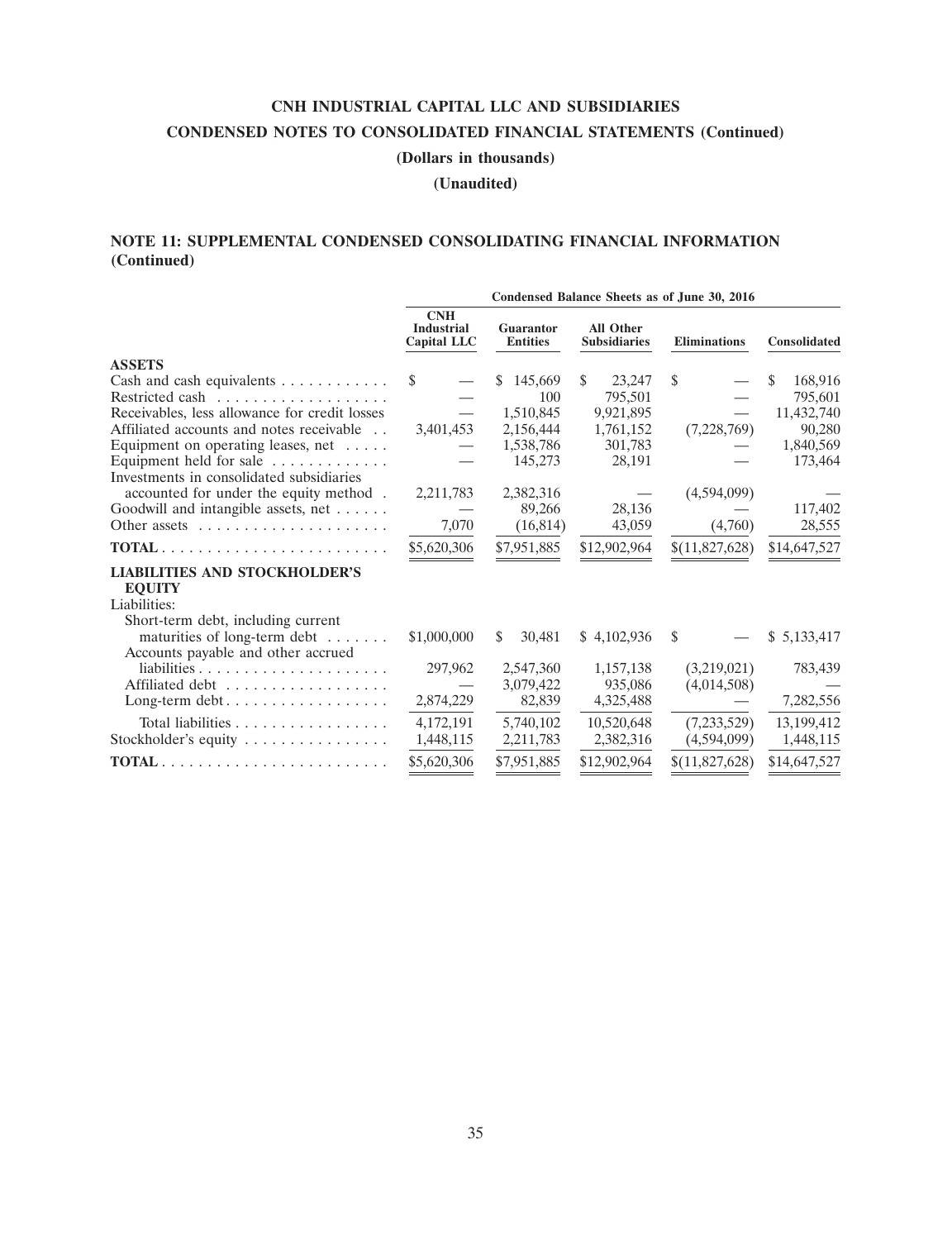| <b>CNH</b><br><b>Industrial</b><br><b>Guarantor</b><br>All Other<br><b>Subsidiaries</b><br>Consolidated<br><b>Capital LLC</b><br><b>Entities</b><br><b>Eliminations</b><br><b>ACTIVITIES:</b><br>Net cash from (used in) operating<br>$$(349,422)$ \$ $(263,783)$ \$ 584,004 \$<br>351,387<br>380,588 \$<br><b>ACTIVITIES:</b><br>Cost of receivables acquired<br>$(3,939,125)$ $(4,324,298)$ $3,359,135$ $(4,904,288)$<br>Collections of receivables<br>$(3,359,011)$ $5,223,286$<br>3,970,019 4,612,278<br>Change in restricted cash<br>6,417<br>6,417<br>Purchase of equipment on operating<br>leases, net $\dots\dots\dots\dots\dots\dots\dots\dots$<br>$(107,175)$ $(44,964)$<br>(152, 139)<br>Change in property and equipment and<br>(2)<br>(180)<br>(182)<br>Net cash from (used in) investing<br>124<br>(76, 461)<br>249,431<br>173,094<br><b>ACTIVITIES:</b><br>315,294 42,777 (380,712)<br>Intercompany activity<br>(22, 641)<br>Net change in indebtedness<br>499,422<br>(11, 121)<br>(973, 373)<br>(485,072)<br>Dividends paid to CNH Industrial<br>America LLC<br>(150,000)<br>(150,000)<br>Net cash from (used in) financing<br>349,422<br>(930, 596)<br>(380, 712)<br>304,173<br>(657, 713)<br>EQUIVALENTS<br>(36,071)<br>(97,161)<br>(133, 232)<br>CASH AND CASH EQUIVALENTS:<br>Beginning of period<br>181,740 120,408<br>302,148<br>$-$ \$<br>145,669 \$<br>23,247 \$<br>$-$ \$<br>168,916<br>End of period $\dots \dots \dots \dots \dots$ |                                  | <b>Condensed Statements of Cash Flows for the</b><br>Six Months Ended June 30, 2016 |  |  |  |  |  |  |
|----------------------------------------------------------------------------------------------------------------------------------------------------------------------------------------------------------------------------------------------------------------------------------------------------------------------------------------------------------------------------------------------------------------------------------------------------------------------------------------------------------------------------------------------------------------------------------------------------------------------------------------------------------------------------------------------------------------------------------------------------------------------------------------------------------------------------------------------------------------------------------------------------------------------------------------------------------------------------------------------------------------------------------------------------------------------------------------------------------------------------------------------------------------------------------------------------------------------------------------------------------------------------------------------------------------------------------------------------------------------------------------------------------------------------------------------------------------|----------------------------------|-------------------------------------------------------------------------------------|--|--|--|--|--|--|
|                                                                                                                                                                                                                                                                                                                                                                                                                                                                                                                                                                                                                                                                                                                                                                                                                                                                                                                                                                                                                                                                                                                                                                                                                                                                                                                                                                                                                                                                |                                  |                                                                                     |  |  |  |  |  |  |
|                                                                                                                                                                                                                                                                                                                                                                                                                                                                                                                                                                                                                                                                                                                                                                                                                                                                                                                                                                                                                                                                                                                                                                                                                                                                                                                                                                                                                                                                | <b>CASH FLOWS FROM OPERATING</b> |                                                                                     |  |  |  |  |  |  |
|                                                                                                                                                                                                                                                                                                                                                                                                                                                                                                                                                                                                                                                                                                                                                                                                                                                                                                                                                                                                                                                                                                                                                                                                                                                                                                                                                                                                                                                                |                                  |                                                                                     |  |  |  |  |  |  |
|                                                                                                                                                                                                                                                                                                                                                                                                                                                                                                                                                                                                                                                                                                                                                                                                                                                                                                                                                                                                                                                                                                                                                                                                                                                                                                                                                                                                                                                                | <b>CASH FLOWS FROM INVESTING</b> |                                                                                     |  |  |  |  |  |  |
|                                                                                                                                                                                                                                                                                                                                                                                                                                                                                                                                                                                                                                                                                                                                                                                                                                                                                                                                                                                                                                                                                                                                                                                                                                                                                                                                                                                                                                                                |                                  |                                                                                     |  |  |  |  |  |  |
|                                                                                                                                                                                                                                                                                                                                                                                                                                                                                                                                                                                                                                                                                                                                                                                                                                                                                                                                                                                                                                                                                                                                                                                                                                                                                                                                                                                                                                                                |                                  |                                                                                     |  |  |  |  |  |  |
|                                                                                                                                                                                                                                                                                                                                                                                                                                                                                                                                                                                                                                                                                                                                                                                                                                                                                                                                                                                                                                                                                                                                                                                                                                                                                                                                                                                                                                                                |                                  |                                                                                     |  |  |  |  |  |  |
|                                                                                                                                                                                                                                                                                                                                                                                                                                                                                                                                                                                                                                                                                                                                                                                                                                                                                                                                                                                                                                                                                                                                                                                                                                                                                                                                                                                                                                                                |                                  |                                                                                     |  |  |  |  |  |  |
|                                                                                                                                                                                                                                                                                                                                                                                                                                                                                                                                                                                                                                                                                                                                                                                                                                                                                                                                                                                                                                                                                                                                                                                                                                                                                                                                                                                                                                                                |                                  |                                                                                     |  |  |  |  |  |  |
|                                                                                                                                                                                                                                                                                                                                                                                                                                                                                                                                                                                                                                                                                                                                                                                                                                                                                                                                                                                                                                                                                                                                                                                                                                                                                                                                                                                                                                                                |                                  |                                                                                     |  |  |  |  |  |  |
|                                                                                                                                                                                                                                                                                                                                                                                                                                                                                                                                                                                                                                                                                                                                                                                                                                                                                                                                                                                                                                                                                                                                                                                                                                                                                                                                                                                                                                                                | <b>CASH FLOWS FROM FINANCING</b> |                                                                                     |  |  |  |  |  |  |
|                                                                                                                                                                                                                                                                                                                                                                                                                                                                                                                                                                                                                                                                                                                                                                                                                                                                                                                                                                                                                                                                                                                                                                                                                                                                                                                                                                                                                                                                |                                  |                                                                                     |  |  |  |  |  |  |
|                                                                                                                                                                                                                                                                                                                                                                                                                                                                                                                                                                                                                                                                                                                                                                                                                                                                                                                                                                                                                                                                                                                                                                                                                                                                                                                                                                                                                                                                |                                  |                                                                                     |  |  |  |  |  |  |
|                                                                                                                                                                                                                                                                                                                                                                                                                                                                                                                                                                                                                                                                                                                                                                                                                                                                                                                                                                                                                                                                                                                                                                                                                                                                                                                                                                                                                                                                |                                  |                                                                                     |  |  |  |  |  |  |
|                                                                                                                                                                                                                                                                                                                                                                                                                                                                                                                                                                                                                                                                                                                                                                                                                                                                                                                                                                                                                                                                                                                                                                                                                                                                                                                                                                                                                                                                |                                  |                                                                                     |  |  |  |  |  |  |
|                                                                                                                                                                                                                                                                                                                                                                                                                                                                                                                                                                                                                                                                                                                                                                                                                                                                                                                                                                                                                                                                                                                                                                                                                                                                                                                                                                                                                                                                | DECREASE IN CASH AND CASH        |                                                                                     |  |  |  |  |  |  |
|                                                                                                                                                                                                                                                                                                                                                                                                                                                                                                                                                                                                                                                                                                                                                                                                                                                                                                                                                                                                                                                                                                                                                                                                                                                                                                                                                                                                                                                                |                                  |                                                                                     |  |  |  |  |  |  |
|                                                                                                                                                                                                                                                                                                                                                                                                                                                                                                                                                                                                                                                                                                                                                                                                                                                                                                                                                                                                                                                                                                                                                                                                                                                                                                                                                                                                                                                                |                                  |                                                                                     |  |  |  |  |  |  |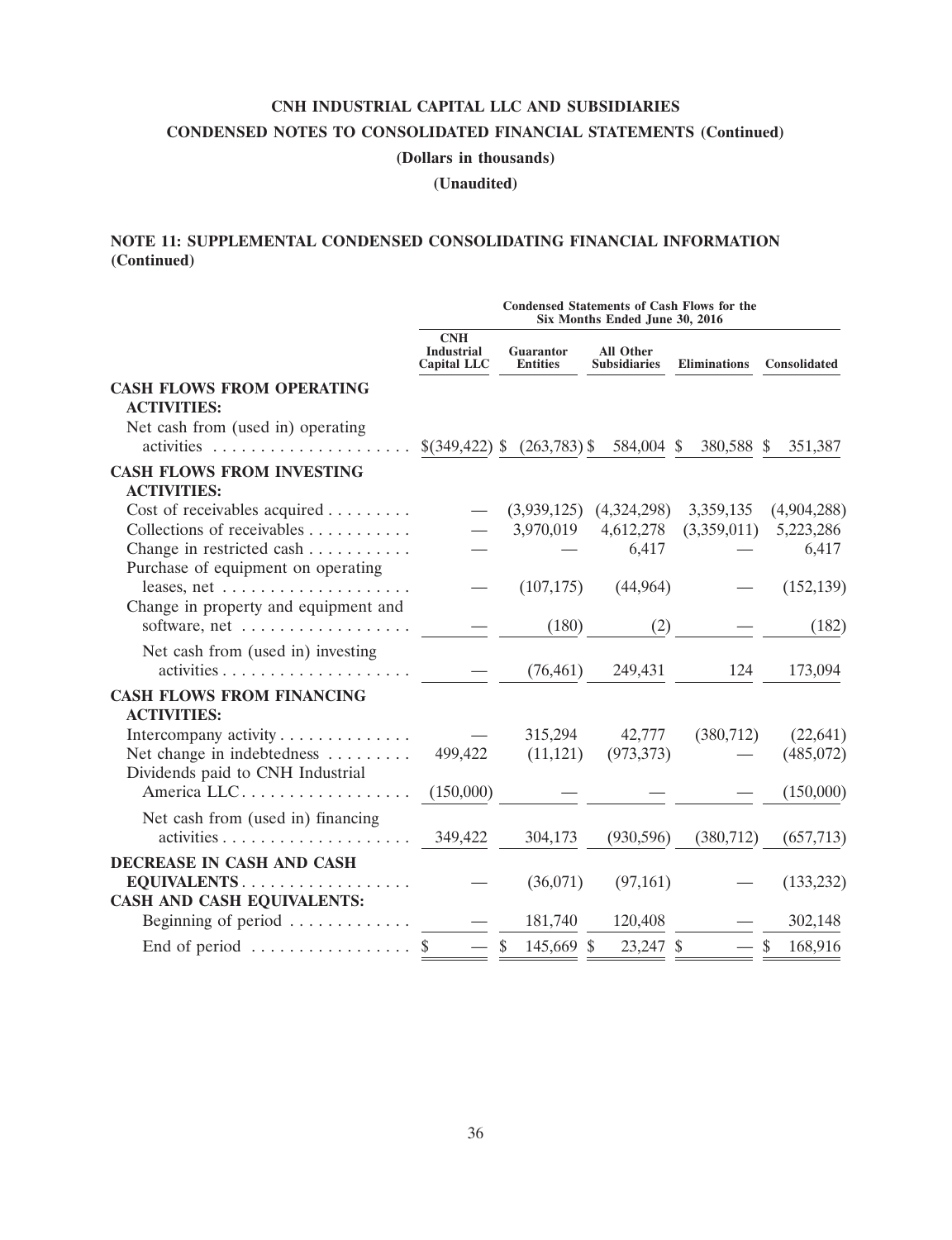#### **(Unaudited)**

|                                                                                                                                                                                       | Condensed Statements of Comprehensive Income for the<br>Three Months Ended June 30, 2015 |                                     |                                   |                       |                                      |  |
|---------------------------------------------------------------------------------------------------------------------------------------------------------------------------------------|------------------------------------------------------------------------------------------|-------------------------------------|-----------------------------------|-----------------------|--------------------------------------|--|
|                                                                                                                                                                                       | <b>CNH</b><br><b>Industrial</b><br>Capital LLC                                           | <b>Guarantor</b><br><b>Entities</b> | All Other<br><b>Subsidiaries</b>  | <b>Eliminations</b>   | <b>Consolidated</b>                  |  |
| <b>REVENUES</b>                                                                                                                                                                       |                                                                                          |                                     |                                   |                       |                                      |  |
| Interest income on retail notes and finance<br>leases $\ldots \ldots \ldots \ldots \ldots \ldots \ldots \ldots$                                                                       | \$                                                                                       | \$<br>2,353                         | \$50,675                          | \$                    | \$53,028                             |  |
| Interest income on wholesale notes<br>Interest and other income from affiliates<br>Rental income on operating leases                                                                  | 21,576                                                                                   | (176)<br>53,964<br>40,843<br>29,254 | 20,629<br>85,212<br>11,335<br>811 | (59,258)<br>(22, 677) | 20,453<br>101,494<br>52,178<br>7,388 |  |
| Total revenues $\ldots \ldots \ldots \ldots \ldots$                                                                                                                                   | 21,576                                                                                   | 126,238                             | 168,662                           | (81, 935)             | 234,541                              |  |
| <b>EXPENSES</b><br>Interest expense:<br>Interest expense to third parties                                                                                                             | 32,353                                                                                   | 2,884                               | 29,819                            |                       | 65,056                               |  |
| Interest expense to affiliates                                                                                                                                                        |                                                                                          | 56,042                              | 9,672                             | (59,258)              | 6,456                                |  |
| Total interest expense                                                                                                                                                                | 32,353                                                                                   | 58,926                              | 39,491                            | (59,258)              | 71,512                               |  |
| Administrative and operating expenses:<br>Fees charged by affiliates<br>Provision for credit losses, net<br>Depreciation of equipment on operating                                    |                                                                                          | 11,443<br>1,083                     | 23,240<br>6,093                   | (22,677)              | 12,006<br>7,176                      |  |
| Other expenses $\dots \dots \dots \dots \dots \dots$                                                                                                                                  |                                                                                          | 36,493<br>4,751                     | 9,606<br>4,406                    |                       | 46,099<br>9,157                      |  |
| Total administrative and operating<br>$express \dots \dots \dots \dots \dots \dots \dots \dots$                                                                                       | 32,353                                                                                   | 53,770                              | 43,345                            | (22,677)              | 74,438                               |  |
| Total expenses                                                                                                                                                                        |                                                                                          | 112,696                             | 82,836                            | (81, 935)             | 145,950                              |  |
| Income (loss) before income taxes and equity in<br>income of consolidated subsidiaries accounted<br>for under the equity method $\dots \dots \dots$<br>Income tax provision (benefit) | (10,777)<br>(4,154)                                                                      | 13,542<br>5,508                     | 85,826<br>29,319                  |                       | 88,591<br>30,673                     |  |
| Equity in income of consolidated subsidiaries<br>accounted for under the equity method                                                                                                | 64,541                                                                                   | 56,507                              |                                   | (121, 048)            |                                      |  |
| NET INCOME<br>Net income attributed to noncontrolling interest                                                                                                                        | 57,918                                                                                   | 64,541                              | 56,507                            | (121, 048)            | 57,918                               |  |
| NET INCOME ATTRIBUTABLE TO CNH<br>INDUSTRIAL CAPITAL LLC                                                                                                                              | \$57,918                                                                                 | \$64,541                            | \$56,507                          | \$(121,048)           | \$57,918                             |  |
| <b>COMPREHENSIVE INCOME (LOSS) </b><br>Comprehensive income attributed to<br>noncontrolling interest                                                                                  | \$76,967                                                                                 | \$83,590                            | \$72,697                          | \$(156,287)           | \$76,967                             |  |
| <b>COMPREHENSIVE INCOME (LOSS)</b><br><b>ATTRIBUTABLE TO CNH INDUSTRIAL</b>                                                                                                           | \$76,967                                                                                 | \$ 83,590                           | \$72,697                          | \$(156,287)           | \$76,967                             |  |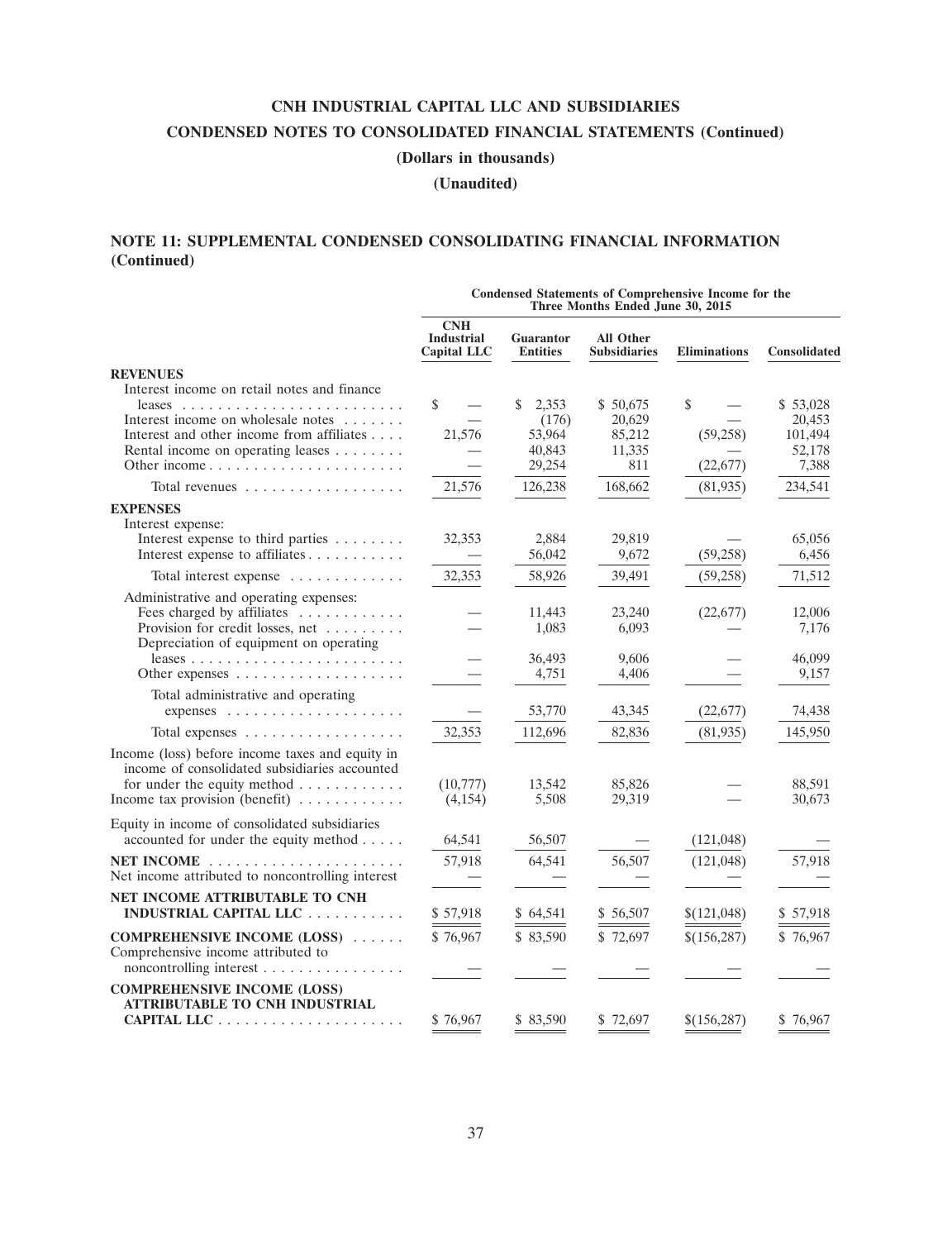#### **(Unaudited)**

|                                                                                                                                                                   | <b>Condensed Statements of Comprehensive Income for the</b><br>Six Months Ended June 30, 2015 |                                     |                                  |                     |                              |  |  |
|-------------------------------------------------------------------------------------------------------------------------------------------------------------------|-----------------------------------------------------------------------------------------------|-------------------------------------|----------------------------------|---------------------|------------------------------|--|--|
|                                                                                                                                                                   | <b>CNH</b><br><b>Industrial</b><br>Capital LLC                                                | <b>Guarantor</b><br><b>Entities</b> | All Other<br><b>Subsidiaries</b> | <b>Eliminations</b> | <b>Consolidated</b>          |  |  |
| <b>REVENUES</b>                                                                                                                                                   |                                                                                               |                                     |                                  |                     |                              |  |  |
| Interest income on retail notes and finance                                                                                                                       | \$                                                                                            | \$<br>2,746                         | \$99,405                         | \$                  | \$102,151                    |  |  |
| Interest income on wholesale notes<br>Interest and other income from affiliates<br>Rental income on operating leases                                              | 45,232                                                                                        | (472)<br>110,646<br>76,402          | 39,857<br>171,739<br>24,584      | (121,969)           | 39,385<br>205,648<br>100,986 |  |  |
|                                                                                                                                                                   |                                                                                               | 54,888                              | 1,648                            | (44, 579)           | 11,957                       |  |  |
| Total revenues $\ldots \ldots \ldots \ldots \ldots$                                                                                                               | 45,232                                                                                        | 244,210                             | 337,233                          | (166, 548)          | 460,127                      |  |  |
| <b>EXPENSES</b><br>Interest expense:                                                                                                                              |                                                                                               |                                     |                                  |                     |                              |  |  |
| Interest expense to third parties<br>Interest expense to affiliates                                                                                               | 67,477                                                                                        | (567)<br>119,935                    | 61,983<br>19,347                 | (121,969)           | 128,893<br>17,313            |  |  |
| Total interest expense $\ldots \ldots \ldots \ldots$                                                                                                              | 67,477                                                                                        | 119,368                             | 81,330                           | (121,969)           | 146,206                      |  |  |
| Administrative and operating expenses:<br>Fees charged by affiliates<br>Provision (benefit) for credit losses, net<br>Depreciation of equipment on operating      |                                                                                               | 23,713<br>(578)                     | 45,745<br>11,715                 | (44, 579)           | 24,879<br>11,137             |  |  |
|                                                                                                                                                                   |                                                                                               | 69,960<br>10,446                    | 20,712<br>6,210                  |                     | 90,672<br>16,656             |  |  |
| Total administrative and operating<br>$express \dots \dots \dots \dots \dots \dots \dots \dots$                                                                   |                                                                                               | 103,541                             | 84,382                           | (44, 579)           | 143,344                      |  |  |
| Total expenses                                                                                                                                                    | 67,477                                                                                        | 222,909                             | 165,712                          | (166, 548)          | 289,550                      |  |  |
| Income (loss) before income taxes and equity in<br>income of consolidated subsidiaries accounted<br>for under the equity method<br>Income tax provision (benefit) | (22, 245)<br>(8,569)                                                                          | 21,301<br>7,141                     | 171,521<br>60,376                |                     | 170,577<br>58,948            |  |  |
| Equity in income of consolidated subsidiaries<br>accounted for under the equity method                                                                            | 125,046                                                                                       | 110,886                             |                                  | (235,932)           |                              |  |  |
| NET INCOME<br>Net income attributed to noncontrolling interest                                                                                                    | 111,370                                                                                       | 125,046                             | 111,145<br>(259)                 | (235, 932)          | 111,629<br>(259)             |  |  |
| NET INCOME ATTRIBUTABLE TO CNH<br>INDUSTRIAL CAPITAL LLC                                                                                                          | \$111,370                                                                                     | \$125,046                           | \$110,886                        | \$(235,932)         | \$111,370                    |  |  |
| <b>COMPREHENSIVE INCOME (LOSS) </b><br>Comprehensive income attributed to                                                                                         | \$66,380                                                                                      | \$80,056                            | \$72,046                         | \$(151,843)         | \$66,639                     |  |  |
| noncontrolling interest<br><b>COMPREHENSIVE INCOME (LOSS)</b><br><b>ATTRIBUTABLE TO CNH INDUSTRIAL</b>                                                            | \$66,380                                                                                      | \$ 80,056                           | (259)<br>\$71,787                | \$(151,843)         | (259)<br>\$66,380            |  |  |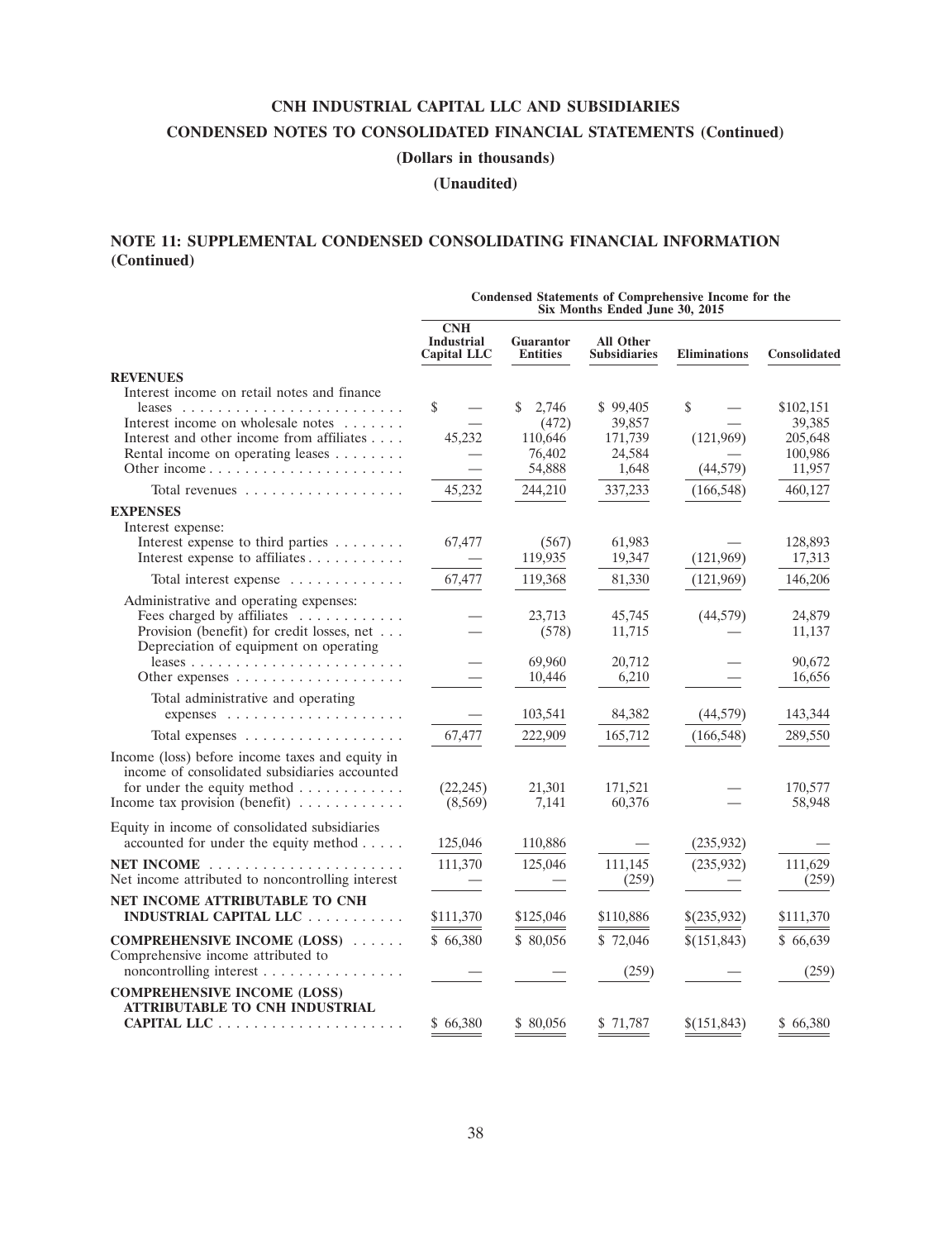| Condensed Balance Sheets as of December 31, 2015      |                                                                    |                                                            |                                                 |                                                                                      |  |  |
|-------------------------------------------------------|--------------------------------------------------------------------|------------------------------------------------------------|-------------------------------------------------|--------------------------------------------------------------------------------------|--|--|
| <b>CNH</b><br><b>Industrial</b><br><b>Capital LLC</b> | <b>Guarantor</b><br><b>Entities</b>                                | <b>All Other</b><br><b>Subsidiaries</b>                    | <b>Eliminations</b>                             | <b>Consolidated</b>                                                                  |  |  |
|                                                       |                                                                    |                                                            |                                                 |                                                                                      |  |  |
| \$.                                                   | 181,740<br>S                                                       | \$<br>120,408                                              | \$                                              | \$<br>302,148                                                                        |  |  |
|                                                       | 100                                                                | 795,621                                                    |                                                 | 795,721                                                                              |  |  |
|                                                       |                                                                    | 10,091,467                                                 |                                                 | 11,637,025                                                                           |  |  |
| 3,071,941                                             | 1,662,314                                                          | 1,707,079                                                  | (6,269,676)                                     | 171,658                                                                              |  |  |
|                                                       | 1,540,425                                                          | 256,076                                                    |                                                 | 1,796,501                                                                            |  |  |
|                                                       | 138,628                                                            | 22,712                                                     |                                                 | 161,340                                                                              |  |  |
|                                                       |                                                                    |                                                            |                                                 |                                                                                      |  |  |
| 2,040,543                                             | 2,235,730                                                          |                                                            | (4,276,273)                                     |                                                                                      |  |  |
|                                                       | 90,048                                                             | 26,363                                                     |                                                 | 116,411                                                                              |  |  |
|                                                       | 23,780                                                             | 21,353                                                     |                                                 | 47,210                                                                               |  |  |
| \$5,119,198                                           | \$7,418,323                                                        | \$13,041,079                                               | \$(10,550,586)                                  | \$15,028,014                                                                         |  |  |
|                                                       |                                                                    |                                                            |                                                 |                                                                                      |  |  |
|                                                       |                                                                    |                                                            |                                                 |                                                                                      |  |  |
|                                                       |                                                                    |                                                            |                                                 |                                                                                      |  |  |
|                                                       |                                                                    |                                                            |                                                 |                                                                                      |  |  |
| S.                                                    | \$                                                                 |                                                            |                                                 | \$5,031,218                                                                          |  |  |
|                                                       |                                                                    |                                                            |                                                 |                                                                                      |  |  |
|                                                       |                                                                    |                                                            |                                                 | 754,678                                                                              |  |  |
|                                                       |                                                                    |                                                            |                                                 | 22,642                                                                               |  |  |
|                                                       | 110,430                                                            | 4,782,806                                                  |                                                 | 7,768,044                                                                            |  |  |
|                                                       |                                                                    |                                                            |                                                 | 13,576,582                                                                           |  |  |
|                                                       | 2,040,543                                                          | 2,235,730                                                  |                                                 | 1,451,432                                                                            |  |  |
| \$5,119,198                                           | \$7,418,323                                                        | \$13,041,079                                               | \$(10,550,586)                                  | \$15,028,014                                                                         |  |  |
|                                                       | 6,714<br>500,000<br>292,958<br>2,874,808<br>3,667,766<br>1,451,432 | 1,545,558<br>14,011<br>2,489,211<br>2,764,128<br>5,377,780 | \$4,517,207<br>613,026<br>892,310<br>10,805,349 | (4,637)<br><sup>\$</sup><br>(2,640,517)<br>(3,633,796)<br>(6,274,313)<br>(4,276,273) |  |  |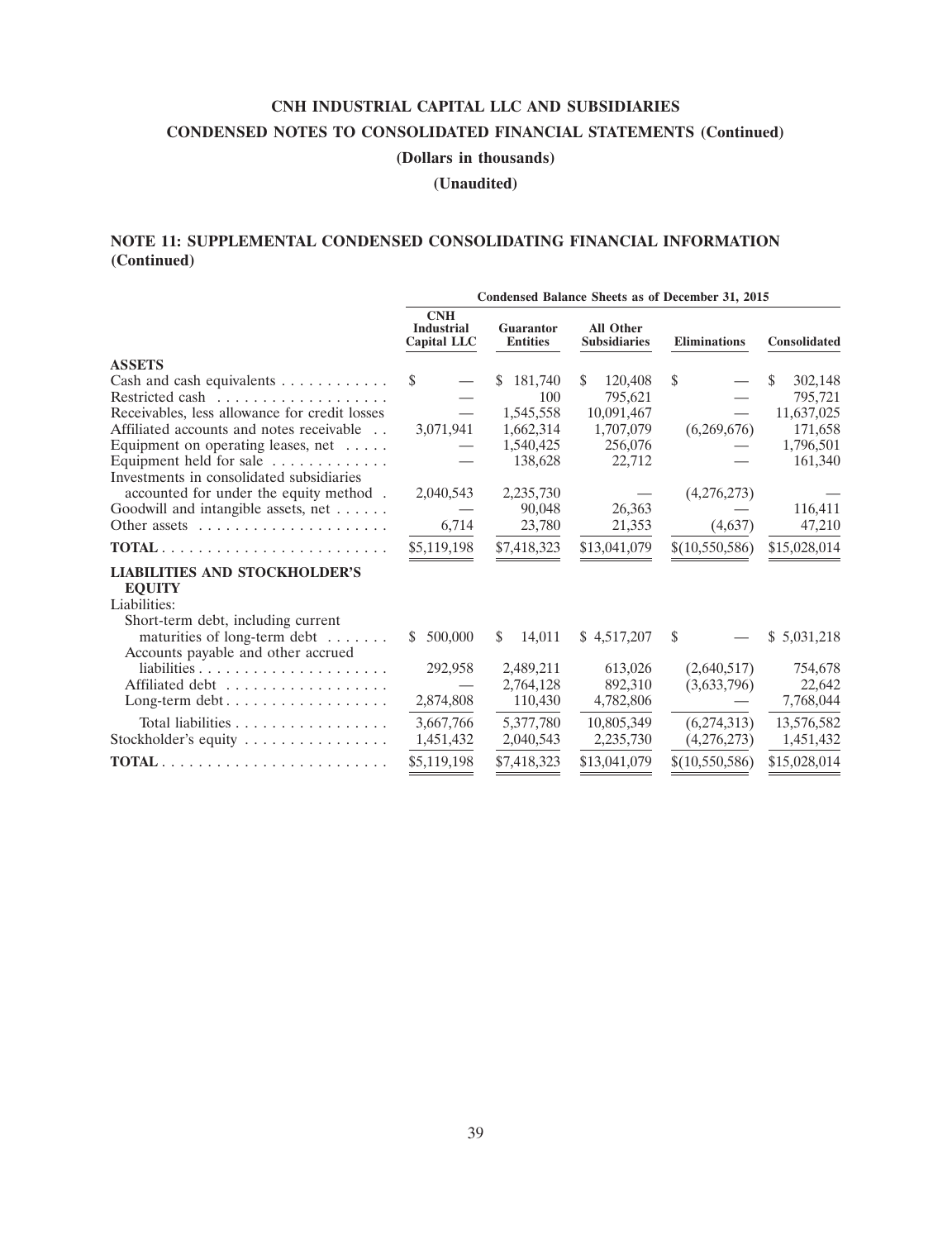|                                                                                          | <b>Condensed Statements of Cash Flows for the</b><br>Six Months Ended June 30, 2015 |                                     |                                  |                     |                         |  |  |  |
|------------------------------------------------------------------------------------------|-------------------------------------------------------------------------------------|-------------------------------------|----------------------------------|---------------------|-------------------------|--|--|--|
|                                                                                          | <b>CNH</b><br><b>Industrial</b><br><b>Capital LLC</b>                               | <b>Guarantor</b><br><b>Entities</b> | All Other<br><b>Subsidiaries</b> | <b>Eliminations</b> | <b>Consolidated</b>     |  |  |  |
| <b>CASH FLOWS FROM OPERATING</b><br><b>ACTIVITIES:</b>                                   |                                                                                     |                                     |                                  |                     |                         |  |  |  |
| Net cash from (used in) operating                                                        | \$(683,880)                                                                         | $\mathbb{S}$<br>(34, 139)           | \$<br>116,113                    | \$<br>966,836       | 364,930<br>$\mathbb{S}$ |  |  |  |
| <b>CASH FLOWS FROM INVESTING</b><br><b>ACTIVITIES:</b>                                   |                                                                                     |                                     |                                  |                     |                         |  |  |  |
| Cost of receivables acquired                                                             |                                                                                     | (5,550,956)                         | (5,324,652)                      | 4, 143, 391         | (6,732,217)             |  |  |  |
| Collections of receivables                                                               |                                                                                     | 5,869,591                           | 5,370,817                        | (4,142,446)         | 7,097,962               |  |  |  |
| Change in restricted cash<br>Purchase of equipment on operating                          |                                                                                     |                                     | 236,291                          |                     | 236,291                 |  |  |  |
| Change in property and equipment                                                         |                                                                                     | (387,904)                           | 31,194                           |                     | (356,710)               |  |  |  |
| and software, net                                                                        |                                                                                     | (49)                                |                                  |                     | (49)                    |  |  |  |
| Net cash from (used in) investing<br>activities                                          |                                                                                     | (69,318)                            | 313,650                          | 945                 | 245,277                 |  |  |  |
| <b>CASH FLOWS FROM FINANCING</b><br><b>ACTIVITIES:</b>                                   |                                                                                     |                                     |                                  |                     |                         |  |  |  |
| Intercompany activity                                                                    |                                                                                     | 26,451                              | 78,885                           | (967,781)           | (862, 445)              |  |  |  |
| Net change in indebtedness<br>Dividends paid to CNH Industrial                           | 698,880                                                                             | (22, 772)                           | (283, 117)                       |                     | 392,991                 |  |  |  |
| America LLC<br>Preferred dividend paid to CNH                                            | (15,000)                                                                            |                                     |                                  |                     | (15,000)                |  |  |  |
| Industrial Canada Ltd.<br>Redemption of preferred stock of                               |                                                                                     |                                     | (551)                            |                     | (551)                   |  |  |  |
|                                                                                          |                                                                                     |                                     | (60, 416)                        |                     | (60, 416)               |  |  |  |
| Net cash from (used in) financing<br>activities                                          | 683,880                                                                             | 3,679                               | (265, 199)                       | (967, 781)          | (545, 421)              |  |  |  |
|                                                                                          |                                                                                     |                                     |                                  |                     |                         |  |  |  |
| <b>INCREASE (DECREASE) IN CASH</b><br>AND CASH EQUIVALENTS<br>CASH AND CASH EQUIVALENTS: |                                                                                     | (99, 778)                           | 164,564                          |                     | 64,786                  |  |  |  |
| Beginning of period                                                                      |                                                                                     | 225,343                             | 122,644                          |                     | 347,987                 |  |  |  |
| End of period $\dots \dots \dots \dots$                                                  | $\mathbb{S}$                                                                        | \$<br>125,565                       | 287,208<br>\$                    | \$                  | \$<br>412,773           |  |  |  |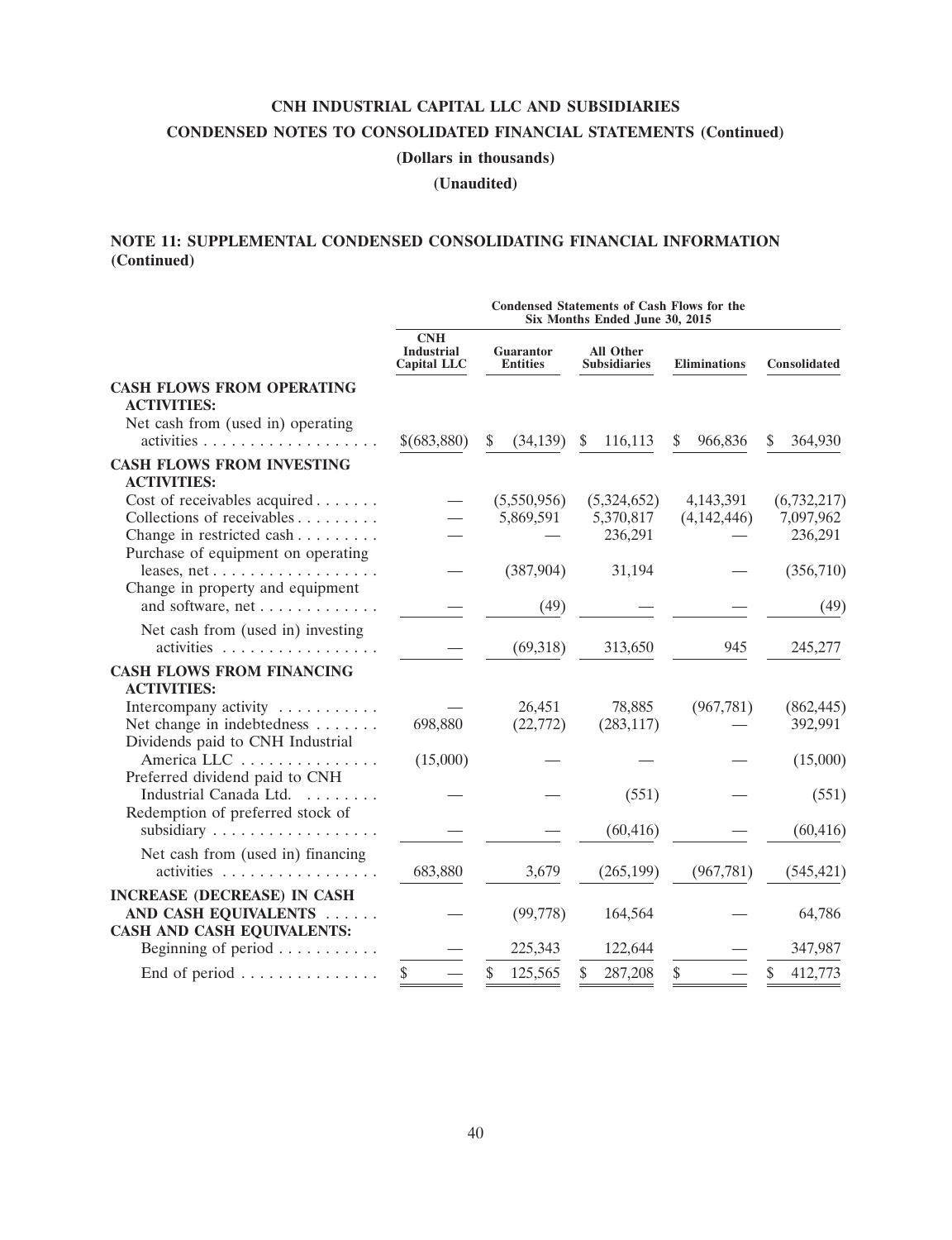#### **Item 2. Management's Discussion and Analysis of Financial Condition and Results of Operations**

#### **Overview**

#### *Organization*

We offer a range of financial products and services to the dealers and customers of CNH Industrial North America. The principal products offered are retail financing for the purchase or lease of new and used CNH Industrial North America equipment and wholesale financing to CNH Industrial North America dealers. Wholesale financing consists primarily of floor plan financing, as well as financing equipment used in dealer-owned rental yards, parts inventory and working capital needs. In addition, we purchase equipment from dealers that are leased to retail customers under operating lease agreements.

#### *Trends and Economic Conditions*

Our business is closely related to the agricultural and construction equipment industries because we offer financing products for such equipment. For the three months ended June 30, 2016, CNH Industrial's net sales of agricultural equipment and net sales of construction equipment generated in NAFTA were \$991 million and \$320 million, respectively, representing decreases of 15% and 25% from the same period in 2015. For the six months ended June 30, 2016, CNH Industrial's net sales of agricultural equipment and net sales of construction equipment generated in NAFTA were \$1,761 million and \$604 million, respectively, representing decreases of 24% and 19% from the same period in 2015.

In general, our receivable mix between agricultural and construction equipment financing directionally reflects the mix of equipment sales by CNH Industrial North America. As such, changes in the agricultural industry or with respect to our agricultural equipment borrowers may affect the majority of our portfolio.

Net income attributable to CNH Industrial Capital LLC was \$46.4 million for the three months ended June 30, 2016, compared to \$57.9 million for the three months ended June 30, 2015. The decrease in net income was due to a decrease in net interest margin and higher depreciation costs associated with the operating lease portfolio. Net income attributable to CNH Industrial Capital LLC was \$103.7 million and \$111.4 million for the six months ended June 30, 2016 and 2015, respectively, primarily due to higher depreciation costs associated with the operating lease portfolio, partially offset by a lower tax rate. The receivables balance greater than 30 days past due as a percentage of managed receivables was 0.7%, 0.6% and 0.5% at June 30, 2016, December 31, 2015 and June 30, 2015, respectively.

Macroeconomic issues for us include the uncertainty of governmental actions in respect to monetary, fiscal and legislative policies, the global economic recovery, capital market disruptions, trade agreements and financial regulatory reform. Significant volatility in the price of certain commodities could also impact CNH Industrial North America's and our results.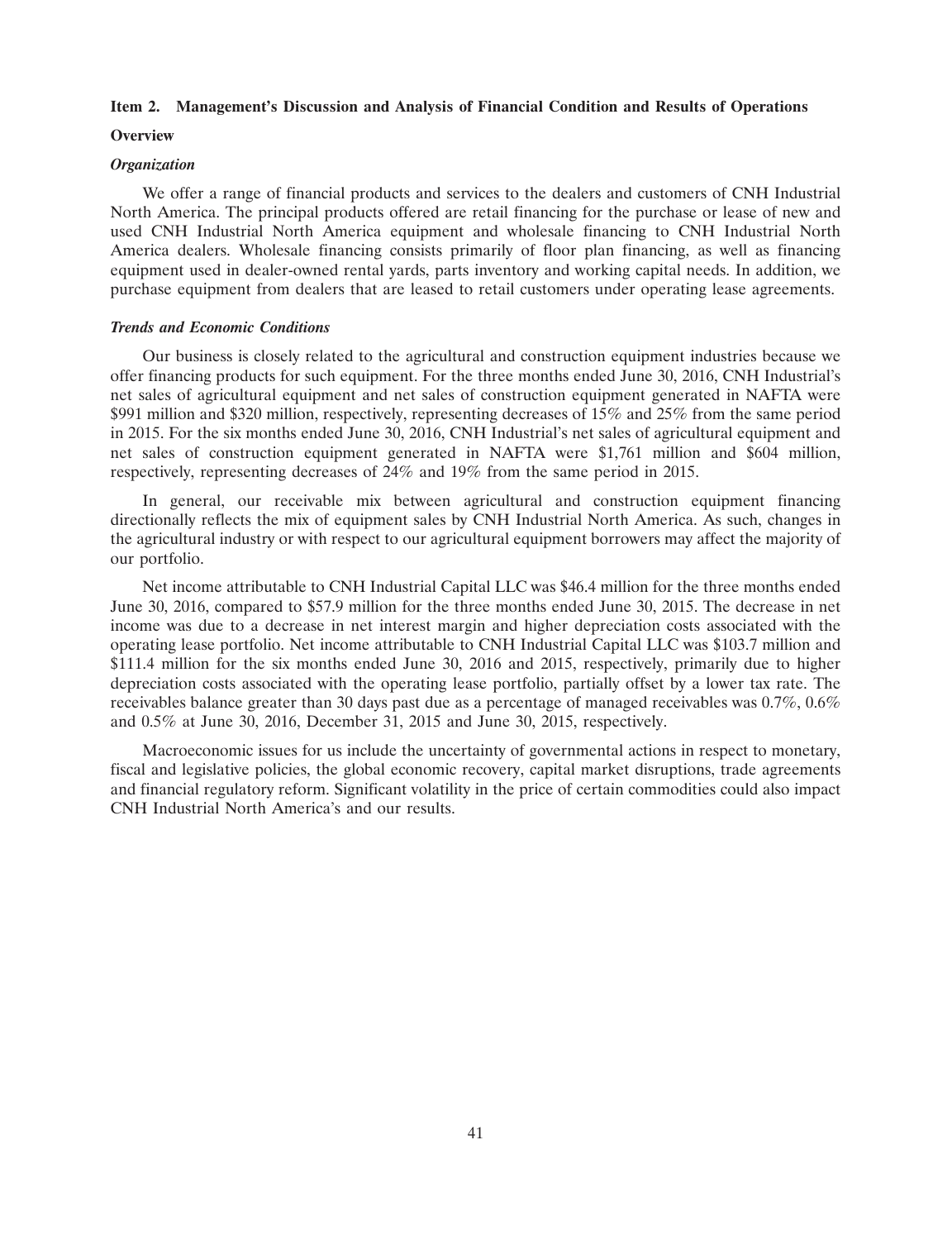#### **Results of Operations**

#### *Three and Six Months Ended June 30, 2016 Compared to Three and Six Months Ended June 30, 2015*

#### *Revenues*

Revenues for the three and six months ended June 30, 2016 and 2015 were as follows (dollars in thousands):

**Three Months Ended**

|                                                                                          | Three Months Ended<br><b>June 30,</b> |                                            |             |            |
|------------------------------------------------------------------------------------------|---------------------------------------|--------------------------------------------|-------------|------------|
|                                                                                          | 2016                                  | 2015                                       | \$ Change   | $%$ Change |
| Interest income on retail notes and finance leases $\dots \dots$                         | \$52,729                              | \$53,028                                   | (299)<br>\$ | $(0.6)\%$  |
| Interest income on wholesale notes                                                       | 18,468                                | 20,453                                     | (1,985)     | (9.7)      |
| Interest and other income from affiliates                                                | 102,677                               | 101,494                                    | 1,183       | 1.2        |
|                                                                                          | 60,177                                | 52,178                                     | 7,999       | 15.3       |
|                                                                                          | 6,588                                 | 7,388                                      | (800)       | (10.8)     |
| Total revenues $\dots \dots \dots \dots \dots \dots \dots \dots \dots \dots \dots \dots$ | \$240,639                             | \$234,541                                  | \$6,098     | $2.6\%$    |
|                                                                                          |                                       | <b>Six Months Ended</b><br><b>June 30,</b> |             |            |
|                                                                                          | 2016                                  | 2015                                       | \$ Change   | $%$ Change |
| Interest income on retail notes and finance leases                                       | \$106,732                             | \$102,151                                  | \$4,581     | $4.5\%$    |
|                                                                                          |                                       |                                            |             |            |
| Interest income on wholesale notes                                                       | 33,484                                | 39,385                                     | (5,901)     | (15.0)     |
| Interest and other income from affiliates                                                | 202,703                               | 205,648                                    | (2,945)     | (1.4)      |
| Rental income on operating leases                                                        | 119,459                               | 100,986                                    | 18,473      | 18.3       |
|                                                                                          | 12,179                                | 11,957                                     | 222         | 1.9        |

Revenues totaled \$240.6 million and \$474.6 million for the three and six months ended June 30, 2016 compared to \$234.5 million and \$460.1 million for the same periods in 2015. The portfolio mix drove a higher average yield year-over-year. The average yield for the managed portfolio was 7.0% and 6.5% for the three months ended June 30, 2016 and 2015, respectively, and 6.9% and 6.4% for the six months ended June 30, 2016 and 2015, respectively.

Interest income on retail notes and finance leases for the three and six months ended June 30, 2016 was \$52.7 million and \$106.7 million, respectively, representing a decrease of \$0.3 million and an increase of \$4.6 million from the same periods in 2015. For the second quarter, the decrease was primarily due to a \$3.2 million unfavorable impact from lower average earning assets, partially offset by a \$2.9 million favorable impact from higher interest rates. For the six months ended June 30, 2016, compared to the same period in 2015, the increase was due to a \$12.2 million favorable impact from higher interest rates, partially offset by a \$7.6 million unfavorable impact from lower average earning assets.

Interest income on wholesale notes for the three and six months ended June 30, 2016 was \$18.5 million and \$33.5 million, representing a decrease of \$2.0 million and \$5.9 million from the same periods in 2015, respectively. The decreases were primarily due to the unfavorable impact from lower average earning assets.

Interest and other income from affiliates for the three and six months ended June 30, 2016 was \$102.7 million and \$202.7 million, respectively, compared to \$101.5 million and \$205.6 million, respectively, for the three and six months ended June 30, 2015. For the three and six months ended June 30, 2016, compensation from CNH Industrial North America for retail low-rate financing programs and interest waiver programs offered to customers was \$44.7 million and \$88.7 million, respectively, a decrease of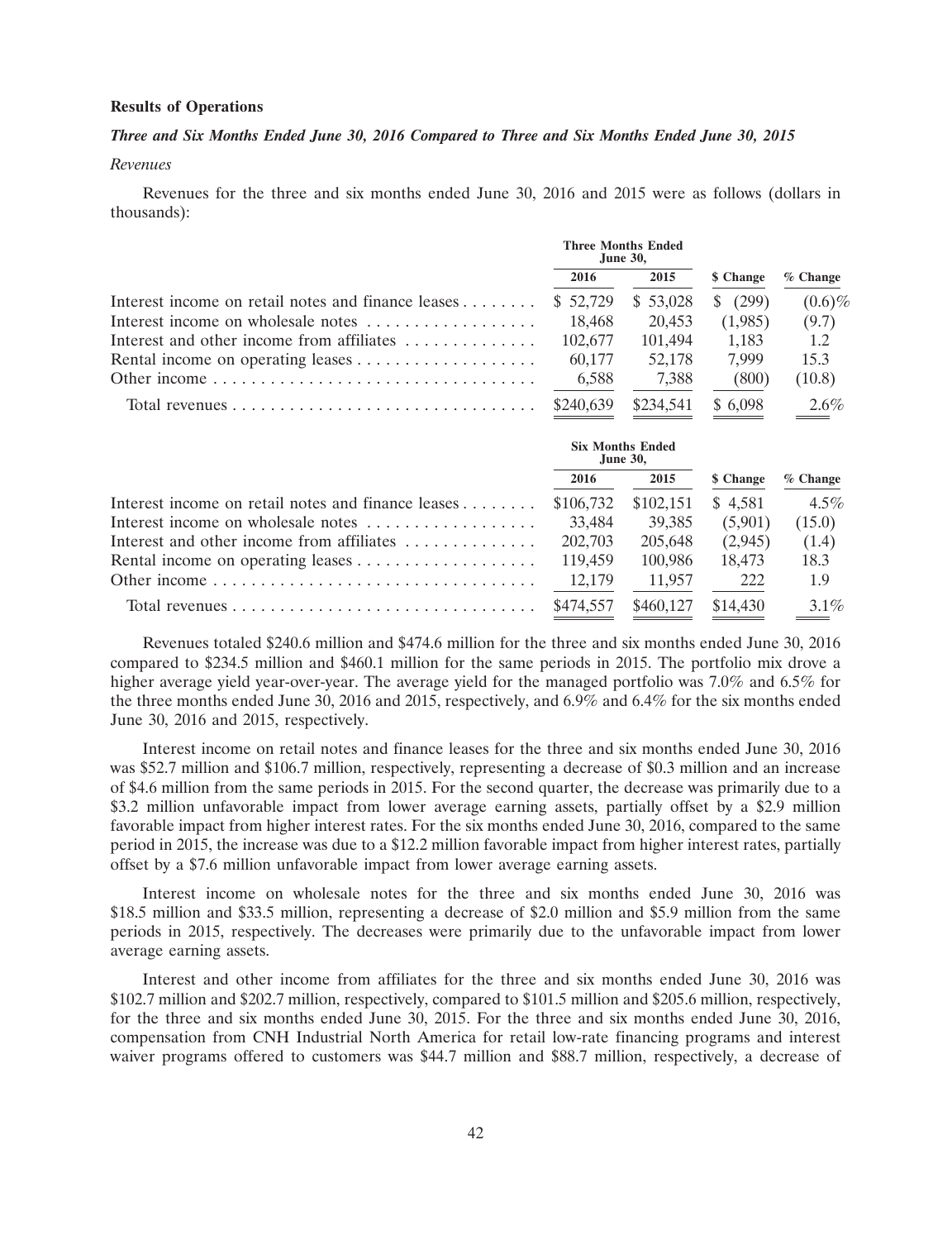\$3.9 million and \$10.8 million from the same periods in 2015, respectively. The decreases were primarily due to lower average earning assets. For the three and six months ended June 30, 2016, compensation from CNH Industrial North America for wholesale marketing programs was \$39.9 million and \$78.4 million, respectively, an increase of \$2.8 million and \$3.6 million from the same periods in 2015, respectively. For select operating leases, compensation from CNH Industrial North America for the difference between market rental rates and the amounts paid by customers was \$17.8 million and \$35.0 million for the three and six months ended June 30, 2016, an increase of \$2.0 million and \$3.6 million from the same periods in 2015, respectively. The increases were primarily due to a higher average portfolio.

Rental income on operating leases for the three and six months ended June 30, 2016 was \$60.2 million and \$119.5 million, representing an increase of \$8.0 million and \$18.5 million from the same periods in 2015, respectively. The second quarter increase was due to the favorable impacts of \$7.4 million from higher average earning assets and \$0.6 million from higher rates. The six-month increase was due to the favorable impacts of \$17.6 million from higher average earning assets and \$0.9 million from higher rates.

Other income for the three and six months ended June 30, 2016 was \$6.6 million and \$12.2 million, respectively, representing a decrease of \$0.8 million and an increase of \$0.2 million from the same periods in 2015, respectively.

#### *Expenses*

Expenses for the three and six months ended June 30, 2016 and 2015 were as follows (dollars in thousands):

|                                                                                    | <b>Three Months Ended</b><br>June 30, |           |           |            |
|------------------------------------------------------------------------------------|---------------------------------------|-----------|-----------|------------|
|                                                                                    | 2016                                  | 2015      | \$ Change | $%$ Change |
|                                                                                    | \$79,059                              | \$ 71,512 | \$ 7,547  | $10.6\%$   |
|                                                                                    | 11.119                                | 12,006    | (887)     | (7.4)      |
|                                                                                    | 7,260                                 | 7.176     | -84       | 1.2        |
| Depreciation of equipment on operating leases $\dots \dots$                        | 60.100                                | 46,099    | 14,001    | 30.4       |
|                                                                                    | 12,529                                | 9.157     | 3.372     | 36.8       |
| Total expenses $\dots \dots \dots \dots \dots \dots \dots \dots \dots \dots \dots$ | \$170,067                             | \$145,950 | \$24,117  | $16.5\%$   |

|                                               | <b>Six Months Ended</b><br>June 30, |           |           |            |
|-----------------------------------------------|-------------------------------------|-----------|-----------|------------|
|                                               | 2016                                | 2015      | \$ Change | $%$ Change |
|                                               | \$151,030                           | \$146,206 | \$4.824   | $3.3\%$    |
|                                               | 22,836                              | 24,879    | (2,043)   | (8.2)      |
|                                               | 13.657                              | 11.137    | 2,520     | 22.6       |
| Depreciation of equipment on operating leases | 117.384                             | 90.672    | 26,712    | 29.5       |
|                                               | 15,513                              | 16.656    | (1,143)   | (6.9)      |
|                                               |                                     | \$289,550 | \$30,870  | $10.7\%$   |

Interest expense totaled \$79.1 million and \$151.0 million for the three and six months ended June 30, 2016, respectively, compared to \$71.5 million and \$146.2 million for the same periods in 2015. For the second quarter, the increase was due to a \$10.6 million unfavorable impact from higher average interest rates, partially offset by a \$3.1 million favorable impact from lower average total debt. For the six months, the increase was due primarily to a \$12.0 million unfavorable impact from higher average interest rates, partially offset by a \$7.2 million favorable impact from lower average total debt.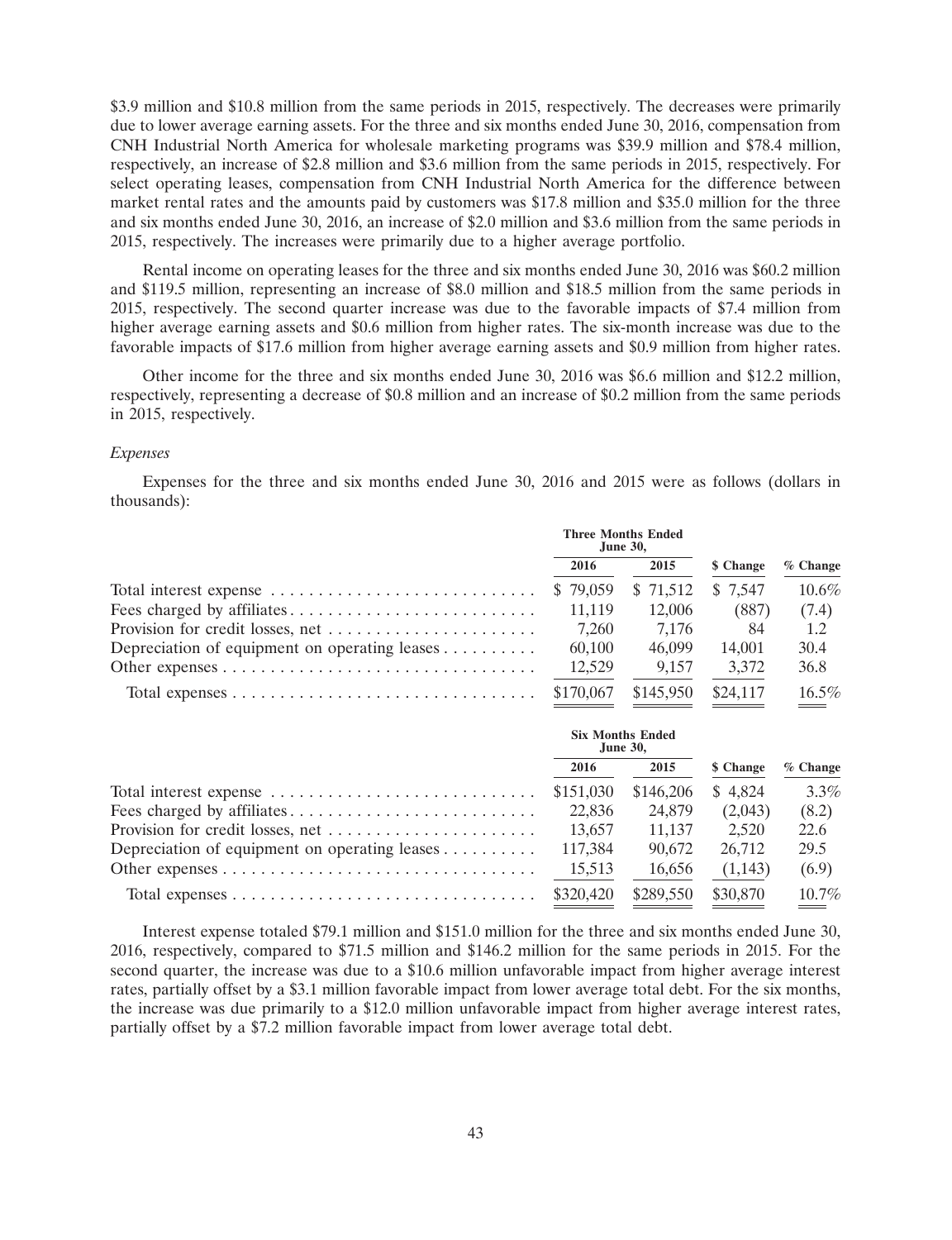The provision for credit losses was \$7.3 million and \$13.7 million for the three and six months ended June 30, 2016, respectively, compared to \$7.2 million and \$11.1 million for the same periods in 2015. The increases in 2016 were primarily due to retail write-offs.

For the three and six months ended June 30, 2016, depreciation of equipment on operating leases was \$60.1 million and \$117.4 million, respectively, an increase of \$14.0 million and \$26.7 million from the same periods in 2015, respectively, primarily due to a higher operating lease portfolio and updated depreciation estimates.

Other expenses increased by \$3.4 million for the three month ended June 30, 2016 and decreased by \$1.1 million for the six months ended June 30, 2016, compared to the same periods in 2015, primarily due to losses on equipment held for sale.

The effective tax rates for the three months ended June 30, 2016 and 2015 were 34.2% and 34.6%, respectively. The effective tax rate was 32.8% for the six-month period ended June 30, 2016, compared to 34.6% for the same period in 2015. The decreases in the effective tax rates were primarily due to profits in tax jurisdictions with lower rates, including Canada.

#### *Receivables and Equipment on Operating Leases Originated and Held*

Receivables and equipment on operating lease originations for the three and six months ended June 30, 2016 and 2015 were as follows (dollars in thousands):

|                                                                            |            | <b>Three Months Ended</b><br>June 30, |                 |            |
|----------------------------------------------------------------------------|------------|---------------------------------------|-----------------|------------|
|                                                                            | 2016       | 2015                                  | \$ Change       | $%$ Change |
|                                                                            | \$ 705,003 | \$780,028                             | (75,025)        | $(9.6)\%$  |
| Wholesale receivables $\dots \dots \dots \dots \dots \dots \dots$          | 1,770,818  | 2,636,406                             | (865,588)       | (32.8)     |
| Equipment on operating leases                                              | 173,444    | 253,370                               | (79.926)        | (31.5)     |
| Total originations $\ldots \ldots \ldots \ldots \ldots \ldots$ \$2,649,265 |            | \$3,669,804                           | $\$(1,020,539)$ | $(27.8)\%$ |

|                                                                   | <b>Six Months Ended</b><br><b>June 30,</b> |             |                  |            |
|-------------------------------------------------------------------|--------------------------------------------|-------------|------------------|------------|
|                                                                   | 2016                                       | 2015        | \$ Change        | $%$ Change |
|                                                                   | \$1,347,433                                | \$1,601,278 | $\{(253, 845)\}$ | $(15.9)\%$ |
| Wholesale receivables $\dots \dots \dots \dots \dots \dots \dots$ | 3,556,855                                  | 5,130,939   | (1,574,084)      | (30.7)     |
| Equipment on operating leases                                     | 322,704                                    | 498,693     | (175,989)        | (35.3)     |
|                                                                   |                                            |             |                  | $(27.7)\%$ |

Retail, wholesale and equipment on operating lease originations decreased in the six months ended June 30, 2016 compared to the same period in 2015, primarily due to a decrease in unit sales of CNH Industrial North America equipment.

Total receivables and equipment on operating leases held as of June 30, 2016, December 31, 2015 and June 30, 2015 were as follows (dollars in thousands):

|                                                                                | June 30,<br>2016 | December 31,<br>2015 | June 30,<br>2015 |
|--------------------------------------------------------------------------------|------------------|----------------------|------------------|
|                                                                                |                  | \$ 8,081,866         | \$8,422,464      |
| Wholesale receivables                                                          | 3.780.577        | 3.649.883            | 3,950,685        |
|                                                                                | 1,840,569        | 1.796.501            | 1,658,124        |
| Total receivables and equipment on operating leases  \$13,360,945 \$13,528,250 |                  |                      | \$14,031,273     |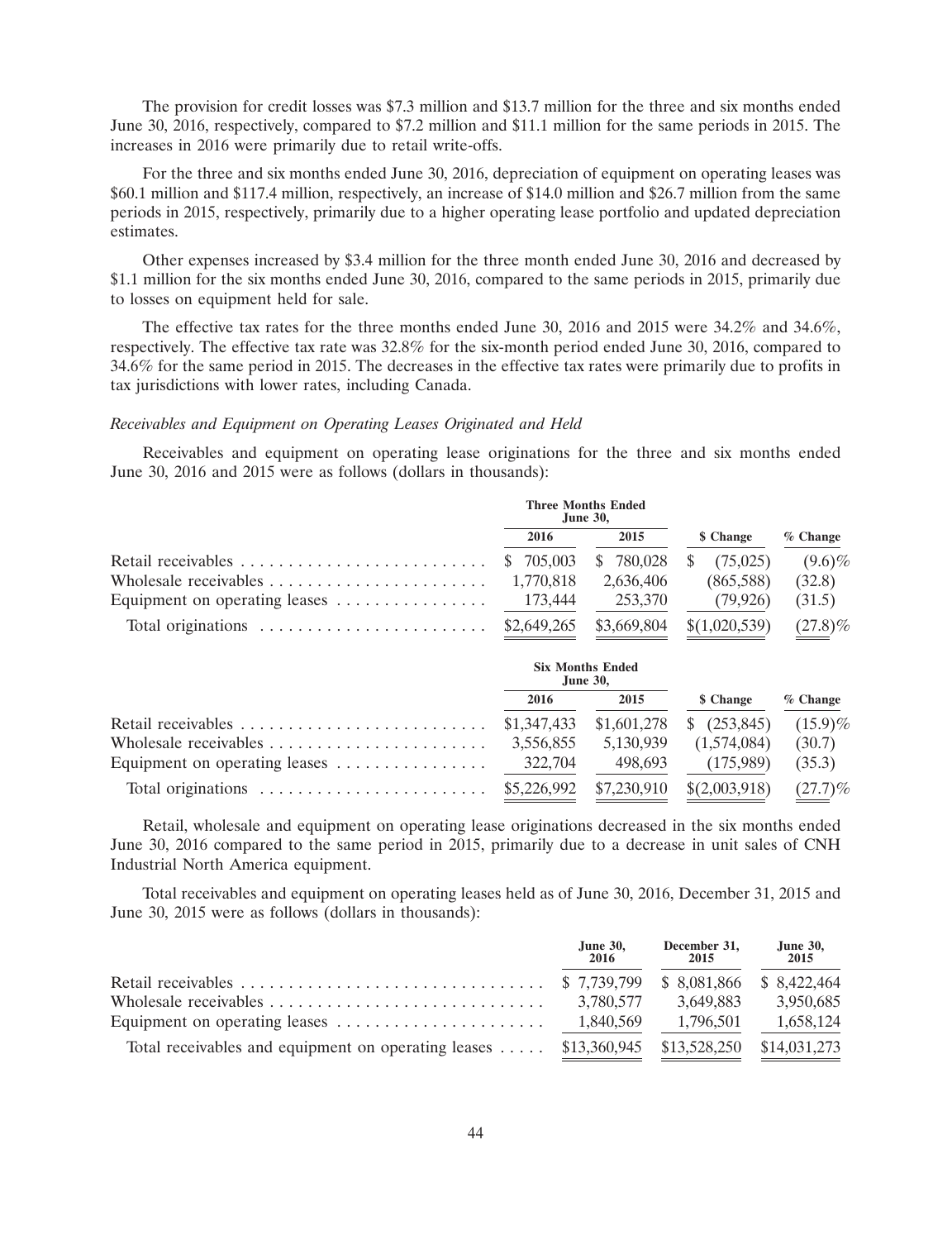The total retail receivables balance over 30 days past due as a percentage of the retail receivables was 1.0%, 0.9% and 0.8% at June 30, 2016, December 31, 2015 and June 30, 2015, respectively. At those same dates, the total wholesale receivables balance over 30 days past due as a percentage of the wholesale receivables was not significant. Total retail receivables on nonaccrual status, which represent receivables for which we have ceased accruing finance income, were \$46.9 million, \$54.0 million and \$34.3 million at June 30, 2016, December 31, 2015 and June 30, 2015, respectively. Total wholesale receivables on nonaccrual status were \$50.6 million, \$81.7 million and \$23.6 million at June 30, 2016, December 31, 2015 and June 30, 2015, respectively.

Total receivable write-off amounts and recoveries, by product, for the three and six months ended June 30, 2016 and 2015 were as follows (dollars in thousands):

|                                | <b>Six Months</b><br><b>Three Months</b><br>Ended June 30,<br>Ended June 30, |         |                |         |
|--------------------------------|------------------------------------------------------------------------------|---------|----------------|---------|
|                                | 2016                                                                         | 2015    | 2016           | 2015    |
| Write-offs:                    |                                                                              |         |                |         |
| Retail                         | \$13,513                                                                     | \$4,045 | \$22,897       | \$9,714 |
|                                |                                                                              | 135     | $\overline{1}$ | 256     |
|                                | 13,513                                                                       | 4.180   | 22,898         | 9,970   |
| <b>Recoveries:</b>             |                                                                              |         |                |         |
|                                | (568)                                                                        | (698)   | (1,518)        | (1,130) |
|                                | (513)                                                                        | (7)     | (517)          | (14)    |
|                                | (1,081)                                                                      | (705)   | (2,035)        | (1,144) |
| Write-offs, net of recoveries: |                                                                              |         |                |         |
|                                | 12.945                                                                       | 3.347   | 21.379         | 8,584   |
|                                | (513)                                                                        | -128    | (516)          | 242     |
|                                | \$12,432                                                                     | \$3,475 | \$20,863       | \$8,826 |

Our allowance for credit losses on all receivables financed totaled \$87.6 million at June 30, 2016, \$94.7 million at December 31, 2015 and \$97.0 million at June 30, 2015. The level of the allowance is based on quantitative and qualitative factors, including historical loss experience by product category, portfolio duration, delinquency trends, economic conditions, collateral value and credit quality. We believe our allowance is sufficient to provide for losses in our receivable portfolio as of June 30, 2016.

#### **Liquidity and Capital Resources**

The following discussion of liquidity and capital resources principally focuses on our statements of cash flows, balance sheets and capitalization. CNH Industrial Capital's current funding strategy is to maintain sufficient liquidity and flexible access to a wide variety of financial instruments and funding options.

In the past, securitization has been one of our most economical sources of funding and, therefore, the majority of our originated receivables are securitized, with the cash generated from such receivables utilized to repay the related debt or, in the case of wholesale receivables, to purchase new receivables. We expect securitization to continue to represent a substantial portion of our liquidity plan.

In addition, we have committed secured and unsecured facilities, unsecured bonds, affiliate borrowings and cash to fund our liquidity needs. We have accessed the unsecured bond market in order to add more diversity to our funding sources. As of June 30, 2016, our outstanding unsecured senior notes totaled \$3.8 billion. We expect continued changes to our funding profile, with less reliance on the securitization market.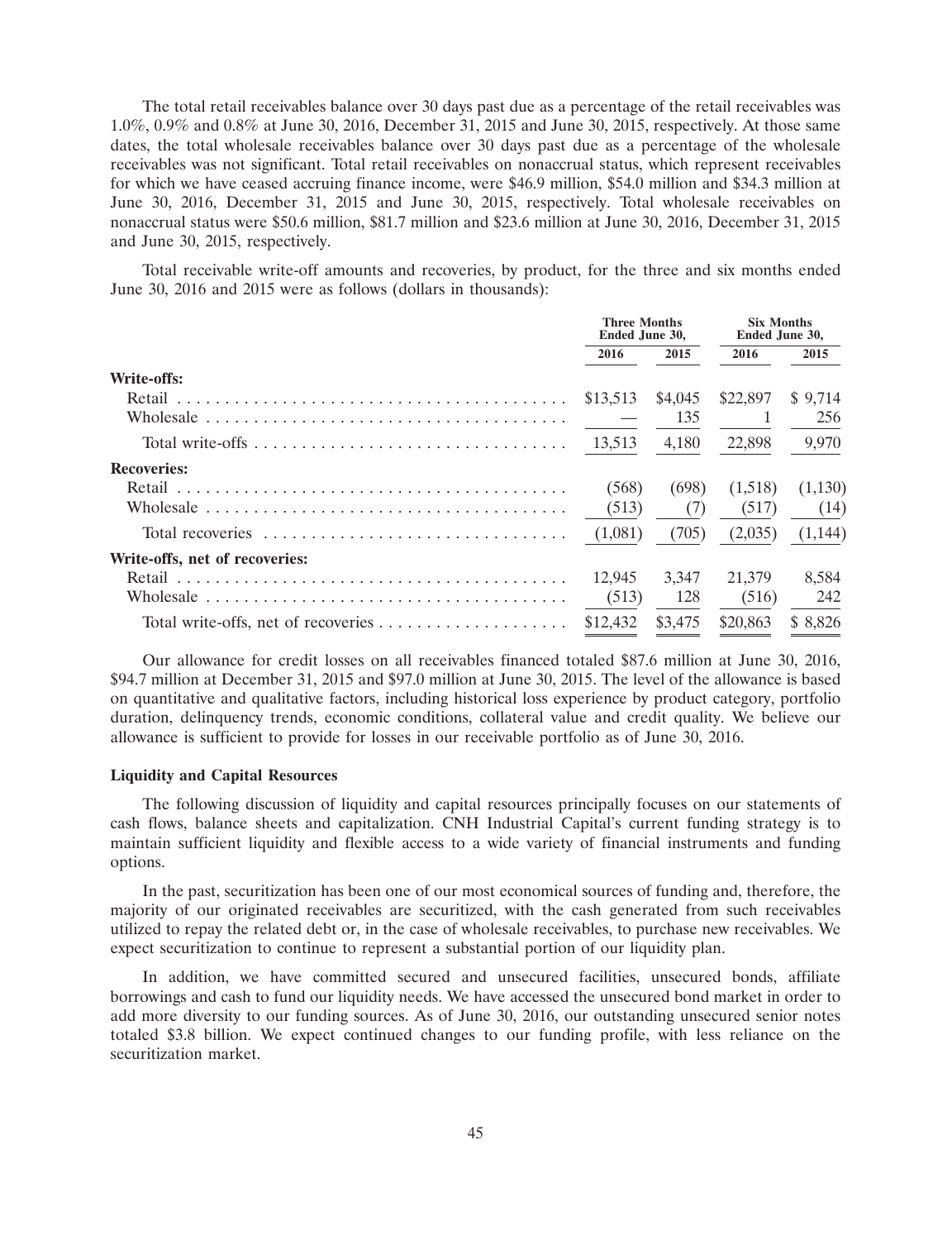#### *Cash Flows*

For the six months ended June 30, 2016 and 2015, our cash flows were as follows (dollars in thousands):

|                            | 2016 | 2015    |
|----------------------------|------|---------|
| Cash flows from (used in): |      |         |
|                            |      |         |
|                            |      | 245,277 |
|                            |      |         |
|                            |      |         |

Operating activities in the six months ended June 30, 2016 generated cash of \$351 million, resulting primarily from net income of \$104 million, adjusted by depreciation and amortization of \$118 million and cash from changes in working capital of \$103 million. The decrease in cash provided by operating activities for the six months ended June 30, 2016 compared to the same period in 2015 was primarily due to an \$8 million decrease in net income and a decrease in deferred income tax expense of \$30 million, partially offset by \$27 million in higher depreciation and amortization expense.

Investing activities in the six months ended June 30, 2016 generated cash of \$173 million, resulting primarily from a net reduction in receivables of \$319 million, a decrease in restricted cash of \$6 million and \$152 million in net expenditures for equipment on operating leases. The decrease in cash provided by investing activities for the six months ended June 30, 2016 compared to the same period in 2015 was primarily due to a \$230 million lower reduction in restricted cash and a \$47 million lower reduction in receivables, partially offset by a \$205 million reduction in net expenditures for equipment on operating leases.

Financing activities in the six months ended June 30, 2016 used cash of \$658 million, resulting primarily from net cash paid on affiliated debt of \$23 million, \$49 million from net cash paid on long-term debt, \$436 million from net cash paid on short-term borrowings and a \$150 million dividend paid to CNH Industrial America. The increase in cash used in financing activities in the six months ended June 30, 2016 compared to the same period in 2015 was primarily due to a \$442 million reduction in net cash received on long-term debt, a \$436 million decrease in short-term borrowings and higher dividends of \$135 million paid to CNH Industrial America, partially offset by an decrease of \$840 million in net cash paid on affiliated debt and the \$60 million redemption of preferred stock of a subsidiary in 2015.

#### *Securitization*

CNH Industrial Capital and its predecessor entities have been securitizing receivables since 1992. Because this market generally remains a cost-effective financing source and allows access to a wide investor base, we expect to continue utilizing securitization as one of our core sources of funding in the near future. CNH Industrial Capital has completed public and private issuances of asset-backed securities in both the U.S. and Canada and, as of June 30, 2016, the amounts outstanding were approximately \$6.9 billion. Our securitizations are treated as financing arrangements for accounting purposes.

#### *Committed Asset-Backed Facilities*

CNH Industrial Capital has committed asset-backed facilities with several banks or through their commercial paper conduit programs. Committed asset-backed facilities for the U.S. and Canada totaled \$2.8 billion at June 30, 2016, with original borrowing maturities of up to two years. The unused availability under the facilities varies during the year, depending on origination volume and the refinancing of receivables with term securitization transactions and/or other financing. At June 30, 2016, approximately \$1.2 billion of funding was available for use under these facilities.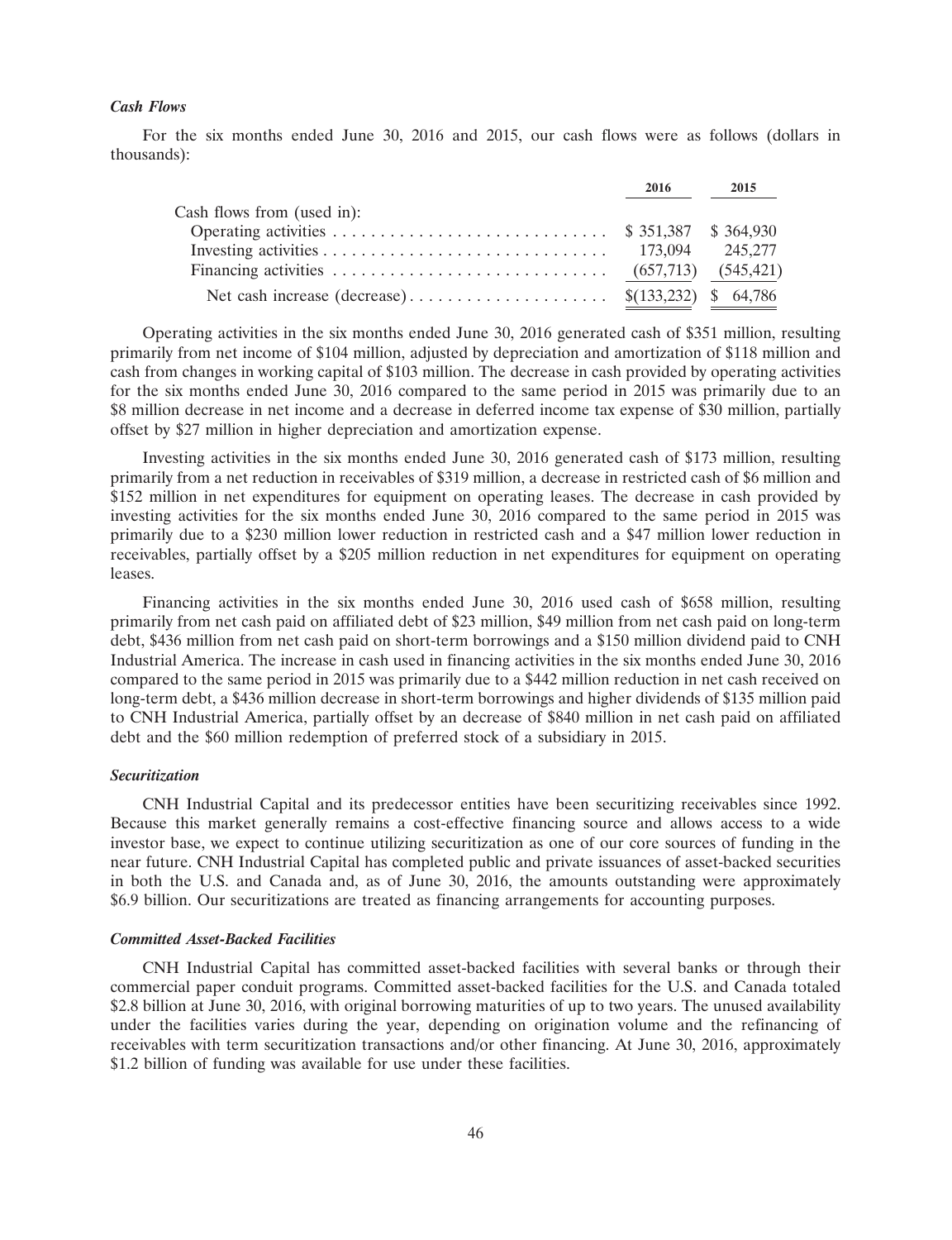#### *Unsecured Funding*

As of June 30, 2016, our outstanding unsecured senior notes were as follows (dollars in thousands):

|  | 2016    |
|--|---------|
|  |         |
|  | 500,000 |
|  | 602,309 |
|  | 598,535 |
|  | 498,209 |
|  | 597,110 |
|  | 497,394 |
|  |         |

(1) Includes fair value adjustment.

(2) Includes unamortized debt discount.

These notes, which are senior unsecured obligations of CNH Industrial Capital LLC, are guaranteed by CNH Industrial Capital America and New Holland Credit.

As of June 30, 2016, we had outstanding a \$100 million unsecured term loan with a final maturity in March 2018. Additionally, we had undrawn, unsecured revolving credit facilities of \$100 million with a final maturity in March 2019 and \$300 million with a consortium of banks, with a final maturity in June 2019.

#### *Affiliate Sources*

CNH Industrial Capital borrows, as needed, from CNH Industrial. This source of funding is primarily used to finance various assets and provides additional flexibility when evaluating market conditions and potential third-party financing options. We have obtained financing from CNHI treasury subsidiaries and, from time to time, have entered into term loan agreements. We had no affiliated debt as of June 30, 2016, compared to affiliated debt of \$23 million as of December 31, 2015.

#### *Equity Position*

Our equity position also supports our ability to access various funding sources. Our stockholder's equity at June 30, 2016 and December 31, 2015 was \$1.4 billion and \$1.5 billion, respectively.

In 2016, CNH Industrial Capital LLC paid cash dividends of \$150 million to CNH Industrial America.

#### *Liquidity*

The majority of CNH Industrial Capital's debt is self-liquidating from the cash generated by the underlying receivables. Normally, additional liquidity should not be necessary for the repayment of such debt. New originations of retail receivables are usually warehoused in committed asset-backed facilities until being refinanced in the term ABS market or with other third-party debt. The majority of new wholesale receivables are financed through a master trust and funded by variable funding notes or on a term basis.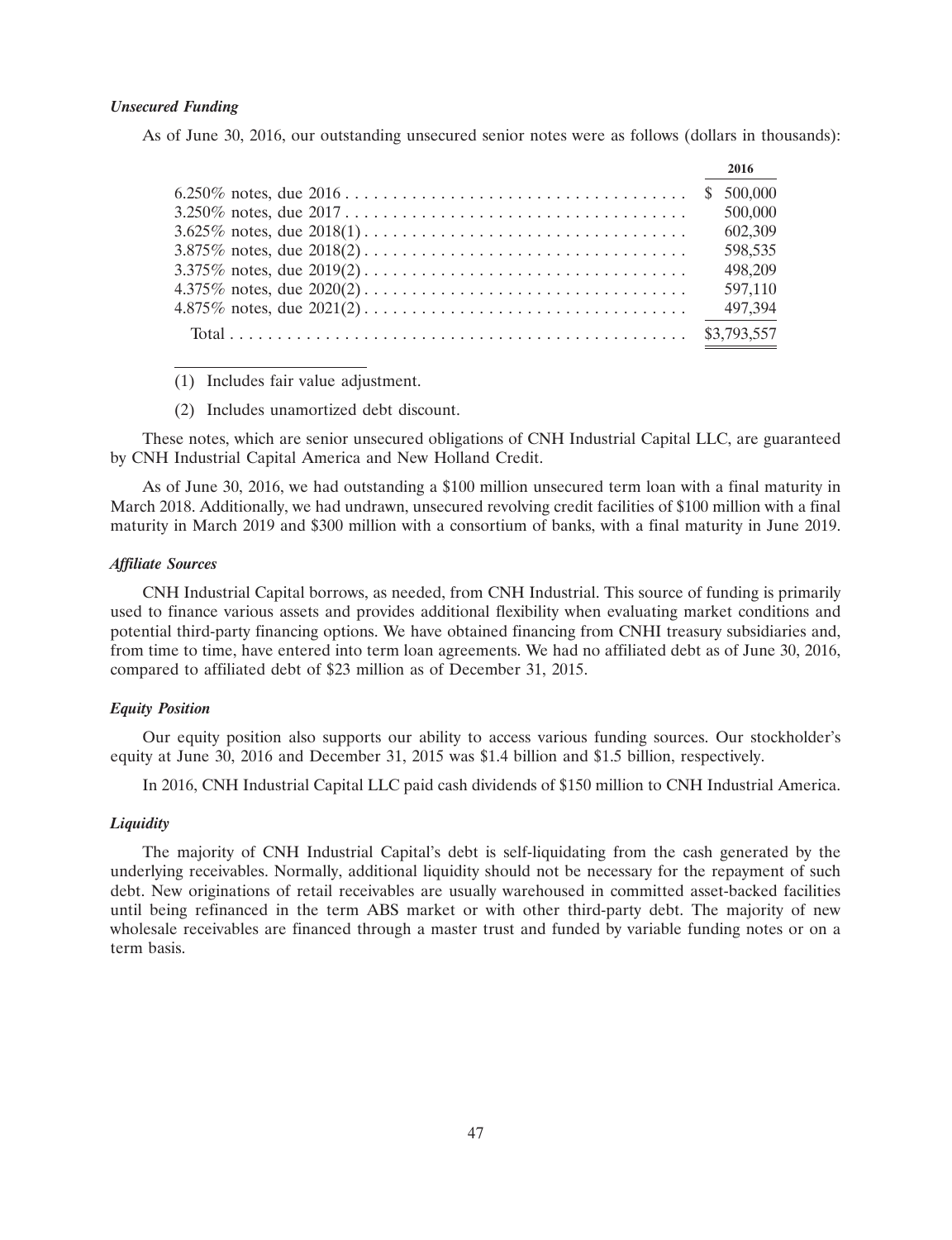Our liquidity available for use as of June 30, 2016 is as follows (dollars in thousands):

|                                                                                                          | 2016 |
|----------------------------------------------------------------------------------------------------------|------|
|                                                                                                          |      |
|                                                                                                          |      |
|                                                                                                          |      |
|                                                                                                          |      |
|                                                                                                          |      |
|                                                                                                          |      |
| Total available for use $\dots \dots \dots \dots \dots \dots \dots \dots \dots \dots \dots$ \$ 1,779,343 |      |

The liquidity available for use varies due to changes in origination volumes, reflecting the financing needs of our customers, and is influenced by the timing of any refinancing of underlying receivables.

In connection with a limited number of funding transactions, we provide financial guarantees to various parties on behalf of certain foreign financial services subsidiaries of CNHI for approximately \$222.0 million as of June 30, 2016. The guarantees are in effect for the term of the underlying funding facilities plus 365 days. The underlying facilities are renewable annually.

#### *Other Data*

|                                                                                 | As of or for the Six Months<br>Ended June 30, |              |  |  |  |  |  |  |  |
|---------------------------------------------------------------------------------|-----------------------------------------------|--------------|--|--|--|--|--|--|--|
|                                                                                 | 2016                                          | 2015         |  |  |  |  |  |  |  |
|                                                                                 | (Dollars in thousands)                        |              |  |  |  |  |  |  |  |
| Ratio of earnings to fixed charges $(1)$                                        | 2.02                                          | 2.17         |  |  |  |  |  |  |  |
|                                                                                 | \$11,520,376                                  | \$12,373,149 |  |  |  |  |  |  |  |
| Operating lease equipment                                                       | 1,840,569                                     | 1,658,124    |  |  |  |  |  |  |  |
| Total managed portfolio                                                         | \$13,360,945                                  | \$14,031,273 |  |  |  |  |  |  |  |
| $Delinquency(2) \ldots \ldots \ldots \ldots \ldots \ldots \ldots \ldots \ldots$ | $0.67\%$                                      | 0.54%        |  |  |  |  |  |  |  |
| Average managed receivables                                                     | \$11,823,964                                  | \$13,005,675 |  |  |  |  |  |  |  |
|                                                                                 | $0.27\%$                                      | 0.11%        |  |  |  |  |  |  |  |
| Profitability $(4)$ :                                                           |                                               |              |  |  |  |  |  |  |  |
| Return on average managed portfolio(5)                                          | $1.55\%$                                      | $1.59\%$     |  |  |  |  |  |  |  |
| <b>Asset Quality:</b>                                                           |                                               |              |  |  |  |  |  |  |  |
| Allowance for credit losses/total receivables                                   | 0.76%                                         | $0.78\%$     |  |  |  |  |  |  |  |

<sup>(1)</sup> For purposes of determining the ratio of earnings to fixed charges, earnings are defined as the sum of (i) income before income taxes, (ii) fixed charges and (iii) amortization of capitalized interest, less (i) interest capitalized and (ii) noncontrolling interest in pretax income of subsidiaries that have not incurred fixed charges. Fixed charges consist of (i) interest expense, including amortization of premiums, discounts and capitalized expenses related to indebtedness, (ii) interest capitalized and (iii) an estimate of the interest component of rental expense.

<sup>(2)</sup> Delinquency means managed receivables that are past due over 30 days, expressed as a percentage of the managed receivables as of the end of the respective period.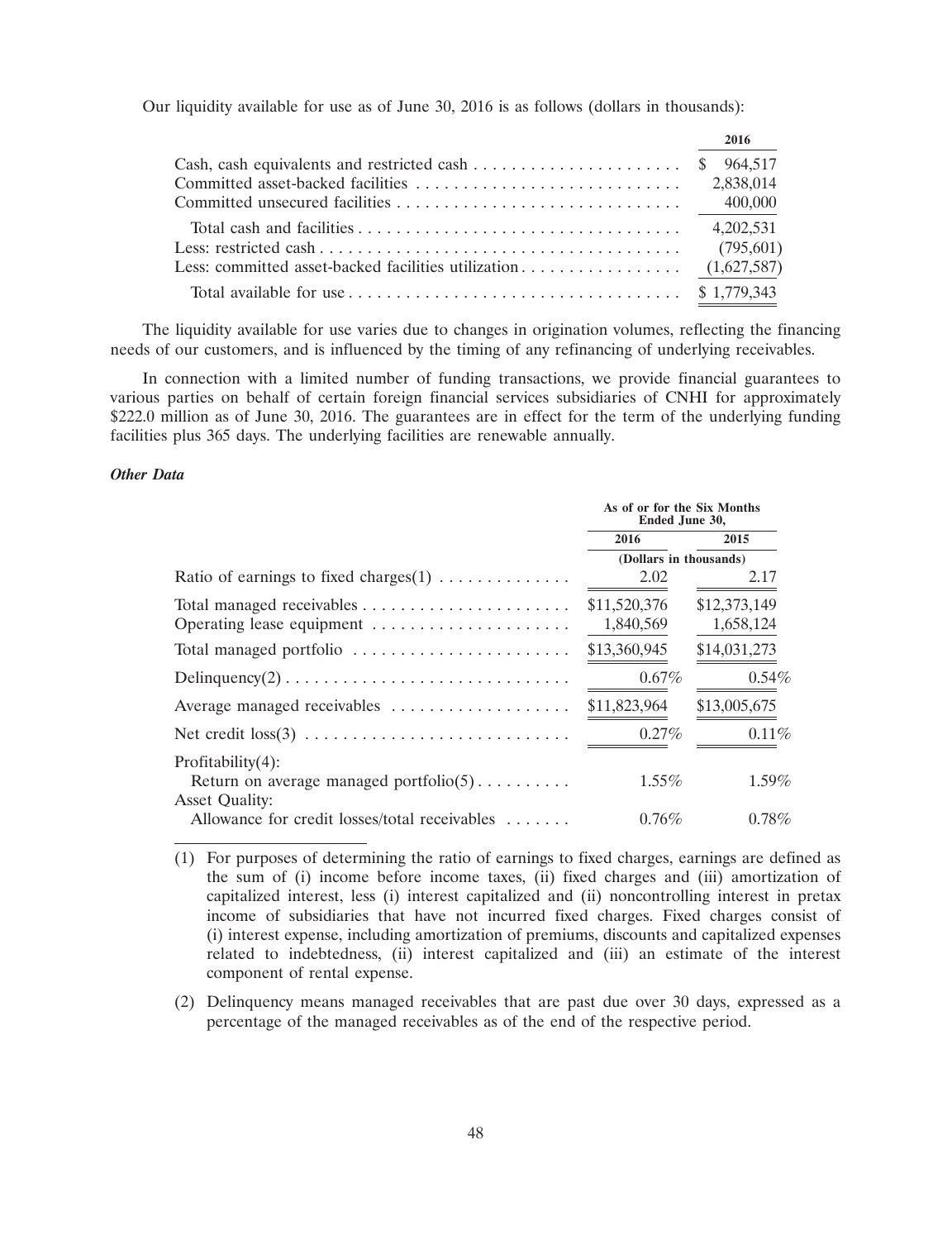- (3) Net credit losses on the managed receivables means write-offs, net of recoveries, for the preceding 12 months expressed as a percentage of the respective average managed receivables.
- (4) Six months ended June 30, 2016 and 2015 annualized.
- (5) Net income for the period expressed as a percentage of average managed portfolio.

#### *Cautionary Note Regarding Forward-Looking Statements*

All statements other than statements of historical fact contained in this quarterly report, including statements regarding our competitive strengths; business strategy; future financial position or operating results; budgets; projections with respect to revenue, income, capital expenditures, dividends, capital structure or other financial items; costs; and plans and objectives of management regarding operations, products and services, are forward-looking statements. These statements may include terminology such as "may," "will," "expect," "could," "should," "intend," "estimate," "anticipate," "believe," "outlook," "continue," "remain," "on track," "design," "target," "objective," "goal," "forecast," "projection," ''prospects,'' ''plan,'' or similar terminology. Forward-looking statements are not guarantees of future performance. Rather, they are based on current views and assumptions and involve known and unknown risks, uncertainties and other factors, many of which are outside our control and are difficult to predict. If any of these risks and uncertainties materialize or other assumptions underlying any of the forward-looking statements prove to be incorrect, the actual results or developments may differ materially from any future results or developments expressed or implied by the forward-looking statements.

Factors, risks and uncertainties that could cause actual results to differ materially from those contemplated by the forward- looking statements include, among others: the many interrelated factors that affect customer confidence and demand for our financing products and services; general economic conditions; changes in government policies regarding banking, monetary and fiscal policies; legislation, particularly relating to capital goods-related issues such as agriculture, the environment, debt relief and subsidy program policies, trade and commerce and infrastructure development; government policies on international trade and investment, including sanctions, import quotas, capital controls and tariffs; actions of competitors in the various industries in which CNH Industrial North America competes; interest rates and currency exchange rates; inflation and deflation; energy prices; prices for agricultural commodities; housing starts and other construction activity; our ability to obtain financing or to refinance existing debt; restrictive covenants in our debt agreements; actions by rating agencies concerning the ratings on our debt and asset-backed securities and the credit rating of CNHI; a decline in the price of used equipment; political and civil unrest; volatility and deterioration of capital and financial markets, including further deterioration of the Eurozone sovereign debt crisis, other similar risks and uncertainties and our success, and CNH Industrial North America's success, in managing the risks involved in the foregoing.

Forward-looking statements speak only as of the date on which such statements are made.

Furthermore, in light of difficult macroeconomic conditions, both globally and in the industries in which we operate, it is particularly difficult to forecast our results and any estimates or forecasts of particular periods that we provide are uncertain. Accordingly, investors should not place undue reliance on such forward-looking statements. We can give no assurance that the expectations reflected in our forwardlooking statements will prove to be correct. Our outlook is based upon assumptions, which are sometimes based upon estimates and data received from third parties. Such estimates and data are often revised. Our actual results could differ materially from those anticipated in such forward-looking statements. We undertake no obligation to update or revise publicly any forward-looking statements.

Additional factors which could cause actual results and developments to differ from those expressed or implied by the forward-looking statements are included in the section ''Item 1A. Risk Factors'' in our most recent annual report on Form 10-K.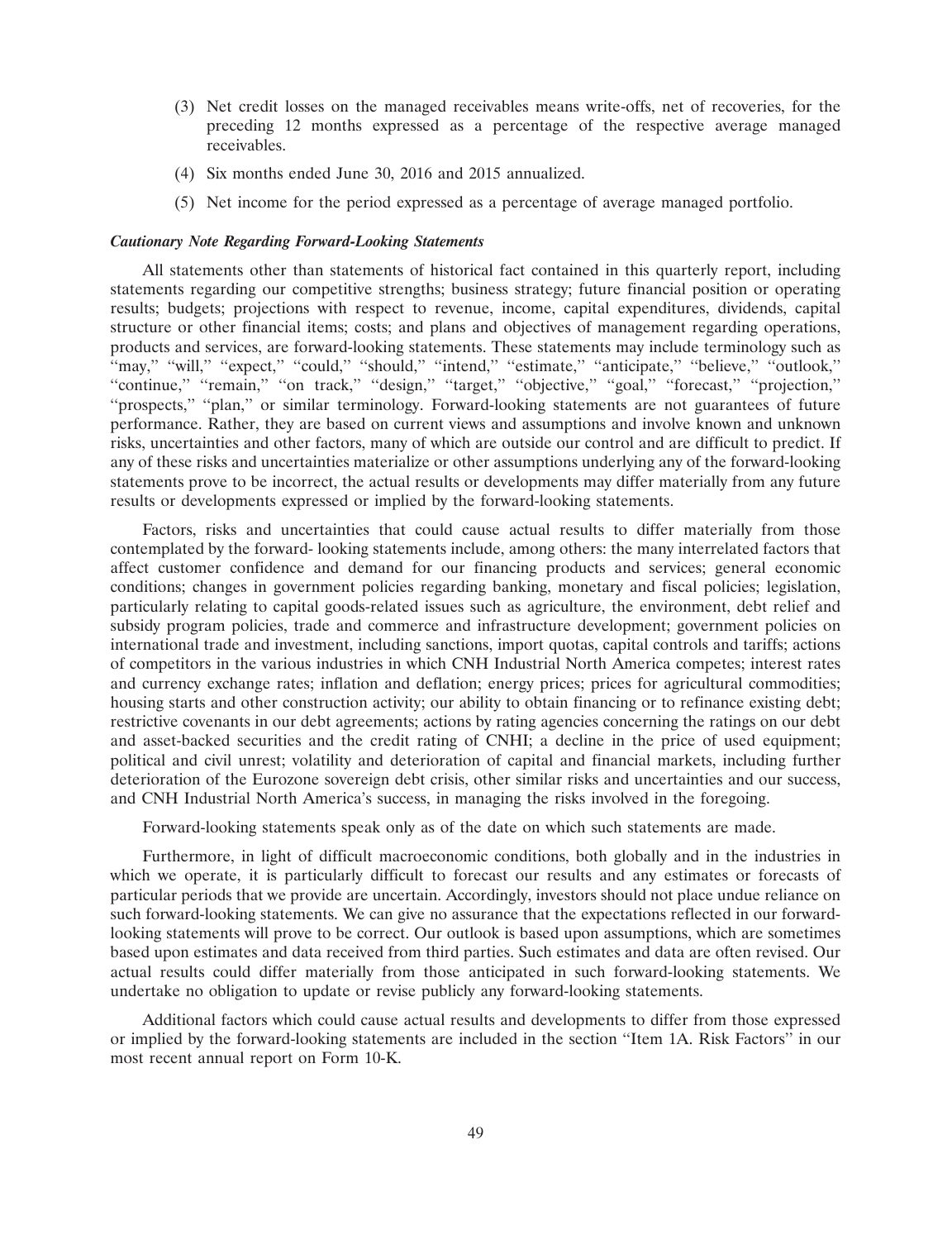#### **Critical Accounting Policies and Estimates**

See our critical accounting policies and estimates discussed in our annual report for the year ended December 31, 2015 under the caption ''Management's Discussion and Analysis of Financial Condition and Results of Operations'' and Note 2 to our audited consolidated financial statements included in such annual report. There were no material changes to these policies or estimates during the three months ended June 30, 2016.

#### **New Accounting Pronouncements**

#### *New Accounting Pronouncements Adopted in 2016*

In February 2015, the Financial Accounting Standards Board (''FASB'') issued Accounting Standards Update (''ASU'') No. 2015-02, *Consolidation* (''ASU 2015-02''). ASU 2015-02 is intended to improve targeted areas of consolidation guidance for legal entities such as limited partnerships, limited liability companies and securitized structures. The new standard eliminates the previous deferral in Accounting Standards Codification 810, which allowed reporting entities with interests in certain investment funds to follow previously issued consolidations guidance, and makes changes to both the variable interest model and the voting model. ASU 2015-02 has been adopted and did not have a material effect on our consolidated financial statements.

In April 2015, the FASB issued ASU No. 2015-03, *Interest—Imputation of Interest (Subtopic 835-30): Simplifying the Presentation of Debt Issuance Costs* (''ASU 2015-03''). ASU 2015-03 is intended to simplify the presentation of debt issuance costs. The new standard requires the debt issuance costs related to a recognized debt liability be presented in the balance sheet as a direct deduction from the carrying value of that debt liability, consistent with debt discounts. ASU 2015-03 was retrospectively adopted by us on January 1, 2016. As a result, \$37 million of debt issuance costs at December 31, 2015 was reclassified from other assets to long-term debt.

In August 2015, the FASB issued ASU No. 2015-15, *Presentation and Subsequent Measurement of Debt Issuance Costs Associated with Line-of-Credit Arrangements* (''ASU 2015-15''), which amends ASC 835-30, Interest—Imputation of Interest. ASU 2015-15 clarifies the presentation and subsequent measurement of debt issuance costs associated with lines of credit. These costs may be presented as an asset and amortized ratably over the term of the line of credit arrangement, regardless of whether there are outstanding borrowings on the arrangement. ASU 2015-15 has been adopted and did not have a material effect on our consolidated financial statements.

#### *New Accounting Pronouncements Not Yet Adopted*

In May 2014, the FASB issued ASU No. 2014-09, *Revenue from Contracts with Customers* (''ASU 2014-09''). ASU 2014-09 supersedes the revenue recognition requirements in Accounting Standards Codification 605—*Revenue Recognition* and most industry-specific guidance throughout the Codification. In August 2015, the FASB issued ASU 2015-14, which defers the effective date of ASU 2014-09 to fiscal years beginning after December 15, 2017, and for interim periods within those fiscal years. In March 2016, the FASB issued ASU 2016-08, *Revenue from Contracts with Customers (Topic 606): Principal versus Agent Considerations*, which clarifies the principal versus agent guidance in ASU 2014-09. In April 2016, the FASB issued ASU 2016-10, *Revenue from Contracts with Customers (Topic 606): Identifying Performance Obligations and Licensing*, which clarifies guidance related to identifying performance obligations and the licensing implementation guidance in ASU 2014-09. In May 2016, the FASB issued ASU No. 2016-12, *Narrow Scope Improvements and Practical Expedients*, which amends ASU 2014-09. This ASU clarifies the requirement to assess collectability of contract consideration, clarifies the treatment of noncash consideration and provides a policy election to exclude from revenue amounts collected from customers for sales and similar taxes. These related ASU's have the same effective date and the same implementation requirements as ASU 2014-09. We are currently assessing the method of adoption we will elect and the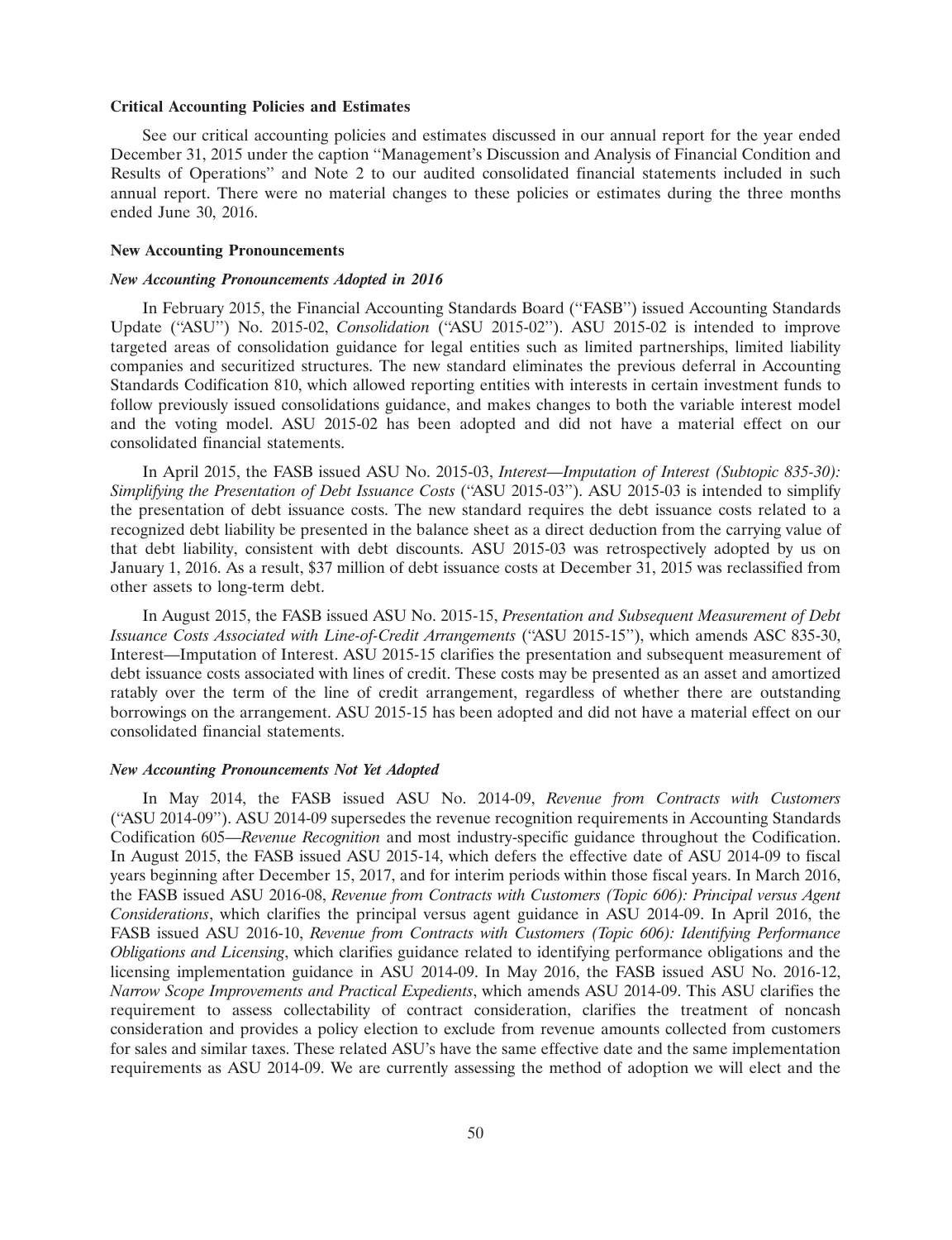impact of the adoption of these revenue recognition updates on our financial position and results of operations.

In August 2014, the FASB issued ASU No. 2014-15, *Uncertainties About an Entity's Ability to Continue as a Going Concern* (''ASU 2014-15''). ASU 2014-15 provides guidance on determining when and how to disclose going-concern uncertainties in the financial statements. The new standard requires management to perform interim and annual assessments of an entity's ability to continue as a going concern within one year of the date of issuance of the entity's financial statements. An entity must also provide certain disclosures if there is "substantial doubt" about the entity's ability to continue as a going concern. ASU 2014-15 is effective for annual periods ending after December 15, 2016, and interim periods thereafter. Early adoption is permitted. We do not believe the adoption of this standard will have a material impact on our financial position or results of operations.

In January 2016, the FASB issued ASU No. 2016-01, *Financial Instruments-Overall (Subtopic 825-10): Recognition and Measurement of Financial Assets and Financial Liabilities* (''ASU 2016-01''). The purpose of this update is to enhance the reporting model for financial instruments to provide users with more decision-useful information. Accordingly, ASU 2016-01 updates and revises various requirements, including measurement of equity investments at fair value with changes recognized in net income (except equity method or consolidated investees), which supersedes the current guidance to classify equity securities with readily determinable fair values into different categories (e.g., trading or available for sale). It also requires separate presentation of financial assets and financial liabilities by measurement category and form of financial asset (e.g. securities or loans and receivables) on the balance sheet and in the accompanying notes. The update is effective for annual reporting periods beginning after December 15, 2017, including interim periods within those fiscal years, and early adoption is not permitted. We are currently assessing the impact of the adoption of ASU 2016-01 on our financial position and results of operations.

In February 2016, the FASB issued ASU No. 2016-02, *Leases* (''ASU 2016-02''), which relates to the accounting of leasing transactions. This standard requires lessees to recognize assets and liabilities on the balance sheet for the rights and obligations created by all leases with terms of more than 12 months. ASU 2016-02 also will require disclosures designed to give financial statement users information on the amount, timing, and uncertainty of cash flows arising from leases. It is effective for fiscal years beginning after December 15, 2018 including interim periods within those fiscal years, but early adoption is permitted. ASU 2016-02 requires a modified retrospective transition approach and provides certain optional transition relief. We are currently assessing the impact of the adoption of ASU 2016-02 on our financial position and results of operations.

In March 2016, the FASB issued ASU No. 2016-05, *Derivatives and Hedging (Topic 815): Effect of Derivative Contract Novations on Existing Hedge Accounting Relationships* (''ASU 2016-05'') and ASU No. 2016-06, *Derivatives and Hedging (Topic 815): Contingent Put and Call Options in Debt Instruments* (''ASU 2016-06''). ASU 2016-05 clarifies that a change in the counterparty to a derivative instrument that has been designated as a hedging instrument does not, in and of itself, require designation of that hedging relationship if all other hedge accounting criteria continue to be met. ASU 2016-06 clarifies the steps required to determine bifurcation of an embedded derivative. These standards will be effective for fiscal years beginning after December 15, 2016, and interim periods within those fiscal years. We are currently assessing the impact of the adoption of ASU 2016-05 and ASU 2016-06 on our financial position and results of operations.

In June 2016, the FASB issued ASU No. 2016-13, *Financial Instruments—Credit Losses (Topic 326)* (''ASU 2016-13''). The purpose of this standard is to provide financial statement users with more decisionuseful information about the expected credit losses on financial instruments and other commitments to extend credit held by a reporting entity at each reporting date. Entities will be required to utilize a forward-looking model based on expected losses rather than incurred losses under current guidance.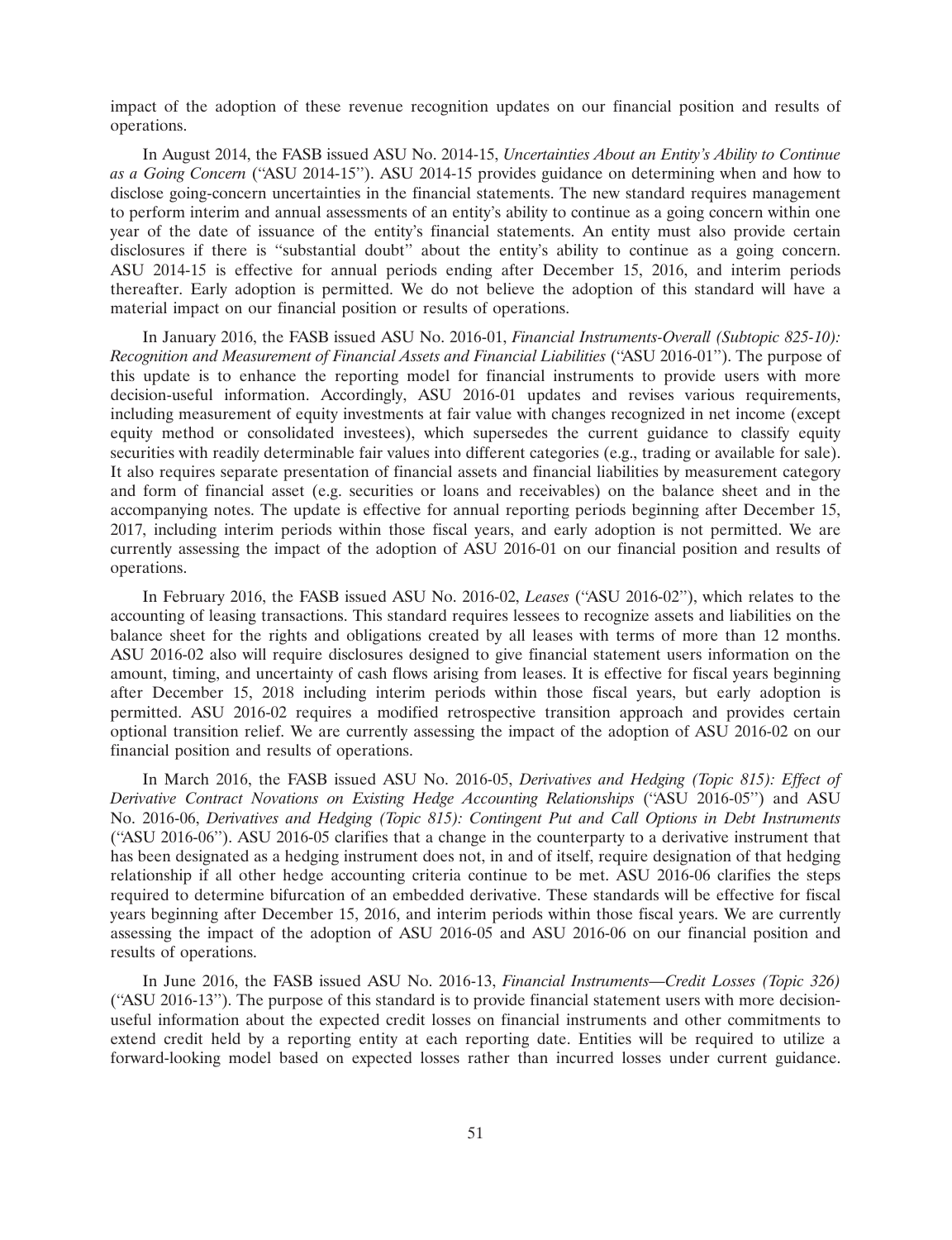ASU 2016-13 is effective for fiscal years, and interim periods within those years, beginning after December 15, 2019 on a modified-retrospective basis, and may be early adopted as of December 15, 2018. We are currently assessing the impact of the adoption of ASU 2016-13 on our financial position and results of operations.

#### **Item 4. Controls and Procedures**

#### **Disclosure Controls and Procedures**

Under the supervision, and with the participation, of our management, including our President and Chief Financial Officer, we conducted an evaluation of the effectiveness of our disclosure controls and procedures (as defined in Rule 13a-15(e) under the Securities Exchange Act of 1934, as amended (the ''Exchange Act'')) as of June 30, 2016. Based on that evaluation, our President and Chief Financial Officer concluded that the disclosure controls and procedures are effective to provide reasonable assurance that information required to be disclosed in our Exchange Act filings is recorded, processed, summarized and reported within the time periods specified in the SEC's rules and forms and that such information is accumulated and communicated to our management, including our President and Chief Financial Officer, as appropriate, to allow timely decisions regarding required disclosure.

#### **Changes in Internal Control over Financial Reporting**

There has been no change in our internal control over financial reporting during the three months ended June 30, 2016 that has materially affected, or is reasonably likely to materially affect, our internal control over financial reporting.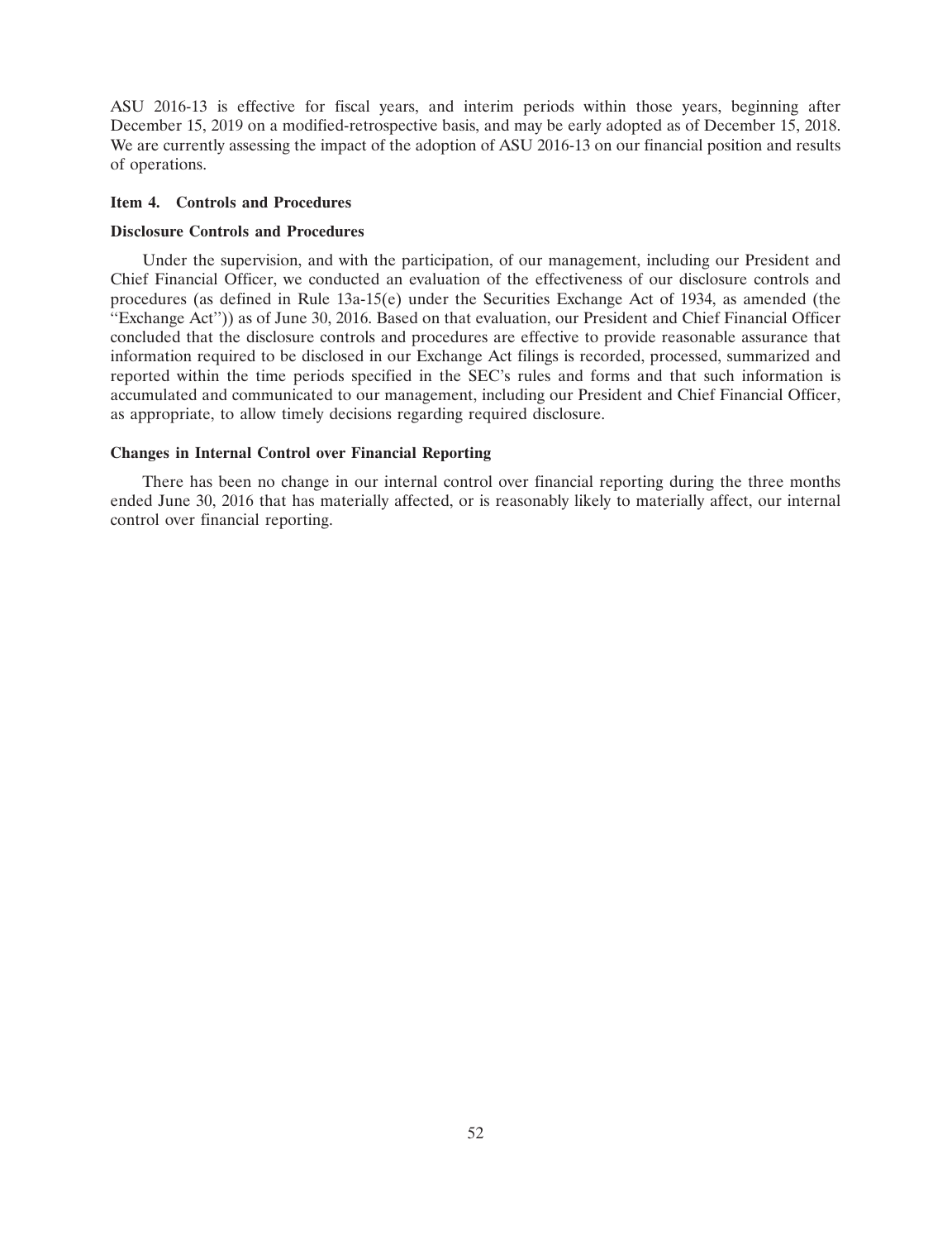#### **PART II. OTHER INFORMATION**

#### **Item 1. Legal Proceedings**

CNH Industrial Capital is party to various litigation matters and claims arising from its operations. Management believes that the outcome of these proceedings, individually and in the aggregate, will not have a material adverse effect on CNH Industrial Capital's financial position or results of operations.

#### **Item 1A. Risk Factors**

See our most recent annual report on Form 10-K (Part I, Item 1A). There was no material change in our risk factors during the six months ended June 30, 2016.

#### **Item 4. Mine Safety Disclosures**

Not applicable.

#### **Item 5. Other Information**

None.

| <b>Exhibit</b> | <b>Description</b>                                                                                                                                                                                                                                                                                                                                                                                                                                                                                                                                                                                                                                       |
|----------------|----------------------------------------------------------------------------------------------------------------------------------------------------------------------------------------------------------------------------------------------------------------------------------------------------------------------------------------------------------------------------------------------------------------------------------------------------------------------------------------------------------------------------------------------------------------------------------------------------------------------------------------------------------|
| 12.1           | Statement regarding computation of ratio of earnings to fixed charges.                                                                                                                                                                                                                                                                                                                                                                                                                                                                                                                                                                                   |
| 31.1           | Certifications of President Pursuant to Exchange Act Rule 13a-14(a), as Adopted Pursuant to<br>Section 302 of the Sarbanes-Oxley Act of 2002.                                                                                                                                                                                                                                                                                                                                                                                                                                                                                                            |
| 31.2           | Certifications of Chief Financial Officer Pursuant to Exchange Act Rule 13a-14(a), as Adopted<br>Pursuant to Section 302 of the Sarbanes-Oxley Act of 2002.                                                                                                                                                                                                                                                                                                                                                                                                                                                                                              |
| 32.1†          | Certification required by Exchange Act Rule 13a-14(b) and Section 1350 of Chapter 63 of Title 18<br>of the United States Code (18 U.S.C. 1350).                                                                                                                                                                                                                                                                                                                                                                                                                                                                                                          |
| 101            | Interactive data files pursuant to Rule 405 of Regulation S-T: (i) Consolidated Statements of<br>Income for the three and six months ended June 30, 2016 and 2015, (ii) Consolidated Statements<br>of Comprehensive Income for the three and six months ended June 30, 2016 and 2015,<br>(iii) Consolidated Balance Sheets as of June 30, 2016 and December 31, 2015, (iv) Consolidated<br>Statements of Cash Flows for the six months ended June 30, 2016 and 2015, (v) Consolidated<br>Statements of Changes in Stockholder's Equity for the six months ended June 30, 2016 and 2015<br>and (vi) Condensed Notes to Consolidated Financial Statements. |

<sup>†</sup> These certifications are deemed not filed for purposes of section 18 of the Exchange Act, or otherwise subject to the liability of that section; nor shall they be deemed incorporated by reference into any filing under the Securities Act of 1933 or the Exchange Act.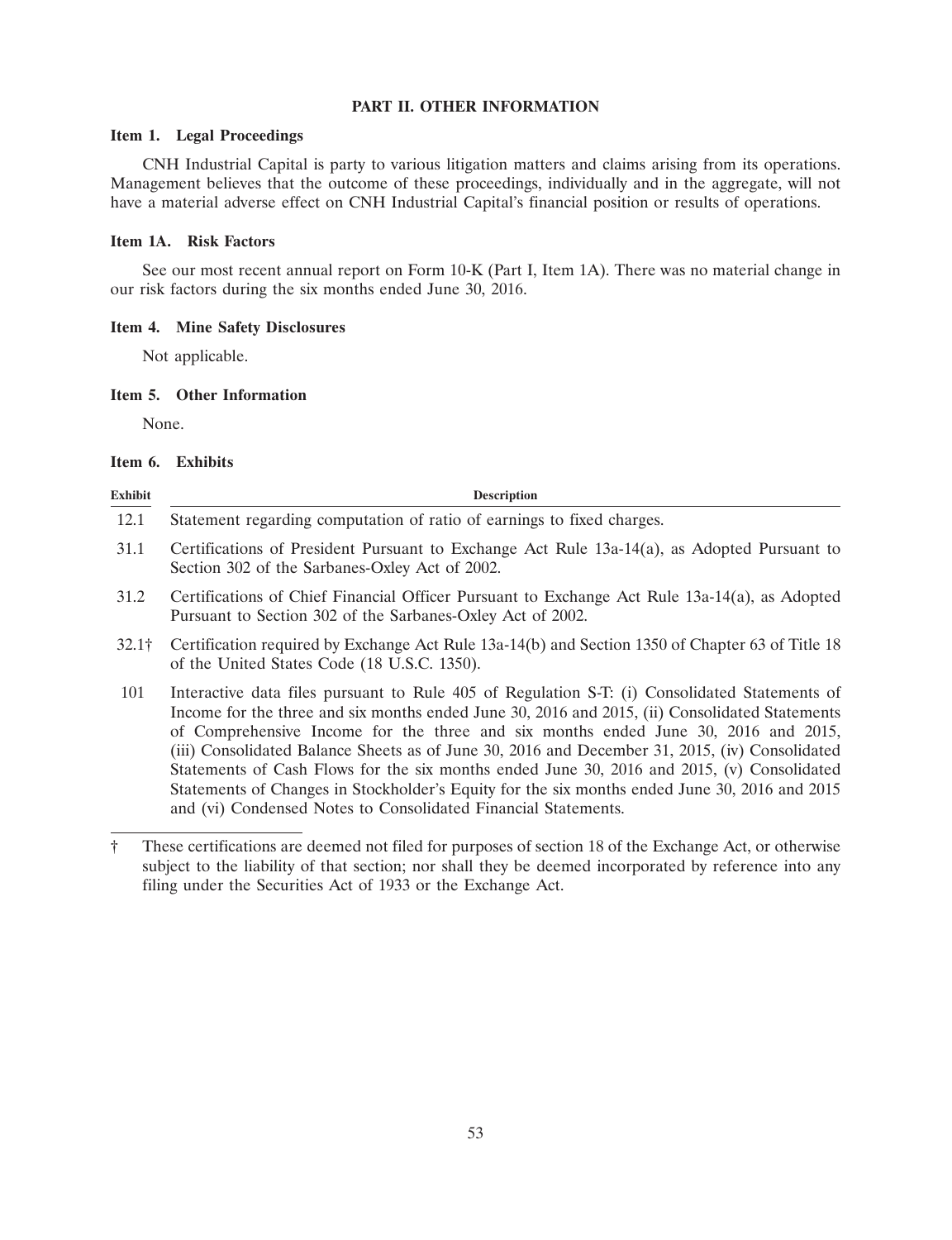### **SIGNATURES**

Pursuant to the requirements of the Securities Exchange Act of 1934, the Registrant has duly caused this report to be signed on its behalf by the undersigned, thereunto duly authorized.

### CNH INDUSTRIAL CAPITAL LLC

Date: August 3, 2016 By: /s/ BRETT D. DAVIS

Name: Brett D. Davis Title: *Chairman and President*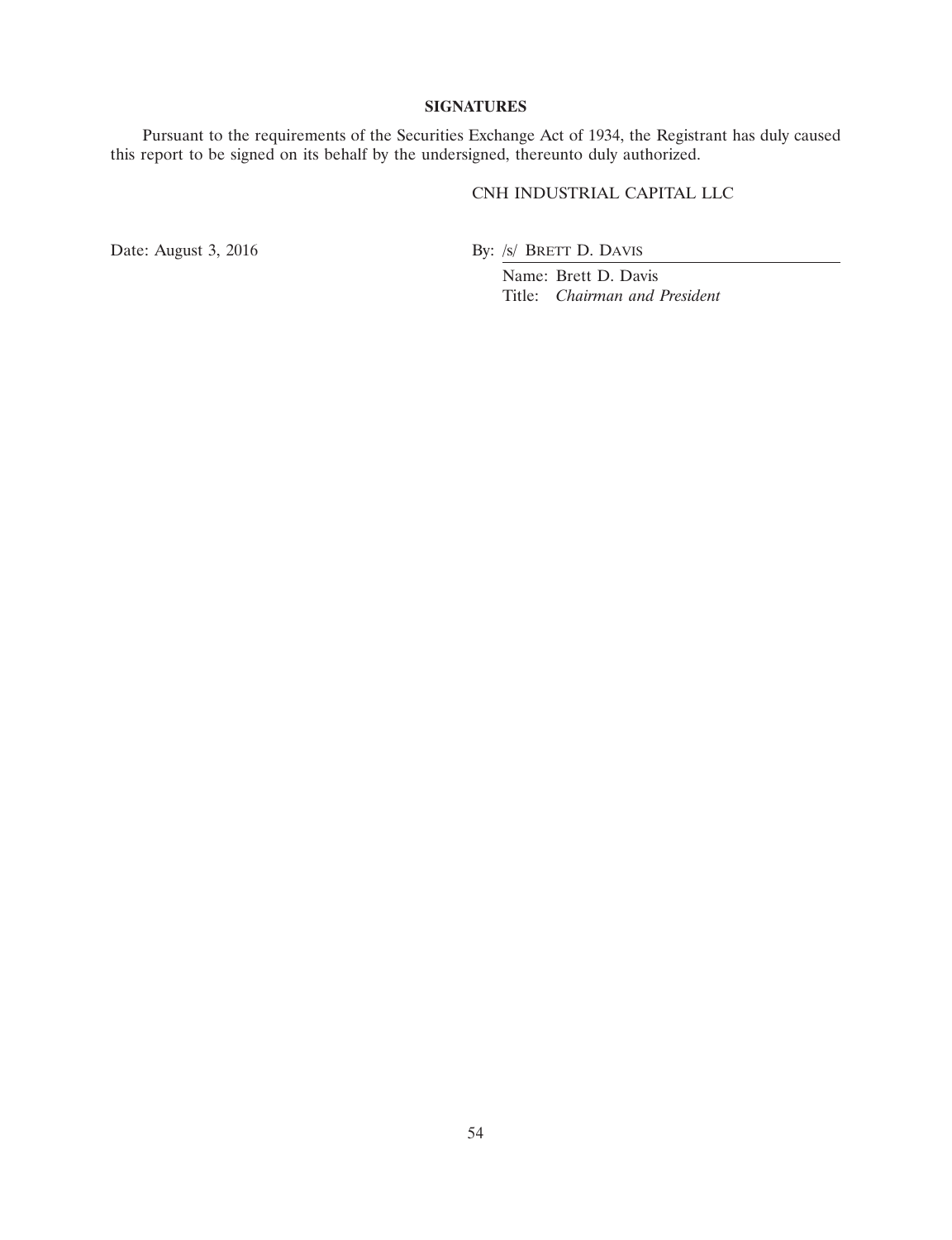### **COMPUTATION OF RATIO OF EARNINGS TO FIXED CHARGES**

For the three and six months ended June 30, 2016 and 2015, the computation of ratio of earnings to fixed charges is as follows (dollars in thousands):

|                                                                                                                             | <b>Three Months Ended</b><br><b>June 30,</b> |           | <b>Six Months Ended</b><br><b>June 30,</b> |           |
|-----------------------------------------------------------------------------------------------------------------------------|----------------------------------------------|-----------|--------------------------------------------|-----------|
|                                                                                                                             | 2016                                         | 2015      | 2016                                       | 2015      |
| <b>Earnings:</b>                                                                                                            |                                              |           |                                            |           |
| Income before taxes                                                                                                         | \$ 70,572                                    | \$ 88,591 | \$154,137                                  | \$170,577 |
|                                                                                                                             | 79,071                                       | 71,533    | 151,056                                    | 146,245   |
|                                                                                                                             | \$149,643                                    | \$160,124 | \$305,193                                  | \$316,822 |
| <b>Fixed charges:</b><br>Interest expense inclusive of amortized premiums,<br>discounts and capitalized expenses related to |                                              |           |                                            |           |
|                                                                                                                             | \$79,059                                     | \$ 71,512 | \$151,030                                  | \$146,206 |
| Estimate of the interest component of rental expense                                                                        | 12                                           | 21        | 26                                         | 39        |
|                                                                                                                             | \$79,071                                     | \$ 71,533 | \$151,056                                  | \$146,245 |
| Ratio of earnings to fixed charges                                                                                          | 1.89                                         | 2.24      | 2.02                                       | 2.17      |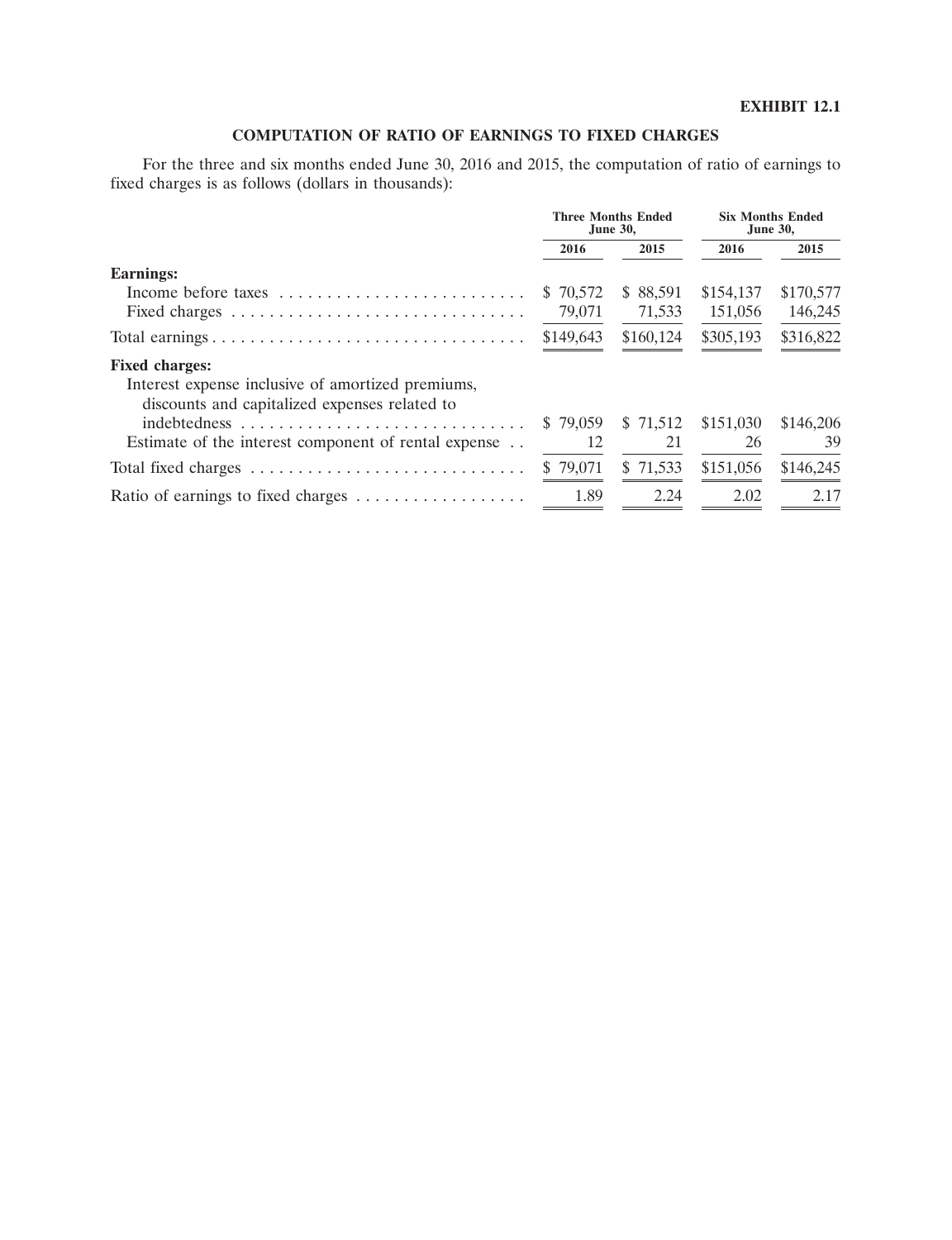#### **CERTIFICATIONS**

I, Brett D. Davis, certify that:

- 1. I have reviewed this quarterly report on Form 10-Q of CNH Industrial Capital LLC;
- 2. Based on my knowledge, this report does not contain any untrue statement of a material fact or omit to state a material fact necessary to make the statements made, in light of the circumstances under which such statements were made, not misleading with respect to the period covered by this report;
- 3. Based on my knowledge, the financial statements, and other financial information included in this report, fairly present in all material respects the financial condition, results of operations and cash flows of the registrant as of, and for, the periods presented in this report;
- 4. The registrant's other certifying officer and I are responsible for establishing and maintaining disclosure controls and procedures (as defined in Exchange Act Rules  $13a-15(e)$  and  $15d-15(e)$ ) and internal control over financial reporting (as defined in Exchange Act Rules 13a-15(f) and 15d-15(f)) for the registrant and have:
	- (a) Designed such disclosure controls and procedures, or caused such disclosure controls and procedures to be designed under our supervision, to ensure that material information relating to the registrant, including its consolidated subsidiaries, is made known to us by others within those entities, particularly during the period in which this report is being prepared;
	- (b) Designed such internal control over financial reporting, or caused such internal control over financial reporting to be designed under our supervision, to provide reasonable assurance regarding the reliability of financial reporting and the preparation of financial statements for external purposes in accordance with generally accepted accounting principles;
	- (c) Evaluated the effectiveness of the registrant's disclosure controls and procedures and presented in this report our conclusions about the effectiveness of the disclosure controls and procedures, as of the end of the period covered by this report based on such evaluation; and
	- (d) Disclosed in this report any change in the registrant's internal control over financial reporting that occurred during the registrant's most recent fiscal quarter (the registrant's fourth fiscal quarter in the case of an annual report) that has materially affected, or is reasonably likely to materially affect, the registrant's internal control over financial reporting; and
- 5. The registrant's other certifying officer and I have disclosed, based on our most recent evaluation of internal control over financial reporting, to the registrant's auditors and the audit committee of the registrant's board of directors (or persons performing the equivalent functions):
	- (a) All significant deficiencies and material weaknesses in the design or operation of internal control over financial reporting which are reasonably likely to adversely affect the registrant's ability to record, process, summarize and report financial information; and
	- (b) Any fraud, whether or not material, that involves management or other employees who have a significant role in the registrant's internal control over financial reporting.

Date: August 3, 2016 By: /s/ BRETT D. DAVIS

Name:Brett D. Davis Title: *President*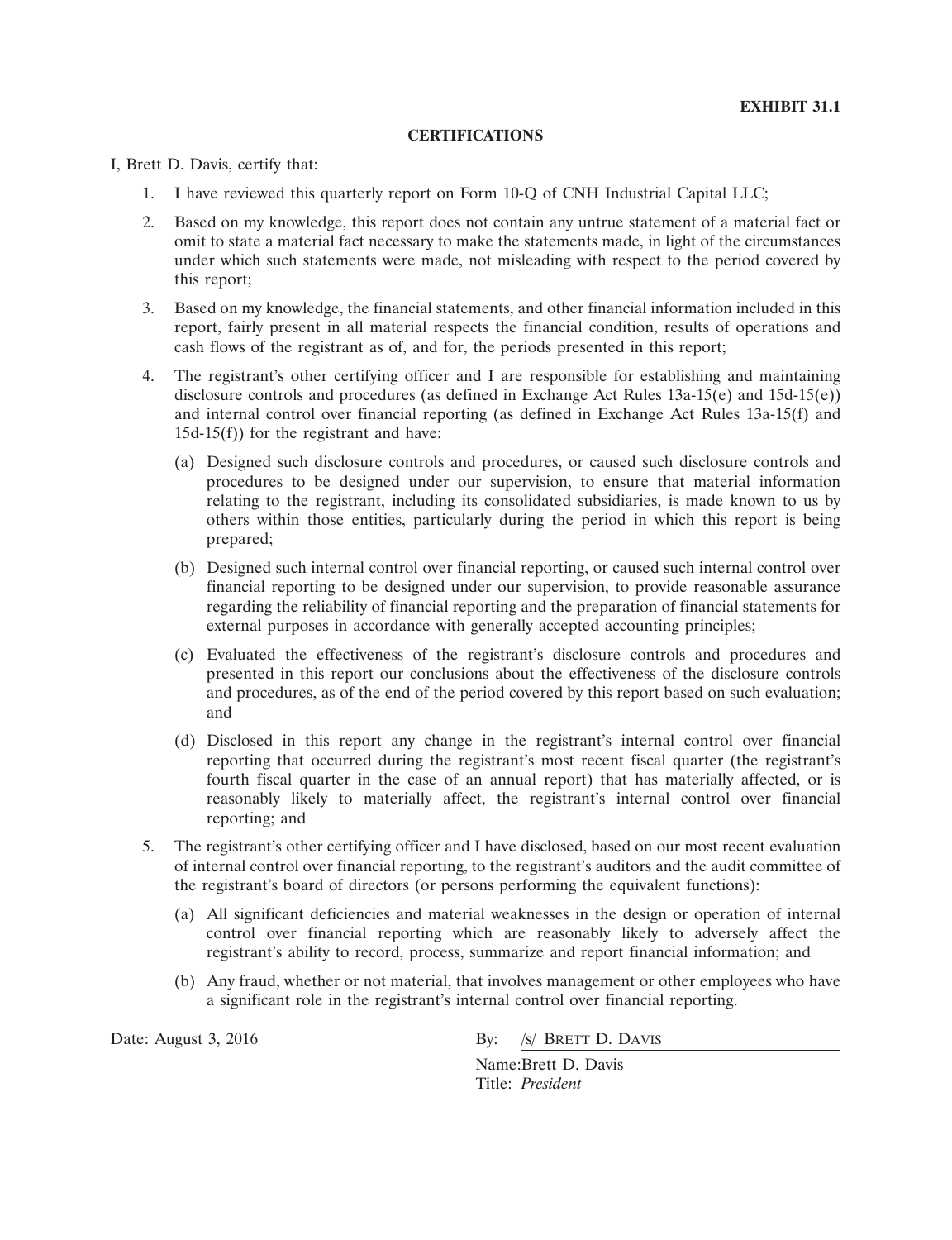#### **CERTIFICATIONS**

I, Douglas MacLeod, certify that:

- 1. I have reviewed this quarterly report on Form 10-Q of CNH Industrial Capital LLC;
- 2. Based on my knowledge, this report does not contain any untrue statement of a material fact or omit to state a material fact necessary to make the statements made, in light of the circumstances under which such statements were made, not misleading with respect to the period covered by this report;
- 3. Based on my knowledge, the financial statements, and other financial information included in this report, fairly present in all material respects the financial condition, results of operations and cash flows of the registrant as of, and for, the periods presented in this report;
- 4. The registrant's other certifying officer and I are responsible for establishing and maintaining disclosure controls and procedures (as defined in Exchange Act Rules  $13a-15(e)$  and  $15d-15(e)$ ) and internal control over financial reporting (as defined in Exchange Act Rules 13a-15(f) and 15d-15(f)) for the registrant and have:
	- (a) Designed such disclosure controls and procedures, or caused such disclosure controls and procedures to be designed under our supervision, to ensure that material information relating to the registrant, including its consolidated subsidiaries, is made known to us by others within those entities, particularly during the period in which this report is being prepared;
	- (b) Designed such internal control over financial reporting, or caused such internal control over financial reporting to be designed under our supervision, to provide reasonable assurance regarding the reliability of financial reporting and the preparation of financial statements for external purposes in accordance with generally accepted accounting principles;
	- (c) Evaluated the effectiveness of the registrant's disclosure controls and procedures and presented in this report our conclusions about the effectiveness of the disclosure controls and procedures, as of the end of the period covered by this report based on such evaluation; and
	- (d) Disclosed in this report any change in the registrant's internal control over financial reporting that occurred during the registrant's most recent fiscal quarter (the registrant's fourth fiscal quarter in the case of an annual report) that has materially affected, or is reasonably likely to materially affect, the registrant's internal control over financial reporting; and
- 5. The registrant's other certifying officer and I have disclosed, based on our most recent evaluation of internal control over financial reporting, to the registrant's auditors and the audit committee of the registrant's board of directors (or persons performing the equivalent functions):
	- (a) All significant deficiencies and material weaknesses in the design or operation of internal control over financial reporting which are reasonably likely to adversely affect the registrant's ability to record, process, summarize and report financial information; and
	- (b) Any fraud, whether or not material, that involves management or other employees who have a significant role in the registrant's internal control over financial reporting.

Date: August 3, 2016 By: /s/ DOUGLAS MACLEOD

Name:Douglas MacLeod Title: *Chief Financial Officer*